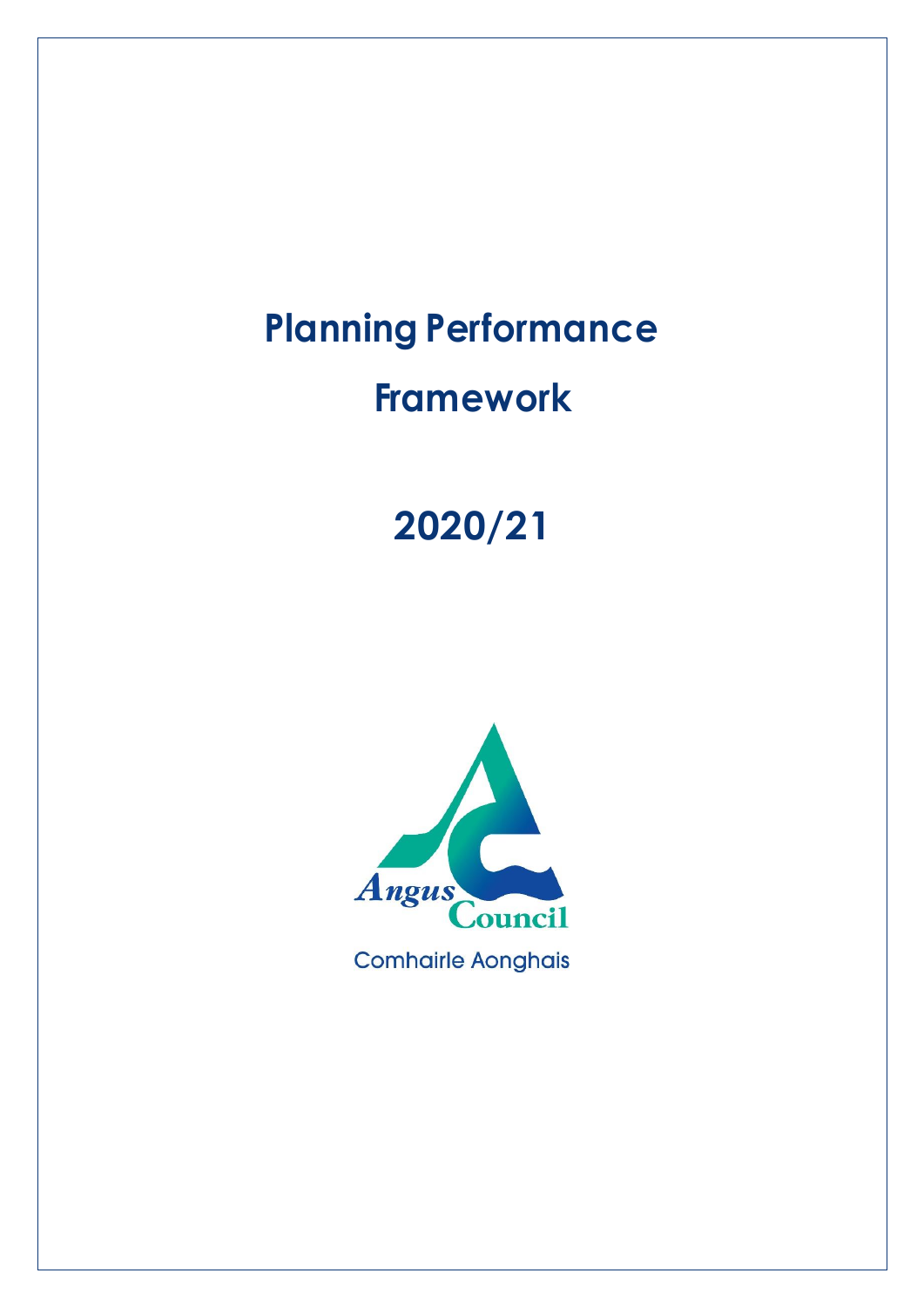## **CONTENTS**

|                                                                    | <b>PAGE</b> |
|--------------------------------------------------------------------|-------------|
| <b>Introduction</b>                                                | 1           |
| <b>Summary - key performance markers 20/21</b>                     | 3           |
| <b>Part 1:</b> Qualitative Narrative and Case Studies              | 8           |
| <b>QUALITY OF OUTCOMES</b>                                         | 8           |
| <b>QUALITY OF SERVICE AND ENGAGEMENT</b>                           | 10          |
| <b>GOVERNANCE</b>                                                  | 16          |
| <b>CULTURE OF CONTINUOUS IMPROVEMENT</b>                           | 18          |
| CASE STUDY 1: COVID-19 response – it's business as usual           | 21          |
| CASE STUDY 2: Seagreen grid connection - making a difference       | 24          |
| CASE STUDY 3: Duriehill, Edzell - making good places               | 27          |
| CASE STUDY 4: Former Strathmartine Hospital – making things happen | 32          |
| CASE STUDY 5: Pitairlie Quarry Monikie - making things better      | 34          |
| <b>Part 2: Supporting Evidence</b>                                 | 37          |
| <b>Part 3:</b> Service Improvements                                | 39          |
| <b>Part 4: National Headline Indicators (NHI)</b>                  | 42          |
| <b>Part 5: Official Statistics</b>                                 | 46          |
| <b>Part 6: Workforce Information</b>                               | 48          |
| <b>Part 7: Planning Committee Information</b>                      | 49          |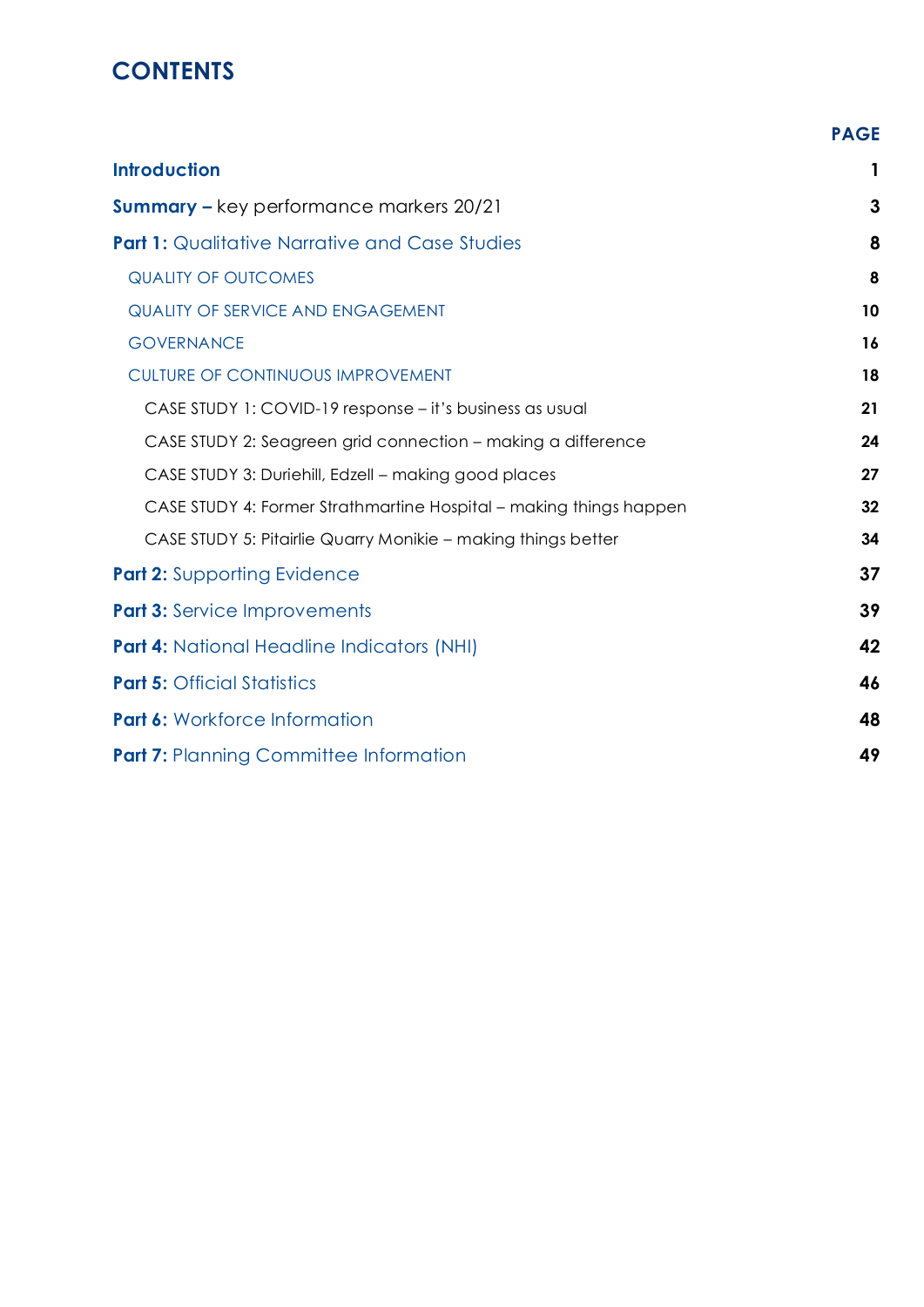## <span id="page-2-0"></span>Introduction

This is Angus Council's tenth Planning Performance Framework (PPF), which covers the period from 1 April 2020 to 31 March 2021. The document builds on the preceding Planning Performance Frameworks and positive feedback received in previous years.

The Planning Performance Framework (PPF) is the Planning Authorities annual report on the planning service. The PPF was developed by the Heads of Planning Scotland (HOPS) and the Scottish Government to provide a document with a range of qualitative and quantitative indicators to document planning activities.

This year's annual report has once again been produced during a public health pandemic and is a shorter, more concise document than in previous years as the priority of the Planning Service has been focussed on maintaining service delivery in continuing challenging circumstances. This year's annual report omits much of the statistical performance information normally contained within a PPF, reflecting the advice provided by the Chief Planner in his email of 20 May 2020. It focuses on the Council's response to COVID-19, and in particular our development management process, our approach to dealing with significant development proposals during pandemic restrictions, and our maintenance of performance standards during challenging circumstances. It demonstrates business as usual and the council's ability to deal with significant proposals in the most trying of circumstances.

| Marker          |                                                             | 2012-<br>13 | $2013 -$<br>14 | $2014 -$<br>15 | $2015 -$<br>16 | $2016 -$<br>17 | 2017-<br>18 | 2018-<br>19 | 2019-<br>20 |
|-----------------|-------------------------------------------------------------|-------------|----------------|----------------|----------------|----------------|-------------|-------------|-------------|
|                 |                                                             |             |                |                |                |                |             |             |             |
|                 | Decision making timescales                                  |             |                |                |                |                |             |             |             |
| $\overline{2}$  | Processing agreements                                       |             |                |                |                |                |             |             |             |
| 3               | Early collaboration                                         |             |                |                |                |                |             |             |             |
| 4               | Legal agreements                                            |             |                |                |                |                |             |             |             |
| 5               | <b>Enforcement Charter</b>                                  |             |                |                |                |                |             |             |             |
| 6               | Continuous improvement                                      |             |                |                |                |                |             |             |             |
| 7               | Local Development Plan                                      |             |                |                |                |                |             |             |             |
| 8               | Development Plan Scheme                                     |             |                |                |                |                |             |             |             |
| 9               | Elected Members engaged early<br>(pre - MIR)                |             | N/A            | N/A            | N/A            | N/A            | N/A         | N/A         |             |
| 10 <sup>°</sup> | Stakeholders engaged early (pre -<br>MIR)                   |             | N/A            | N/A            | N/A            | N/A            | N/A         | N/A         |             |
| 11              | Regular and proportionate advice<br>to support applications |             |                |                |                |                |             |             |             |
| 12              | Corporate working across services                           |             |                |                |                |                |             |             |             |
| 13              | Sharing good practice, skills and<br>knowledge              |             |                |                |                |                |             |             |             |
| 14              | stalled sites / legacy cases                                |             |                |                |                |                |             |             |             |
| 15              | Developer contributions                                     |             |                |                |                |                |             |             |             |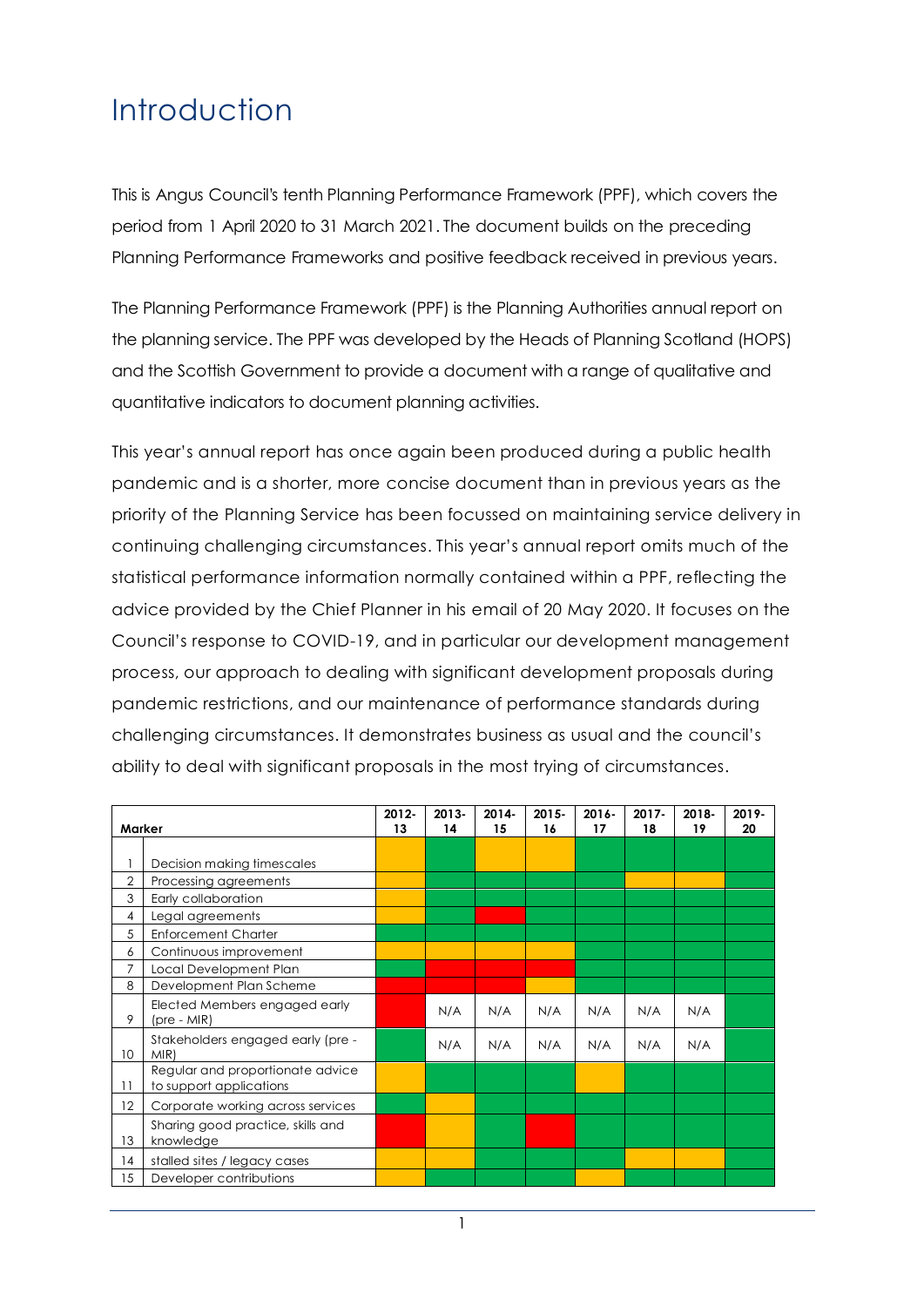In 2020, Angus Council's Planning Service received all green markers (based on RAG ratings) which shows a consistent improvement since the PPF process started in 2021/13. The evidence presented in this report illustrates the outcomes the service contributes to delivering and shows that work is continuing to improve the service.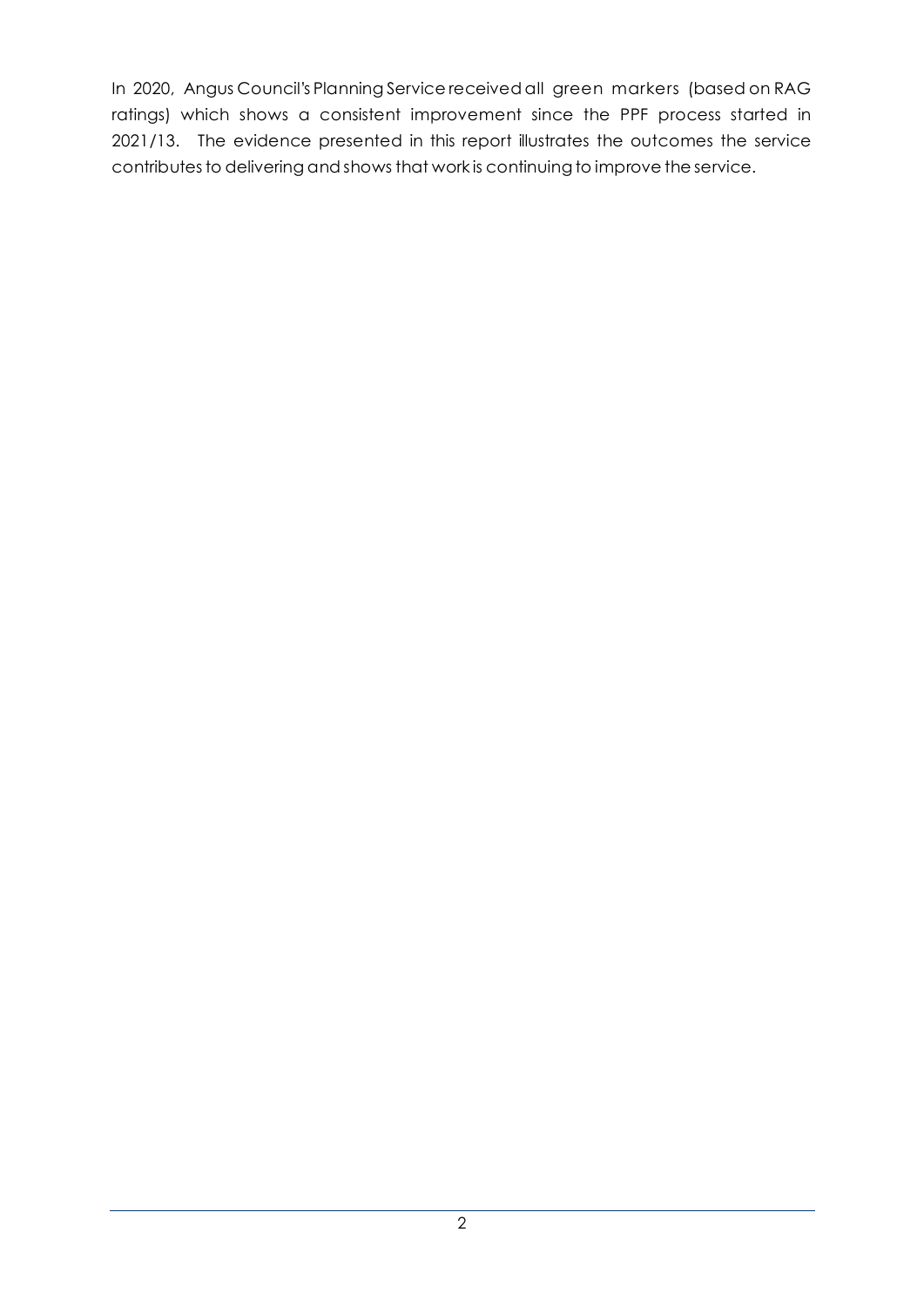## <span id="page-4-0"></span>**Summary** – key performance markers 20/21

The planning performance framework sets out 15 key performance markers against which Planning Authorities performance is measured. The table below provides a brief explanation of the evidence (supported by hyperlinks to more information where possible) that Angus Council is delivering in each of the key performance markers. More detail on this evidence is also provided in Part 1 of this report.

| No.            | Performance Marker                                                                                                                                                                                                                            | <b>Evidence</b>                                                                                                                                                                                                                                                                                                                                                                                                                                                                                                                                                                                                                                                                                                 |
|----------------|-----------------------------------------------------------------------------------------------------------------------------------------------------------------------------------------------------------------------------------------------|-----------------------------------------------------------------------------------------------------------------------------------------------------------------------------------------------------------------------------------------------------------------------------------------------------------------------------------------------------------------------------------------------------------------------------------------------------------------------------------------------------------------------------------------------------------------------------------------------------------------------------------------------------------------------------------------------------------------|
| 1              | Decision-making: continuous<br>reduction of average<br>timescales for all<br>development categories [Q1<br>$-Q4$ ]                                                                                                                            | Statistics and commentary on decision<br>making timescales is provided at Parts 4<br>and 5 below.                                                                                                                                                                                                                                                                                                                                                                                                                                                                                                                                                                                                               |
| $\overline{2}$ | <b>Processing agreements:</b><br>offer to all prospective<br>applicants for major<br>development planning<br>applications; and<br>availability publicised<br>$\bullet$<br>on website                                                          | Our pre application discussions relating<br>to national, major, significant local and<br>business critical applications always<br>positively encourage the use of<br>Processing Agreements.<br>Our pre application advice model<br>response includes reference to the<br>availability of processing agreements.<br>The availability of processing<br>agreements is publicised and promoted<br>on the Council website as detailed<br>below.<br>We publish processing agreements<br>relating to individual applications on<br>the Council's public access portal<br>because they also an important tool for<br>keeping the public informed of progress<br>and timescales for the processing of an<br>application. |
| $\mathbf{3}$   | Early collaboration with<br>applicants and consultees<br>availability and<br>promotion of pre-<br>application discussions<br>for all prospective<br>applications; and<br>clear and<br>proportionate requests<br>for supporting<br>information | Pre application advice is promoted on<br>our website and we have a system for<br>online submission of pre application<br>enquiries.<br>We have delayed the scheduled<br>implementation of pre application<br>charging in light of the COVID-19<br>pandemic to play a small but<br>meaningful part in bolstering the<br>economic recovery<br>Our local development plan and<br>associated supplementary guidance is<br>available on our website and is<br>referenced in our pre application<br>discussion and advice. It sets out where<br>and what supporting information is<br>required for development proposals.                                                                                             |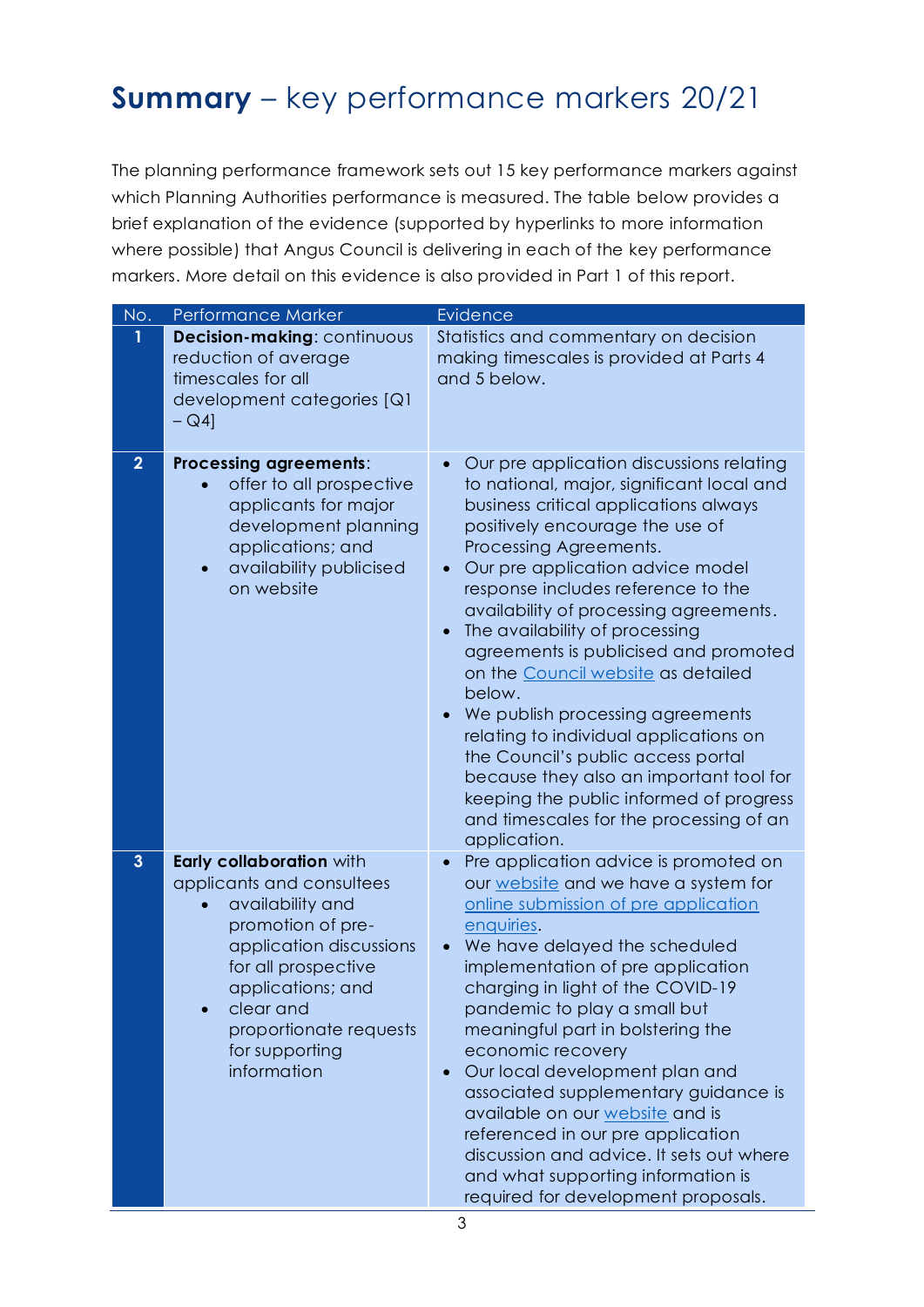|                  |                                                                                                                                                                                                                                    | We provide detailed conservation<br>advice online and have published topic<br>specific planning advice notes,<br>technical guidance and development<br>briefs.                                                                                                                                                                                                                                                                                                                                                                                                                                                                                                                                                                                                                                                                                                                                |
|------------------|------------------------------------------------------------------------------------------------------------------------------------------------------------------------------------------------------------------------------------|-----------------------------------------------------------------------------------------------------------------------------------------------------------------------------------------------------------------------------------------------------------------------------------------------------------------------------------------------------------------------------------------------------------------------------------------------------------------------------------------------------------------------------------------------------------------------------------------------------------------------------------------------------------------------------------------------------------------------------------------------------------------------------------------------------------------------------------------------------------------------------------------------|
| 4                | Legal agreements: conclude<br>(or reconsider) applications<br>after resolving to grant<br>permission<br>reducing number of live<br>applications more than 6<br>months after resolution to<br>grant (from last reporting<br>period) | Where planning obligations are<br>required, our decision notices set out<br>the steps an applicant needs to take to<br>progress with the preparation of a<br>planning obligation.<br>The Council has developed a model<br>$\bullet$<br>planning obligation which is available<br>to prospective developers to speed up<br>the drafting process.<br>We use delivery packages for the<br>delivery of affordable housing to allow<br>flexibility for developers to make<br>changes in how they deliver affordable<br>housing and to remove the necessity of<br>following the cumbersome process of a<br>formal modification of a planning<br>obligation.<br>Our supplementary guidance on<br><b>Affordable Housing and Developer</b><br>Contributions sets out when we will<br>require a planning obligation or other<br>legal agreement and we reference this<br>in our pre application advice. |
| $5\phantom{.}$   | <b>Enforcement charter</b><br>updated / re-published within<br>last 2 years                                                                                                                                                        | <b>Angus Council Planning Enforcement</b><br>Charter - March 2021 The charter was<br>reviewed within the 2-year period.                                                                                                                                                                                                                                                                                                                                                                                                                                                                                                                                                                                                                                                                                                                                                                       |
| $\boldsymbol{6}$ | <b>Continuous improvement:</b>                                                                                                                                                                                                     | Statistics and commentary on decision                                                                                                                                                                                                                                                                                                                                                                                                                                                                                                                                                                                                                                                                                                                                                                                                                                                         |
|                  | progress/improvement in<br>relation to PPF National<br>Headline Indicators; and<br>progress ambitious and<br>$\bullet$<br>relevant service<br>improvement<br>commitments identified<br>through PPF report                          | making timescales is provided at Parts 4<br>and 5 below.<br>We have completed or made progress<br>$\bullet$<br>on some of our service improvement<br>targets for 2020/21. However,<br>improvement activity has been<br>delayed because of COVID-19<br>response. Part 3 of this report includes<br>detail on service improvements for<br>2020/21 and identifies additional<br>improvements for 2021/22.                                                                                                                                                                                                                                                                                                                                                                                                                                                                                        |
| $\overline{7}$   | Local development plan less<br>than 5 years since adoption                                                                                                                                                                         | <b>Angus Local Development Plan (adopted</b><br>September $2016$ - our LDP was less than 5<br>years old at 31 March 2021.                                                                                                                                                                                                                                                                                                                                                                                                                                                                                                                                                                                                                                                                                                                                                                     |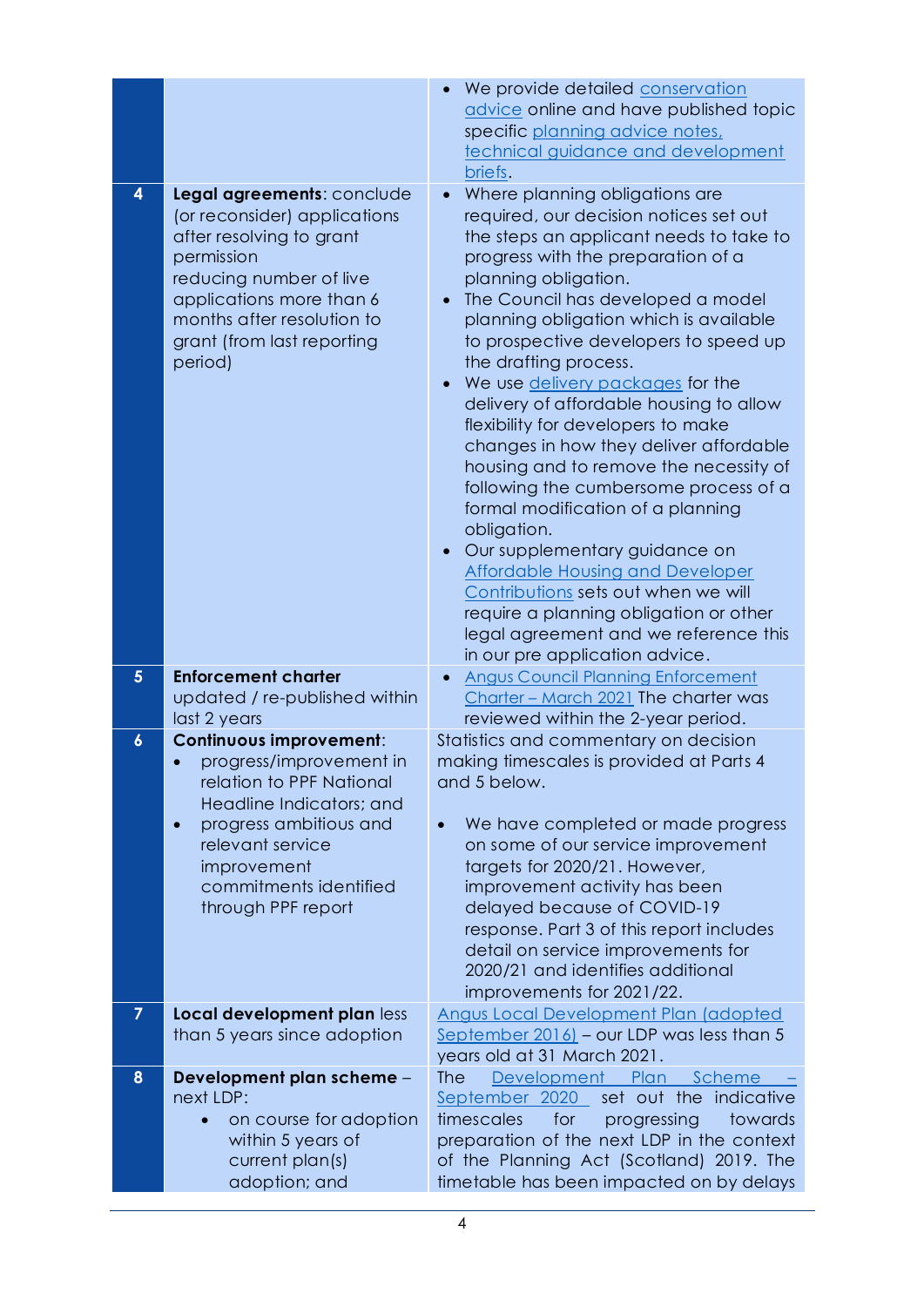|    | project planned and<br>expected to be<br>delivered to planned<br>timescale                                                                                                                                              | in the programme for NPF4 and publication<br>of development plan regulations from<br>Scottish Government. The next DPS will be<br>published in September 2021<br>and<br>be<br>reviewed<br>on a 6-monthly basis<br>given<br>ongoing uncertainty.<br>We are currently<br>working<br>preparatory work for<br>on<br>an<br>evidence report and await the regulations<br>requirements<br>incorporate<br>into<br>the<br>to<br>project plan. Adoption of a<br>detailed<br>replacement Plan is currently forecast in<br>late 2023.                                                                                                                                                                                                                                                                                                                                                                                                                                                                                 |
|----|-------------------------------------------------------------------------------------------------------------------------------------------------------------------------------------------------------------------------|-----------------------------------------------------------------------------------------------------------------------------------------------------------------------------------------------------------------------------------------------------------------------------------------------------------------------------------------------------------------------------------------------------------------------------------------------------------------------------------------------------------------------------------------------------------------------------------------------------------------------------------------------------------------------------------------------------------------------------------------------------------------------------------------------------------------------------------------------------------------------------------------------------------------------------------------------------------------------------------------------------------|
| 9  | <b>Elected members engaged</b><br>early (pre-MIR) in<br>development plan<br>preparation - if plan has<br>been at pre-MIR stage during<br>reporting year                                                                 | Engagement with members during the<br>reporting period has been focussed on:<br>the statutory requirement to prepare<br>a biennial action programme<br>update for the adopted LDP, which<br>was prepared and reported in<br>December 2020.<br>the preparation of an Angus<br>response to Scottish Government on<br>the 'minimum all-tenure housing<br>land requirement' (MATHLR) figures<br>for inclusion in draft NPF4.<br>Submission of an indicative Tayside<br>$\bullet$<br>Regional Spatial Strategy to Scottish<br>Government in early 2021.                                                                                                                                                                                                                                                                                                                                                                                                                                                        |
| 10 | Cross sector stakeholders*<br>engaged early (pre-MIR) in<br>development plan<br>preparation - if plan has<br>been at pre-MIR stage during<br>reporting year<br>*including industry, agencies<br>and Scottish Government | Angus Council worked with colleagues<br>from Perth & Kinross and Dundee City to<br>create an indicative Regional Spatial<br>Strategy for Tayside to contribute towards<br>preparation of draft NPF4. Officers took<br>part in Scottish Government engagement<br>activities to support this process.<br>Angus, Dundee City, Perth & Kinross and<br>Fife housing and planning officers are<br>working collaboratively with consultants on<br>a new Housing Need and Demand<br>Assessment to support future Local Housing<br>Strategies and LDPs. This will report later in<br>2021 but was at a sufficiently advanced<br>stage (including primary research having<br>been undertaken) to support the work<br>required to respond to SGs request for<br>input on NPF4 housing land figures.<br>Other opportunities for engagement with<br>cross sector stakeholders have related to<br>ongoing monitoring and evidence<br>gathering workstreams, the Local Nature<br>Conservation sites project with Perth & |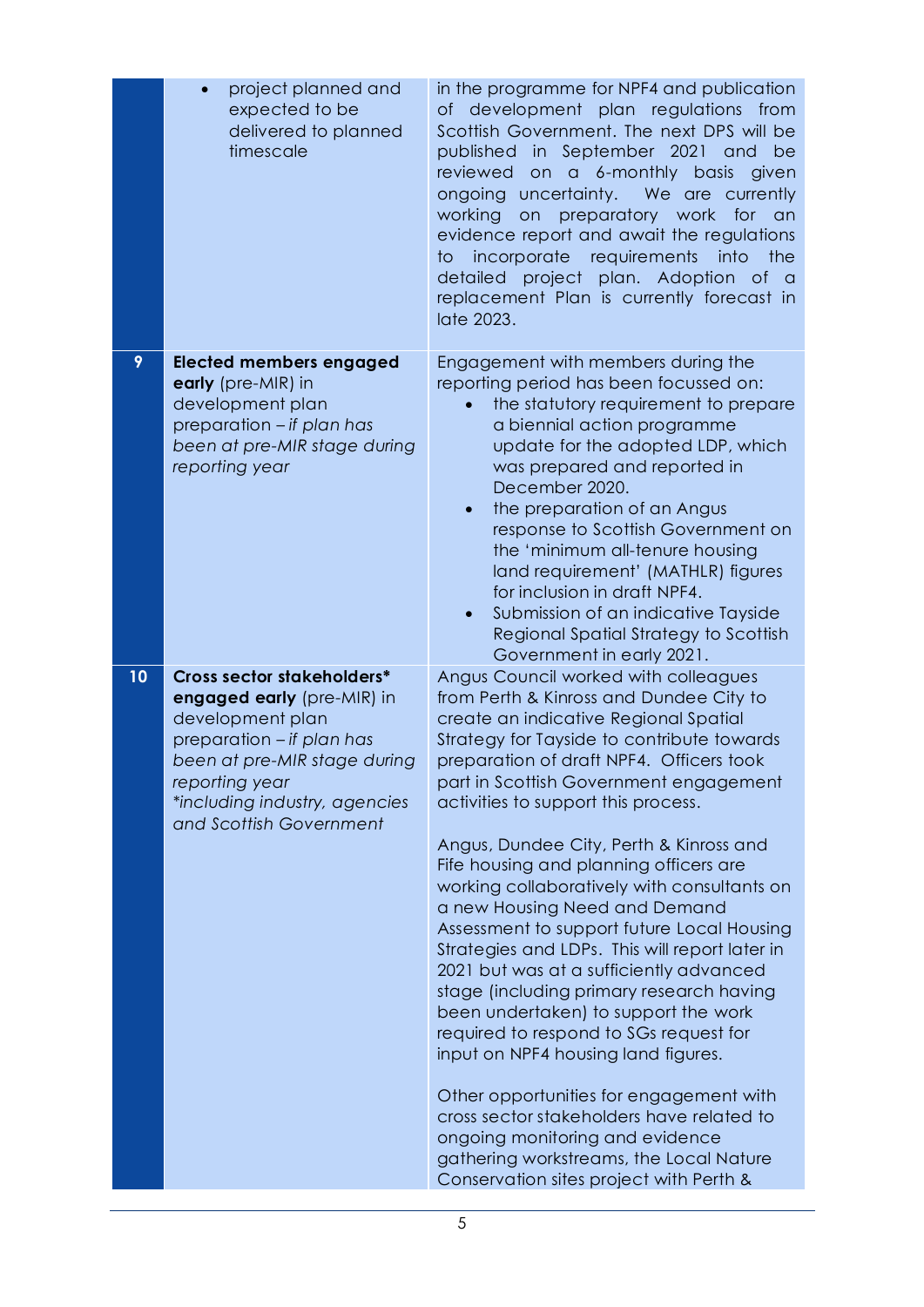|    |                                                                                                                                                                                                                         | Kinross Council and NatureScot, and a<br>Forestry and Woodland Strategy working<br>group involving Scottish Forestry and<br>NatureScot.                                                                                                                                                                                                                                                                                                                                                                                                                                                                                                                                                                                                             |
|----|-------------------------------------------------------------------------------------------------------------------------------------------------------------------------------------------------------------------------|-----------------------------------------------------------------------------------------------------------------------------------------------------------------------------------------------------------------------------------------------------------------------------------------------------------------------------------------------------------------------------------------------------------------------------------------------------------------------------------------------------------------------------------------------------------------------------------------------------------------------------------------------------------------------------------------------------------------------------------------------------|
| 11 | <b>Regular and proportionate</b><br>policy advice produced on<br>information required to<br>support applications.                                                                                                       | Our local development plan and<br>$\bullet$<br>associated supplementary guidance<br>sets out where and what supporting<br>information is required.<br>We provide detailed conservation<br>$\bullet$<br>advice online and topic specific<br>planning advice, technical guidance<br>and development briefs.<br>Pre-application advice draws on and<br>$\bullet$<br>signposts the published plan and<br>guidance and is promoted on our<br>website. We also have a system in<br>place for the online submission of pre<br>application enquiries.<br>We have delayed the scheduled<br>implementation of pre application<br>charging in light of the COVID-19<br>pandemic to play a small but<br>meaningful part in bolstering the<br>economic recovery. |
| 12 | <b>Corporate working across</b><br>services to improve outputs<br>and services for customer<br>benefit (for example:<br>protocols; joined-up services;<br>single contact arrangements;<br>joint pre-application advice) | Working with building standards,<br>environmental health and licencing to<br>advise businesses during the pandemic.<br>Close working partnership with housing<br>strategy team delivering on shared<br>issues relating to affordable housing<br>delivery, planning for housing and<br>placemaking.<br>We have established procedures to<br>ensure effective engagement and<br>provision of consultation responses to<br>development proposals by virtual or<br>digital means during the pandemic.                                                                                                                                                                                                                                                   |
| 13 | <b>Sharing good practice, skills</b><br>and knowledge between<br>authorities                                                                                                                                            | <b>Tayside Biodiversity Partnership</b><br>$\bullet$<br>between Angus, Perth and Kinross and<br>other stakeholders<br><b>Enforcement Benchmarking Group</b><br>(Tayside and Aberdeenshire Authorities)<br>Participation in Knowledge Hub areas<br>$\bullet$<br>relating to Development Management<br>and Development Planning<br>Participation in HoPS Executive and<br>Development Planning and<br>Development Management Sub<br>Committees                                                                                                                                                                                                                                                                                                        |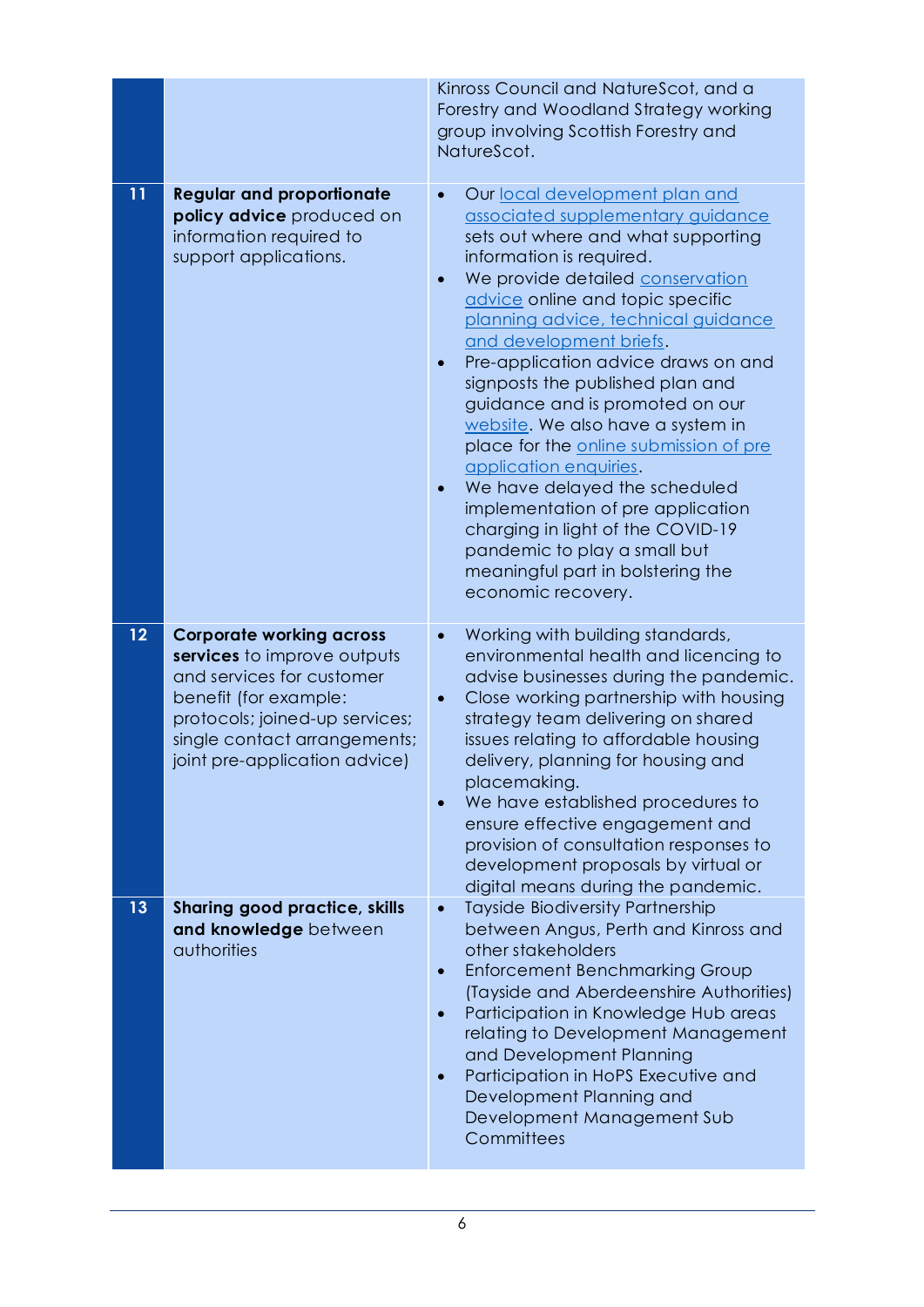| 14 | <b>Stalled sites / legacy cases:</b><br>conclusion or withdrawal of<br>old planning applications<br>and reducing number of live<br>applications more than one<br>year old           | We have determined 1 legacy cases in<br>the reporting period and have 5<br>remaining. Each is subject to a<br>processing agreement that sets out the<br>steps required by the applicant for the<br>application to progress to<br>determination. We have a small<br>number of legacy cases year-on-year<br>and they relate to cases where there is<br>a realistic prospect that issues can be<br>addressed in a manner that allows<br>positive determination.<br>Arranged multi-disciplinary meetings to<br>$\bullet$<br>assist in identifying barriers/issues<br>delaying delivery of local development<br>plan allocated sites.                                                                                                                                                                                                                                                                                                                                                                                                                                                         |
|----|-------------------------------------------------------------------------------------------------------------------------------------------------------------------------------------|------------------------------------------------------------------------------------------------------------------------------------------------------------------------------------------------------------------------------------------------------------------------------------------------------------------------------------------------------------------------------------------------------------------------------------------------------------------------------------------------------------------------------------------------------------------------------------------------------------------------------------------------------------------------------------------------------------------------------------------------------------------------------------------------------------------------------------------------------------------------------------------------------------------------------------------------------------------------------------------------------------------------------------------------------------------------------------------|
| 15 | <b>Developer contributions:</b><br>clear and proportionate<br>expectations<br>set out in<br>development plan<br>(and/or emerging<br>plan); and<br>in pre-application<br>discussions | Our supplementary guidance on<br>$\bullet$<br><b>Affordable Housing and Developer</b><br>Contributions sets out when we will<br>require developer contributions. We are<br>current programming a further review to<br>ensure that are based on up to date<br>information.<br>Our pre application advice sets out<br>where contributions will be required and<br>the nature and potential level of that<br>requirement<br>We regularly update and publish the<br>commuted sum value (and the<br>methodology in reaching this) where<br>affordable housing is being delivered<br>via that means.<br>We issue invoices to developers where<br>developer contribution triggers are<br>reached to ensure that payments are<br>made promptly, and developers are in<br>no doubt as the how to make their<br>payment. Where payments are not<br>made promptly, the invoice passes to<br>the Council's debt recovery staff.<br>We use delivery packages for the<br>delivery of affordable housing to allow<br>flexibility for developers to make<br>changes in how they deliver that<br>housing. |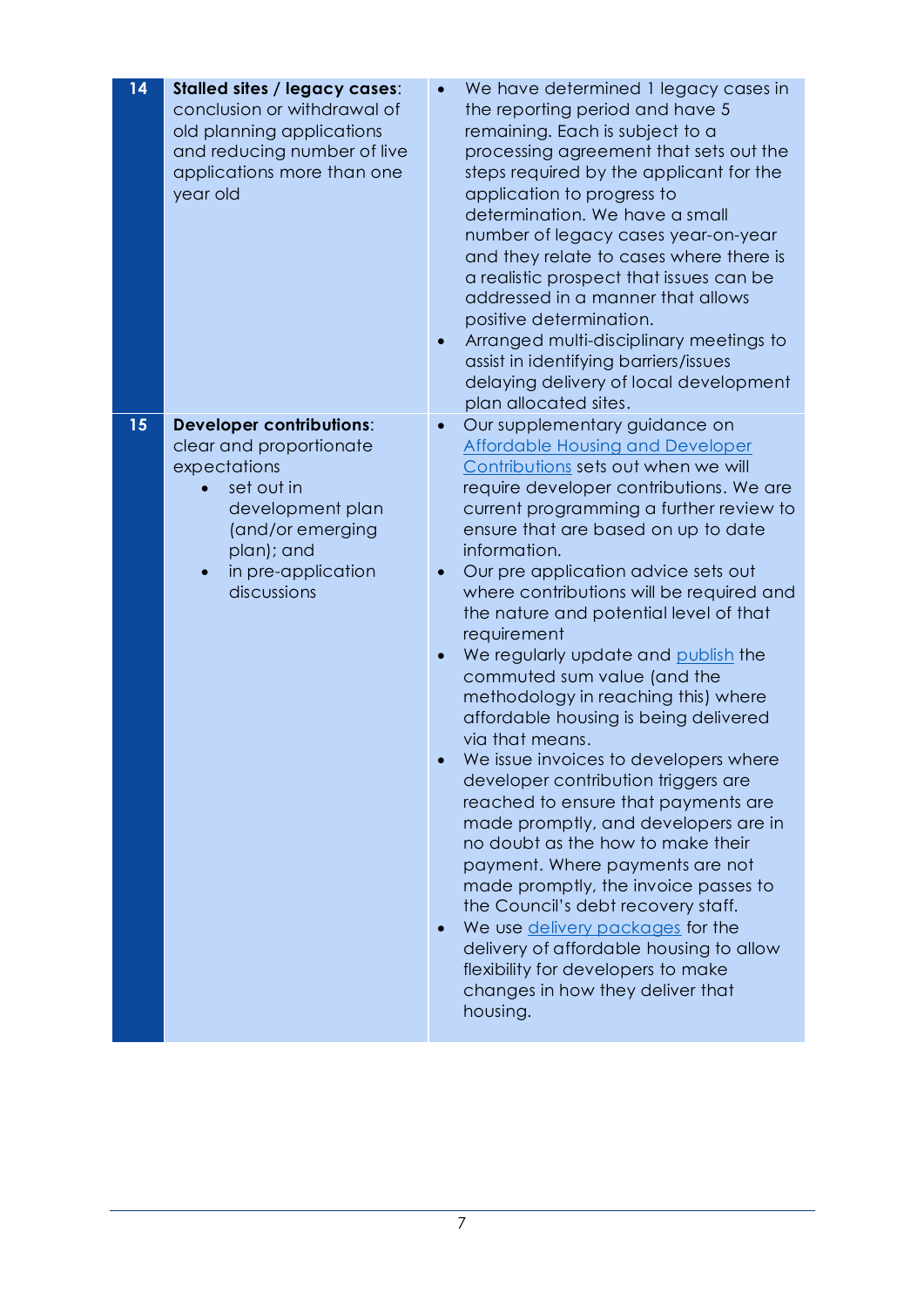## <span id="page-9-0"></span>**Part 1:** Qualitative Narrative and Case Studies

## <span id="page-9-1"></span>QUALITY OF OUTCOMES

Angus Council's planning service continues to deliver high quality outcomes, helping to secure high quality development on the ground, adding value through the application process and recording high levels of customer satisfaction indicated in postapplication surveys.

In this year's PPF our case studies focus on our proactive response to COVID-19 and how we have focused on maintaining service levels within development management to help support the development industry and economic recovery. Our focus has been adapting processes and procedures to allow good decisions to be made in a timely manner, demonstrating a commitment to quality of outcomes and quality of service and engagement, while ensuring appropriate governance arrangements remain in place to provide committee oversight of decision-making.

Case study 1 looks at the steps taken to assist in maintaining a high level of customer service and to ensure decisions necessary to support economic recovery have been made timeously. Review of our national headline indicators and key outcomes demonstrate that we have been successful in mitigating the impact of COVID restrictions on our performance.

Case Study 2 looks at a development by Seagreen to provide an onshore cable connection over a 19km route to serve what will be Scotland's largest offshore wind farm development. The grid connection represents a £70m investment project and is an integral part of a national development associated with the provision of an Enhanced High Voltage Energy Transmission Network to facilitate renewable electricity development and its export. The project involved submission of several applications including two that provided for the formation of the 19km route itself. Those applications gave rise to potentially significant issues and were accompanied by relevant environmental information. The council's procedures allowed those significant applications to be presented to and determined by committee within a period of little more than 3-months as agreed with the applicant. The resultant approvals are a vital element in delivering a hugely significant development that will deliver benefits of national importance.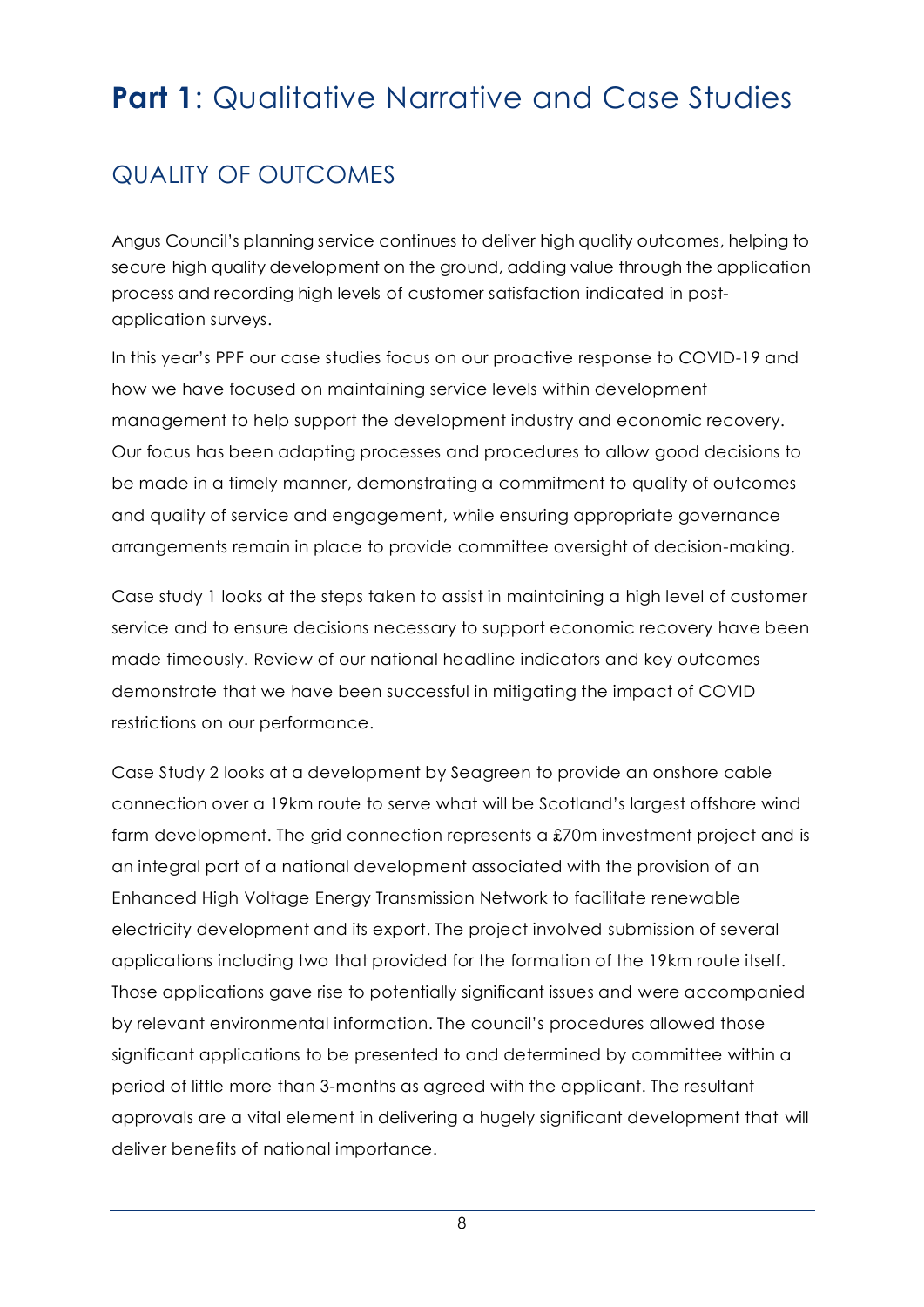#### **Implementation of existing plan and delivery of development**

We continue to update progress all allocated and opportunity sites identified in Angus Local Development Plan in a development delivery database and [live action](https://angus.locationcentre.co.uk/internet/internet.aspx?articleid=uvI8jTl4Vkw~&preview=true)  [programme](https://angus.locationcentre.co.uk/internet/internet.aspx?articleid=uvI8jTl4Vkw~&preview=true) map. Regular contact with the development industry ensures that we have an up to date understanding of market conditions, development progress and delivery issues across all sites identified in the Plan. This allows officers to be proactive and to help address any emerging issues quickly. We intend to continue to evolve this tool and combine it with our housing, employment, and vacant/derelict land monitoring to provide a more comprehensive view of all development related activity. This has potential to work alongside a register of publicly owned land and property assets to help identify opportunities for investment and collaboration.

#### **Quality of design and development**

The council has previously reported on steps it has taken to speed up preparation of development briefs and to make them more proportionate in the guidance they provide. It has also reported on the work it has done in relation to the preparation and publication of guidance dealing with design quality and place making. Case Study 3 looks at a site that was allocated for housing development in our local development plan and the positive approach the council took to provide guidance to help inform investment decisions by a prospective developer, and how that has assisted in the submission and subsequent approval of a major development proposal for the site that provides a high quality development that will integrate well with the established character of a distinctive village.

Despite COVID restrictions we have made a number of tree preservation orders where that has been necessary to safeguard environmental quality.

9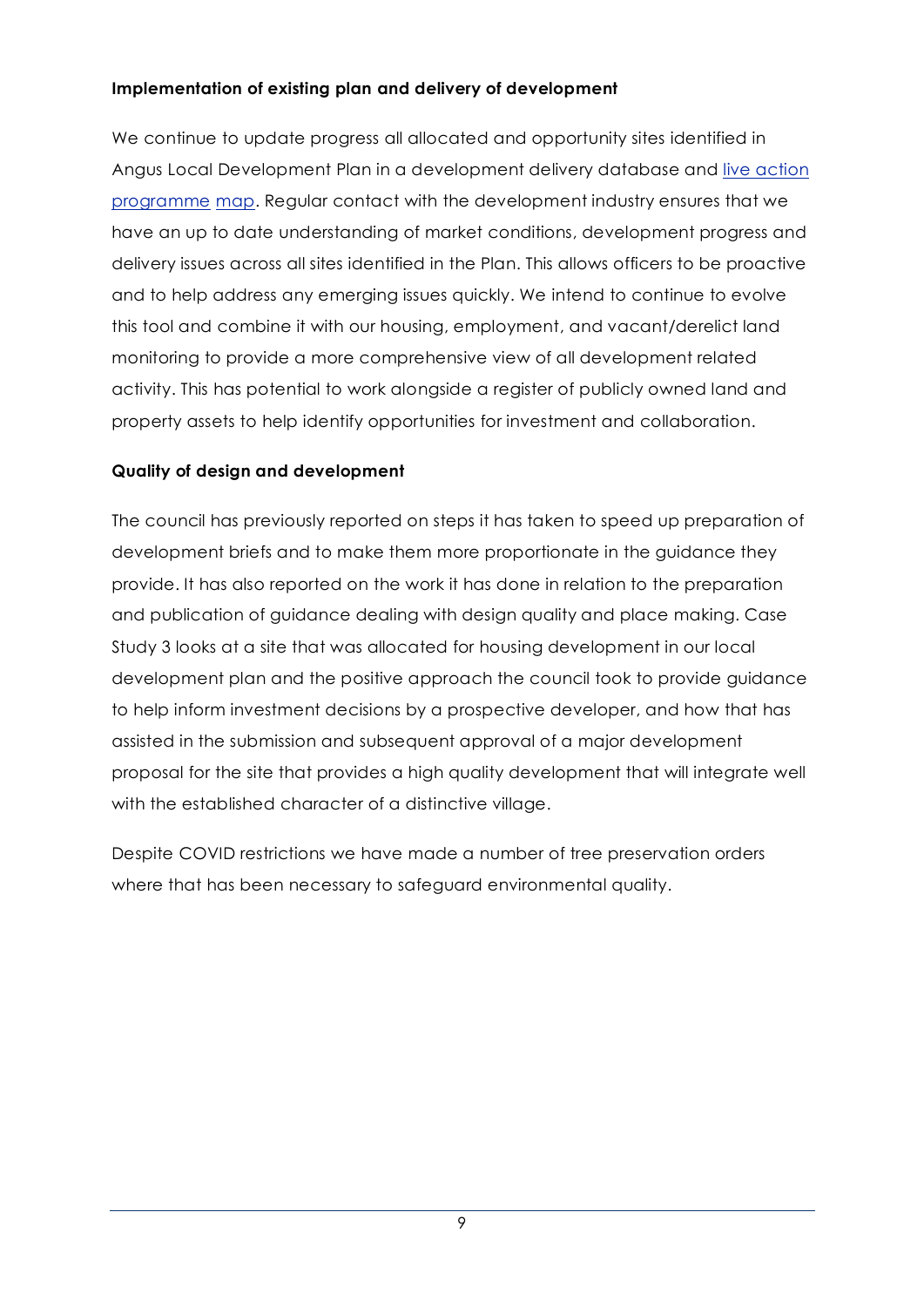## <span id="page-11-0"></span>QUALITY OF SERVICE AND ENGAGEMENT

This section of focusses on demonstrating the positive actions we take to support sustainable economic growth, initiatives to work closely with stakeholders and deliver a positive customer experience.

#### **Supporting sustainable economic growth**

In December 2020, progress on the implementation of the Angus Local Development Plan was set out in the [ALDP Action Programme Update.](https://www.angus.gov.uk/media/agenda_item_no_13_report_no_33220_angus_local_development_plan_action_programme_2020_update_appendix) It provides a snapshot of progress and activity. [\(Report 332/20](https://www.angus.gov.uk/media/agenda_item_no_13_report_no_33220_angus_local_development_plan_action_programme_2020_update_appendix) refers).

Preparation of the Action Programme update assisted deeper insight into performance of the current ALDP and progress made with commitments.

Specific proposals for the development of land in our settlements are monitored through annual audits of housing and employment land as well as town centre and other surveys. Regular and ongoing contact with the development industry ensures that we have an up to date understanding of market conditions, development progress and delivery issues across all sites identified in the local development plan. This allows officers to be proactive and to help address any emerging issues quickly. The direct contact enables maintenance of a [live action programme map](https://angus.locationcentre.co.uk/internet/internet.aspx?articleid=uvI8jTl4Vkw~&preview=true) which is available on our website.

Whilst the Plan continues to provide appropriate policy framework for determination of applications to secure investment and development across Angus there have been significant shifts in the global, national and local contexts. These, in addition to the changes to the planning system brought about by the Planning (Scotland) Act 2019, mean some of the policy actions which were intended to support implementation of the plan need to be reconsidered.

The annual [Housing Land Audit](https://www.angus.gov.uk/planning_and_building/angus_housing_land_audit) was published in August 2020, monitoring the take up and availability of housing land within Angus. Consultation on the Audit involves a range of stakeholders including Scottish Government, Homes for Scotland, public service providers, RSLs and developers/landowners. Consultation informs accuracy in site programming, helping to align the assessment of housing land supply with the commitments of those involved in building new homes across Angus and informing the communities in which the houses will be built.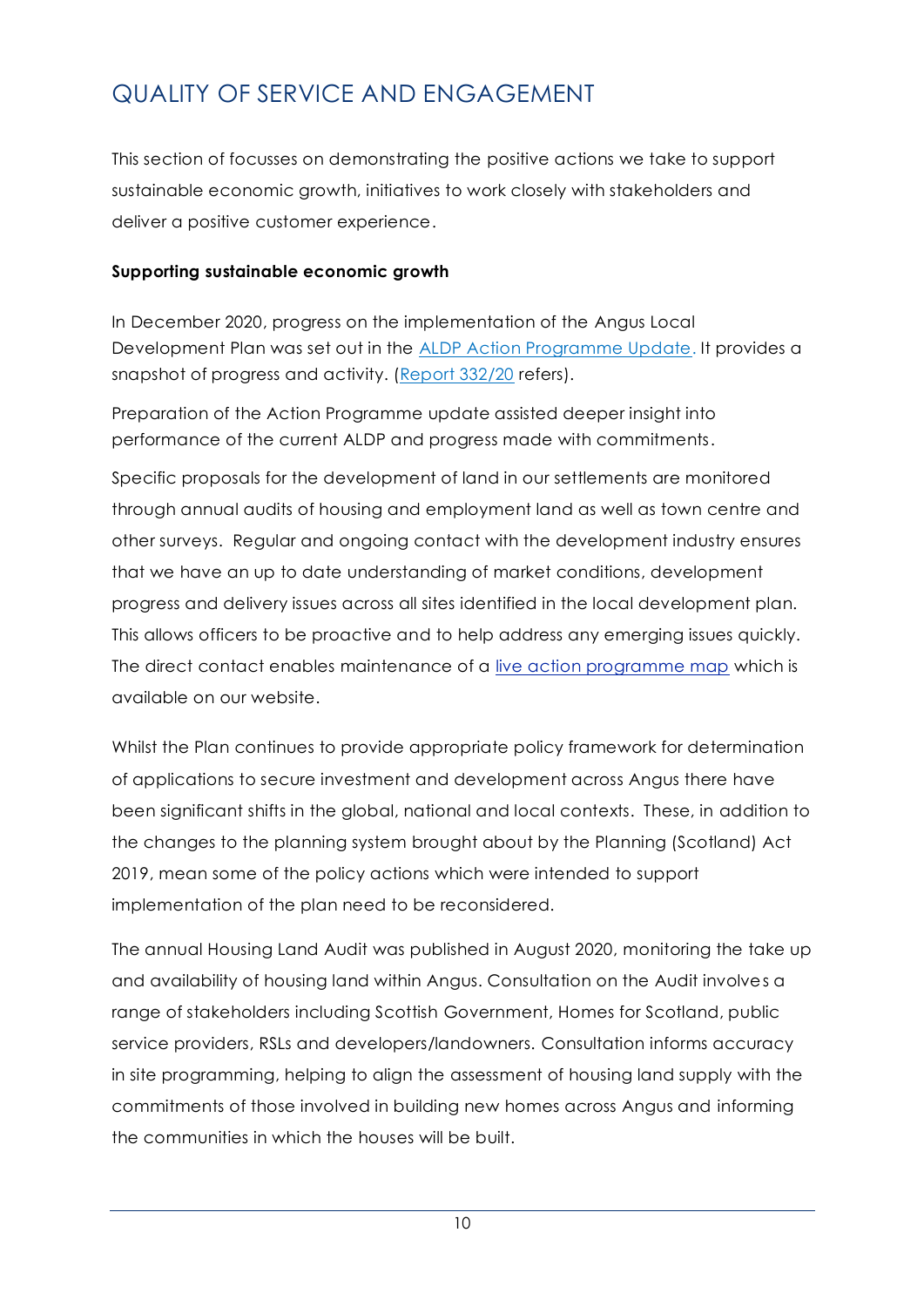Officers from development planning and development management continue to participate in the Angus Affordable Housing Delivery Group. The Group focusses on the delivery of the Strategic Housing Investment Plan's (SHIP) priorities for affordable housing. Monthly project meetings take place with the Council's Housing Service, RSL partners, Scottish Water and Scottish Government's Housing Service. Having the different disciplines in one arena allows for the identification of barriers to the delivery of affordable housing and the resolution of issues. The SHIP is reviewed annually by the Council's Housing Service with planning staff involved in the project development group.

#### **Opportunities for participation**

Opportunity for the type of participation we had planned and reported on in the 2019/20 Planning Performance Framework was halted abruptly by the Covid – 19 lockdown in March 2020. Planned events and member briefings were cancelled and put on hold. As the impact of continuing lockdown became clearer the development plan team resource was refocussed on monitoring activity and evidence gathering to support preparation of a new style development plan under the 2019 Act. Delays to progress towards implementing the new system of development planning became extended, impacting the timescale for publication of the draft NPF4 and associated regulations and guidance. This meant the opportunities for participation have been limited to connecting with stakeholders involved in workstreams related to the development plan and policy development, and authority staff participating in consultation and events to support evolution of the national policy position. These included:

- SPP and Housing : Technical Consultation on Proposed Policy Amendments (Nov 2020)
- Response to Town Centre Review Group Call for Evidence (August 2020)
- RTPI and Improvement Service workshops on digital planning and spatial data
- Representation on Heads of Planning Development Plan subcommittee LDP working groups and Local Place Plan benchmarking group to assist in the development of guidance and regulations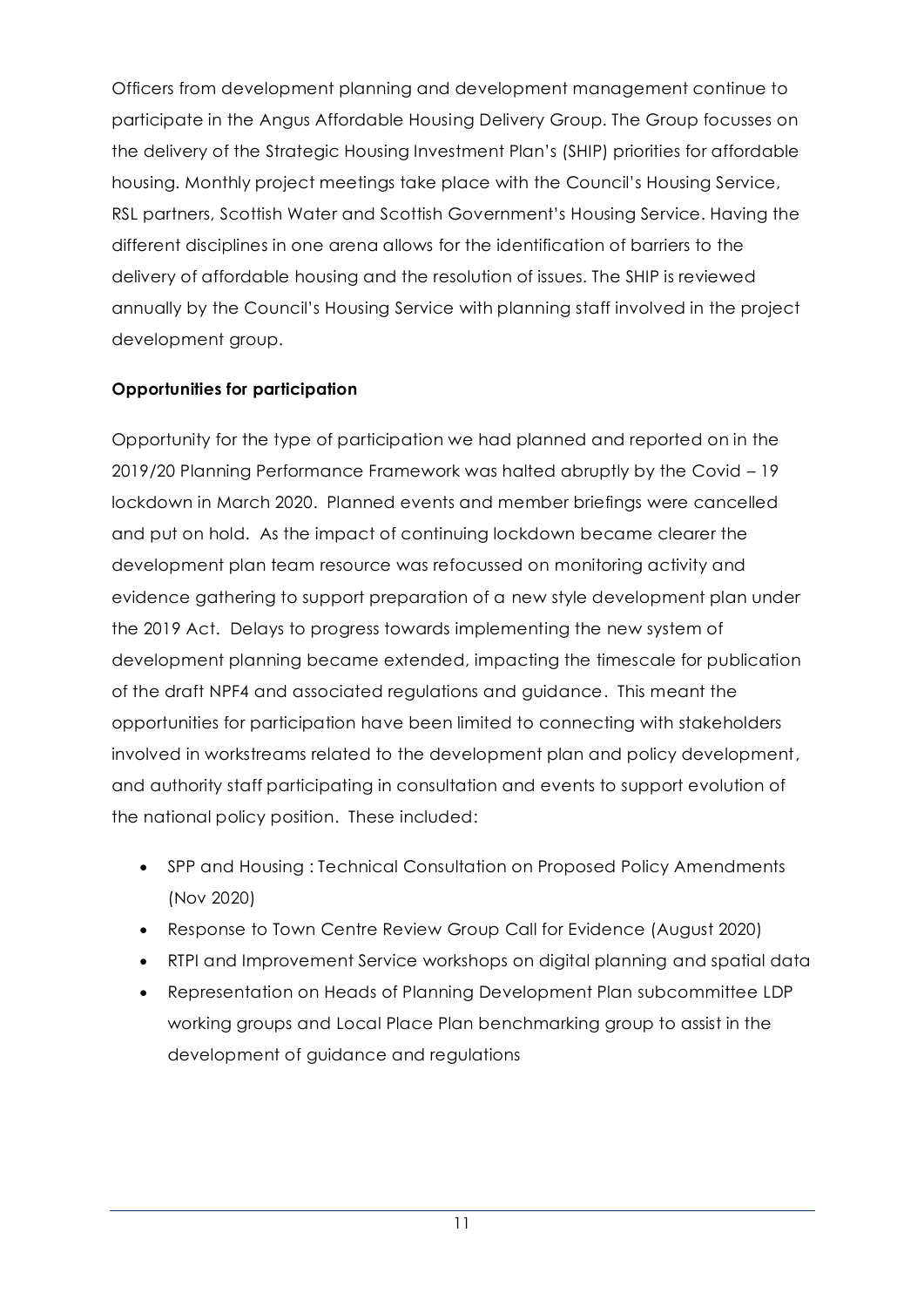Working with colleagues from Dundee City and Perth & Kinross Councils, an indicative Regional Spatial Strategy (iRSS) for Tayside has been prepared presenting those matters of significance at a regional scale to help the Scottish Government shape the emerging draft NPF4 and the associated secondary legislation. A local working group met virtually to consider matters of shared interest to the economy and environment of the Tayside area. Officers also participated in national workshops and events to share findings and develop understanding of the role of RSS. New governance arrangements have been established to enable future oversight of matters of regional concern in light of the dissolution of the strategic development plan provisions of the 1997 Act. An initial indicative Regional Spatial Strategy was submitted to the Scottish Government in October 2020.

At the end of February 2021, the Scottish Government wrote to Local Authority Heads of Planning and Housing to seek the input of their authorities and relevant stakeholders to meeting the statutory requirement of the 2019 Act relating to housing as part of preparation of NPF4. Angus, Dundee City, Perth & Kinross and Fife housing and planning officers were jointly well placed to respond positively to this request having already been working collaboratively with consultants on a new Housing Need and Demand Assessment to support future Local Housing Strategies and LDPs. The HNDA preparation was at a sufficiently advanced stage (including primary research having been undertaken) to support the work required for each Council to provide Scottish Government with locally adjusted estimates of the housing land requirement for inclusion in draft NPF4.

#### **Delivering a positive customer experience**

The Council's [online planning pages](https://www.angus.gov.uk/planning_and_building) have been refreshed with input from our Communications Team to improve the content and presentation of planning information and to make it more accessible for our customers. This has been particularly important as we have directed customers to our digital resources due to COVID-19 restrictions.

While we have sought to direct customers to our online services we have also established back-office processes to ensure that correspondence submitted by paper mail, including applications and related correspondence such as representations are processed effectively and efficiently.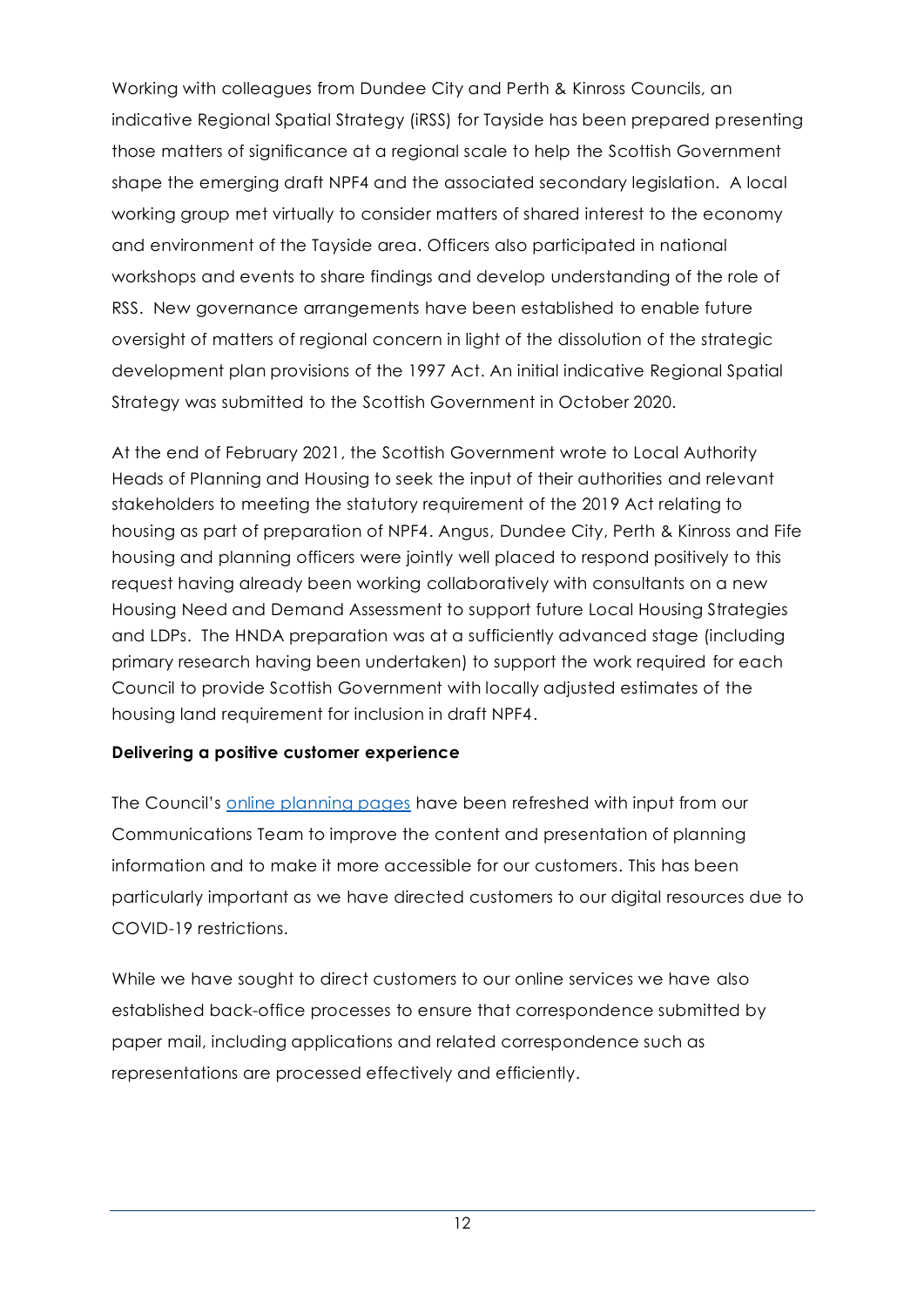The facility for [online submission of pre application enquires](https://www.angus.gov.uk/planning_and_building/planning_permission_and_applications/pre_application_advice_and_surgeries) on our website has been successful particularly in the context of the COVID-19 restrictions. The functionality we have introduced includes a payment engine to allow for the introduction of pre application charging allowing customers to submit and pay for the pre application service in one transaction.

Our website sets out clear timescales for responding to pre application enquiries and all new enquiries are acknowledged and set out which officer is responsible for handling of the enquiry.

Where necessary, the Council's pre-application service seeks input from other Council services and external consultees to provide customers with a clear steer on the information that is required in support of a planning application.

Our pre application advice always sets out the type and level of where developer contributions and affordable housing are required and that information is also published in our Developer Contributions and [Affordable Housing Supplementary](https://www.angus.gov.uk/media/developer_contributions_and_affordable_housing_supplementary_guidance)  [Guidance.](https://www.angus.gov.uk/media/developer_contributions_and_affordable_housing_supplementary_guidance) Our case studies demonstrate the positive and helpful approach we take to pre-application engagements.

We positively encourage the use of Planning Processing Agreements (PPA) in relation to applications for national, major and significant or complex local developments. The availability of PPA is outlined in pre application advice for relevant application types and the use of PPA is promoted on our [website.](https://www.angus.gov.uk/planning_and_building/planning_permission_and_applications/submit_a_planning_application) We publish PPAs agreed with applicants on our website to give interested parties clarity on progress in determining the application and to explain any delays in deciding the application.

During 2020/21, the proportion of planning applications submitted online was 92% a further increase from the previous year. Our website text has been revised to direct people to the eplanning website and we promote its use in our correspondence. We expect that trend to continue to grow, particularly with the temporary closure of Council offices from March 2020.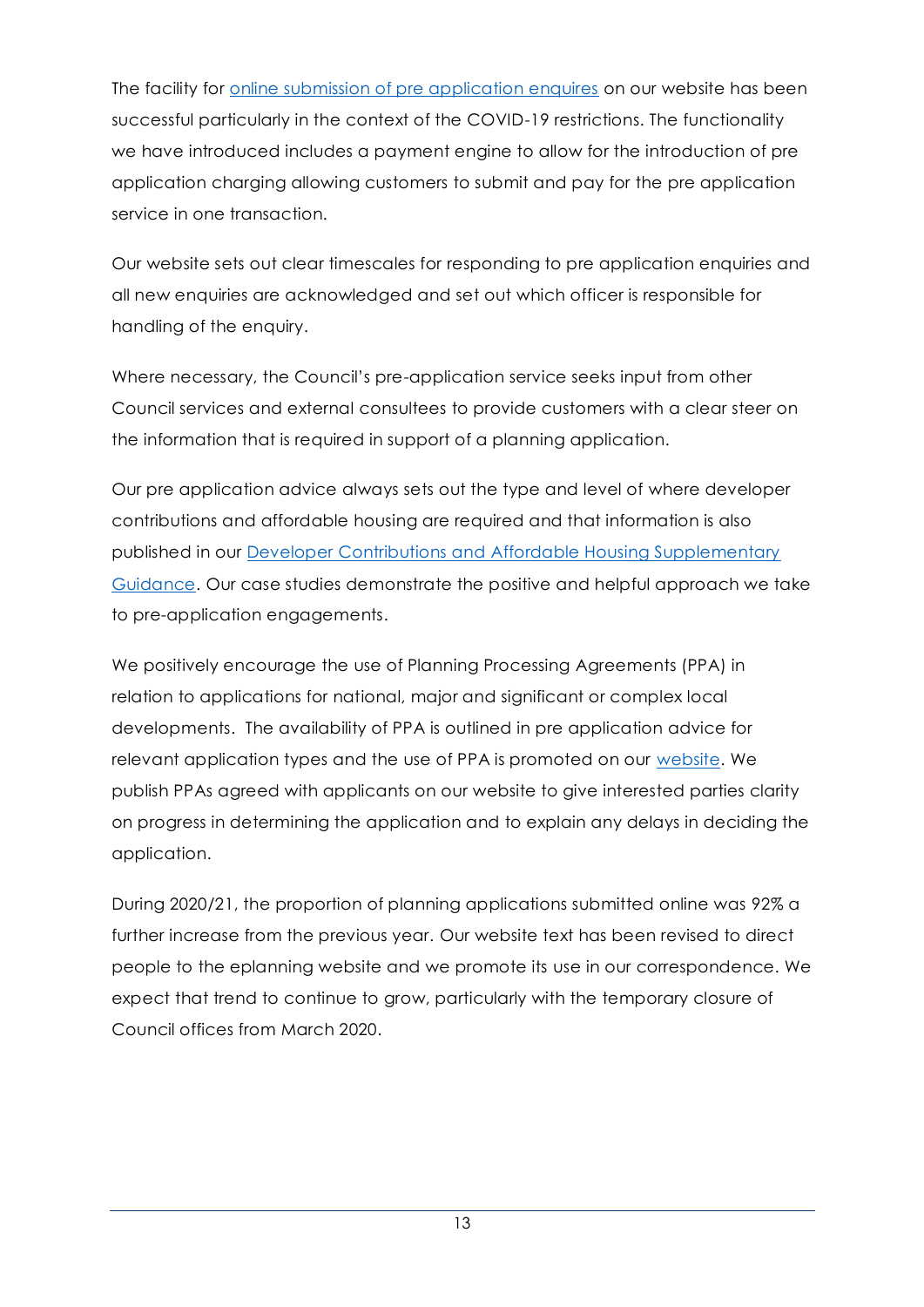

In our last planning performance framework we identified an intention to review our customer satisfaction survey in light of falling response rates. That work has been delayed by COVID-19 and response rates to the current paper-based survey are at a low rate that provides information of limited value. We are currently working to provide that satisfaction survey through digital means with the hope that will increase participation and that is an improvement that we intend to carry through into 2021/22.

The Angus environment plays a significant role in providing a quality place to live, work and visit (in line with the shared Community Planning and Council vision). Protecting and enhancing the environment while providing opportunities to create great places to live, sustain local economies and attract new investment requires a keen focus on securing new development which has positive impacts. Last year we focused on working towards delivery of the redevelopment of the former Sunnyside Royal Hospital at Hillside. This year we have had similar challenges in relation to the former Strathmartine Hospital site on the outskirts of Dundee. It is a large redundant hospital site containing listed buildings, derelict buildings, and significant areas of woodland within its policies. It has been a magnet for arson, vandalism, and antisocial behaviour for several years and despite a planning permission in principle that provides for its redevelopment for housing, there has been no progress. Over the last two years the Planning Service has engaged in a positive manner with prospective developers to identify barriers to delivery, to reduce risk and uncertainty associated with the existing planning permission in principle, and to allow the grant of a new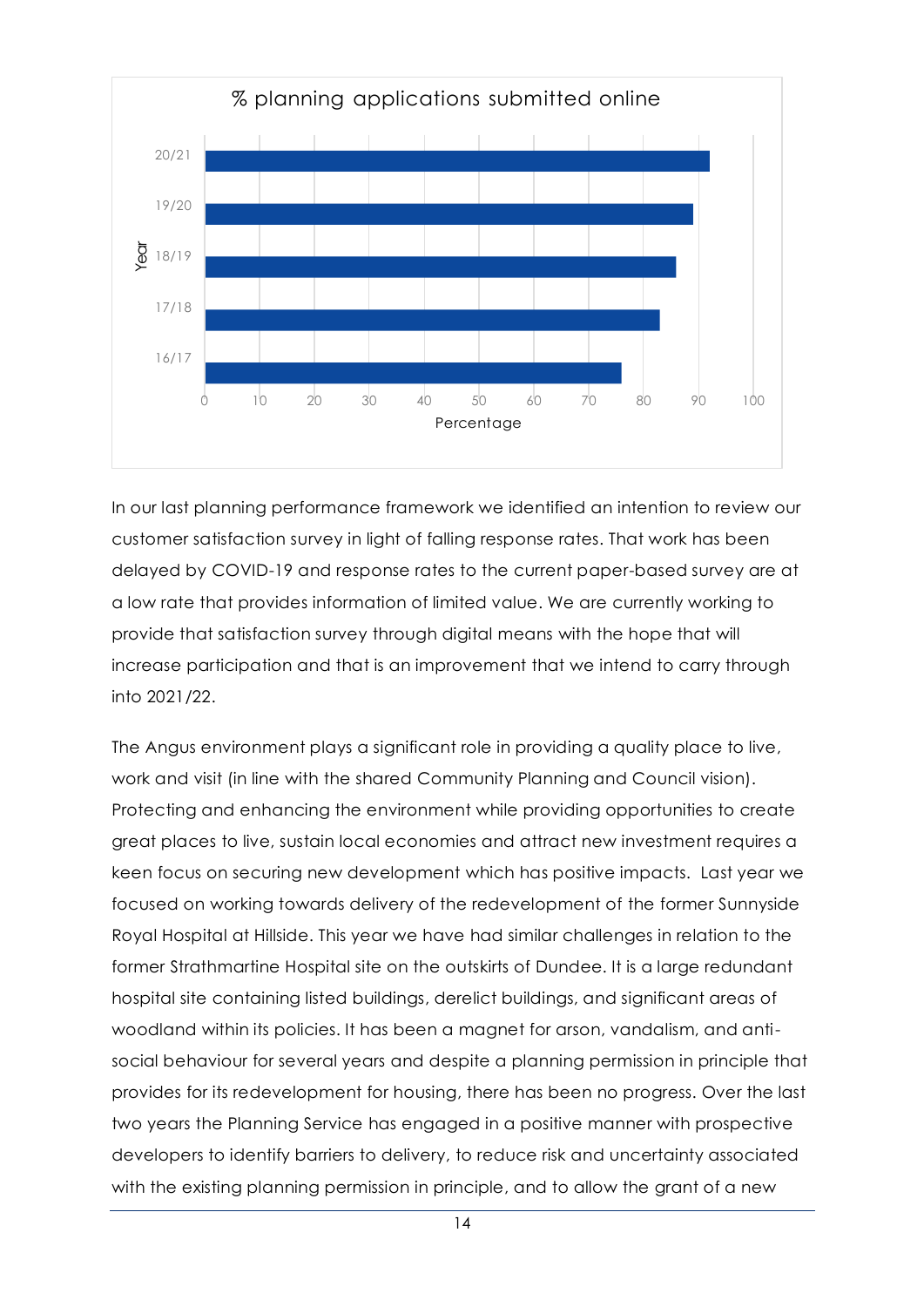permission in 2020 that will hopefully see the development proceed. Case Study 4 sets out the steps that helped to move the site forward.

#### **Working consistently with stakeholders**

#### Cairngorms 2030: people and nature thriving together

During 2020 the Cairngorms National Park Authority prepared and submitted a development application for the National Lottery Fund Heritage Horizons Award for the ambitious, landscape scale project 'Cairngorms 2030: people and nature thriving together'. Involving more than 45 partners, the project will assist in delivering transformational change for people and nature. It will tackle the climate emergency, protect and enhance biodiversity and contribute towards climate resilient communities. The application includes over £500k of projects in Angus delivering nature-based solutions which will be delivered and managed by the River South Esk Catchment Partnership. These will reduce pressure in Potentially Vulnerable Areas designated in the Tay Estuary and Montrose Basin Flood Risk Management Plan. The project will aid in the green recovery following the COVID19 pandemic by connecting wellbeing and the environment and will have an enduring legacy. (Cairngorms 2030 was awarded £12.5 million in July 2021).

#### Local Nature Conservation Sites (LNCS)

We are jointly working with Perth & Kinross Council and Nature Scotland to create a suite of LNCS across both council areas. The project began in 2019 and is being overseen by two steering groups covering geodiversity and biodiversity.

There is close involvement with Tayside Geodiversity whose volunteers with geological expertise have been carrying out site surveys and reports for formal assessment by a panel. The project has filtered an initial 87 potential sites to a survey list of around 40 sites. The survey is likely to complete later in 2021.

The biodiversity group comprises Tayside Biodiversity Partnership and representatives from Scottish Wildlife Trust, RSPB and local recorders from the Botanical Society of Britain & Ireland. An initial list of 118 sites has been provisionally filtered to around 40 to 60 sites. Many of these were previously surveyed around 20 years ago, which provides some initial data. The survey stages of the project are proposed to be undertaken during 2021 (delayed by COVID restrictions). It is similarly hoped that much of this survey work will be undertaken by expert volunteers.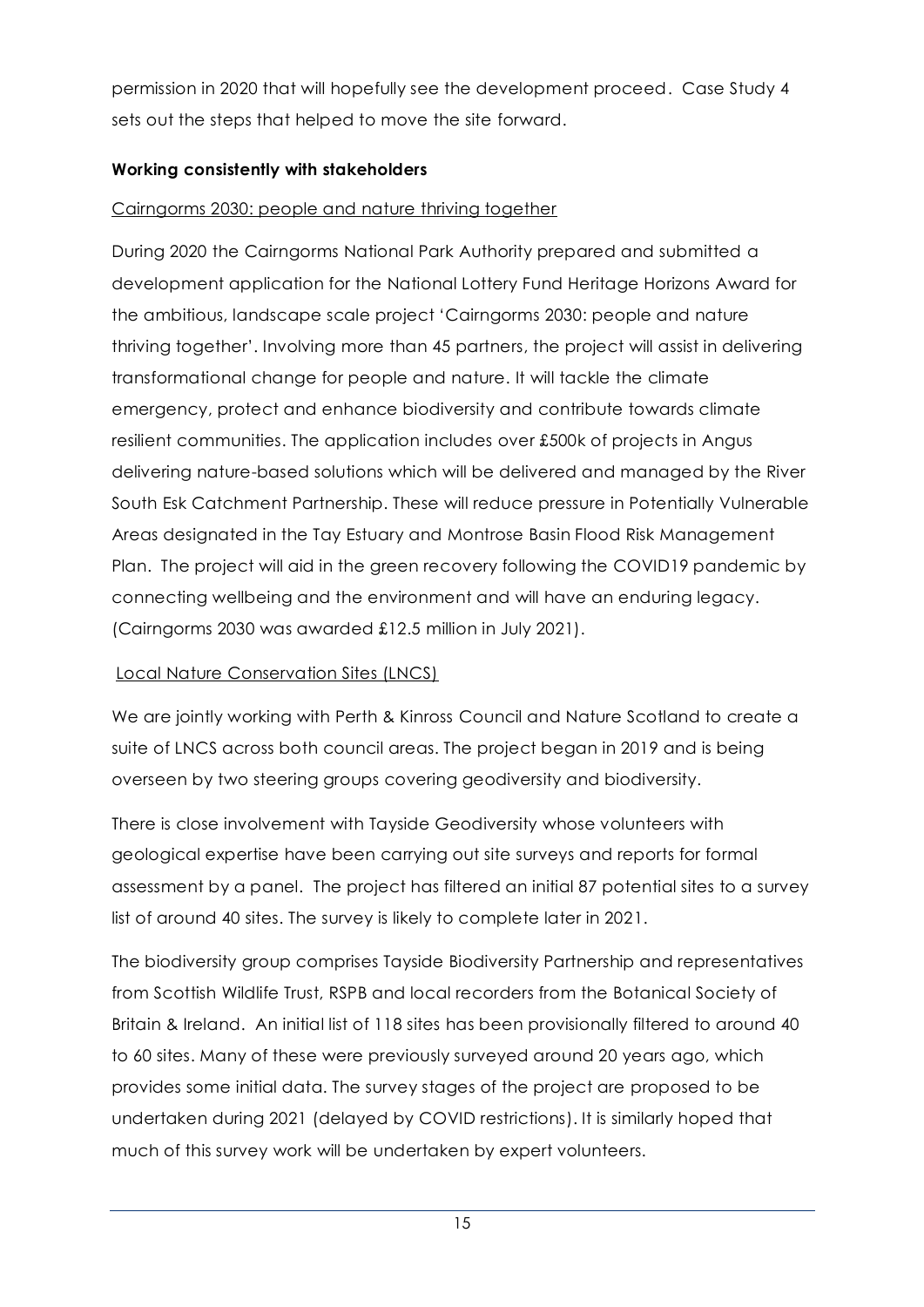### <span id="page-17-0"></span>GOVERNANCE

The Angus Council Planning and Communities Service sits within the Communities Directorate. The Communities Directorate comprises of 4 services; Environmental Services, Housing, Environmental & Consumer Protection and Planning & Communities. The Planning and Communities Service consists of the Development Standards, Strategic Planning, and Building Standards teams. The structure of the Communities Directorate and the current managers can be viewed on pages 48/49.

The current profile resulted from a Management Structure Review and was implemented in April 2018 with the purpose of being more effective and fit for purpose. At that time, Community Planning and Development Planning were brought together under a single manager and was envisaged to provide significant scope to work with our communities in the preparation of the Local Development Plan and in wider place discussions. In early 2021, as a result of the significant changes in global and national circumstances, the structure of the service was once again under review. This was driven by the opportunity to reflect the growing emphasis on the role of the spatial planning system to shape an integrated approach to deliver on local authority obligations to address climate change, wellbeing, social inequalities as well as the local economic impacts resulting from pandemic related lockdowns. Changes were implemented just outwith the reporting period.

We have an up to date scheme of delegation under Section 42 of the Act that was approved by Scottish Ministers on 17 May 2019. We are currently working with colleagues in the Council's Legal & Democratic Service to review and update our scheme of delegation under the Local Government Act.

We have an up to date [Enforcement Charter](https://www.angus.gov.uk/sites/default/files/2021-04/Enforcement%20Charter%202021.pdf) that was reviewed within the required two-year period, published in March 2021. It seeks to provide an understandable and proportionate approach towards enforcement activity, focusing on resolving those cases that give rise to potentially significant amenity, environmental, or safety issues. While enforcement matters are delegated to the officers within the Planning Service, regular reports on enforcement activity and appeal decisions are reported to our Development Standards Committee for oversight.

As part of the wider Council 'Change Programme' for budget setting, it was purposed that charging for pre-application planning advice was introduced. A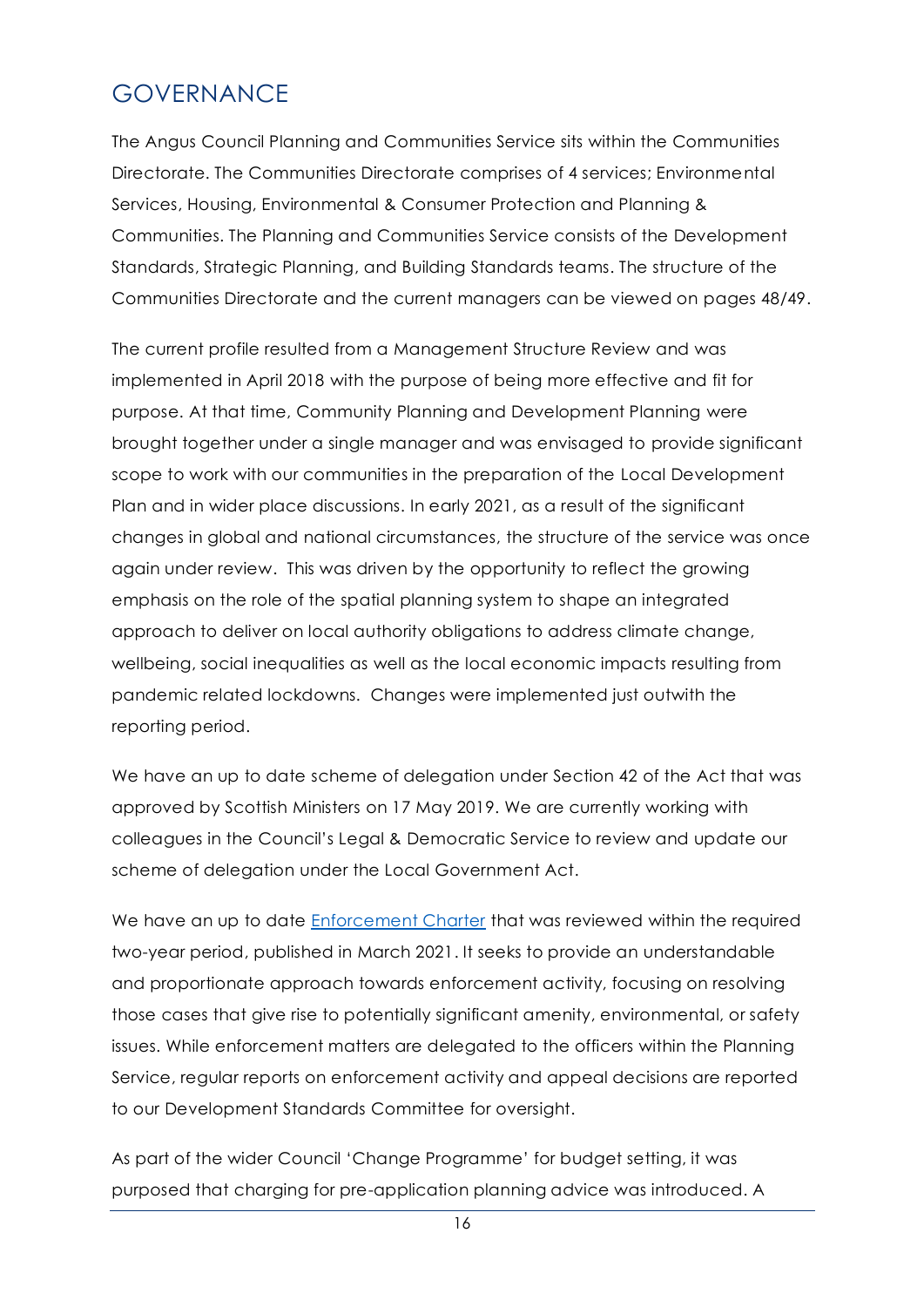Report (No 56/19) detailing this recommendation was put forward to and was approved by Full Council in February 2019 with the intention for the charging scheme to come forward in 2019-2020. Work has been carried out throughout the year on designing, testing and implementing a digital service using online forms. The service was launched in March 2020; however, the decision was taken to suspend charging for the service in light of the financial challenge of the Coronavirus pandemic. A decision will be taken in the 2021/22 financial year as to when to introduce the charges. The Service has received positive feedback on the availability of the service, especially in a period of lockdown when people have found it difficult to access Council services in person.

On a wider collaboration basis, the Affordable Housing Delivery Group continues to meet and includes staff from the Housing Service, Housing Associations, Scottish Government, and the Planning Service. This group continues to resolve any issues to ease delivery of affordable housing on sites.

Over the year the Planning Service has provided training to elected members in relation to the planning process and associated decision-making. That training is mandatory before members participate in decision-making on planning applications. In the current reporting period, we have established processes to allow for the determination of planning matters, including planning applications at virtual meetings of committee and full council. Our elected members are digitally equipped to deal with that and have been provided with the requisite training. They have embraced the challenges presented by virtual meetings and that has allowed us to broadcast our meetings live online, increasing opportunity for individuals to participate in or to observe the decision-making process. Case studies 2, 3, 4, and 5 demonstrate the positive efforts the council has adopted to ensure high quality decisions are made in a transparent manner despite COVID-19 restrictions.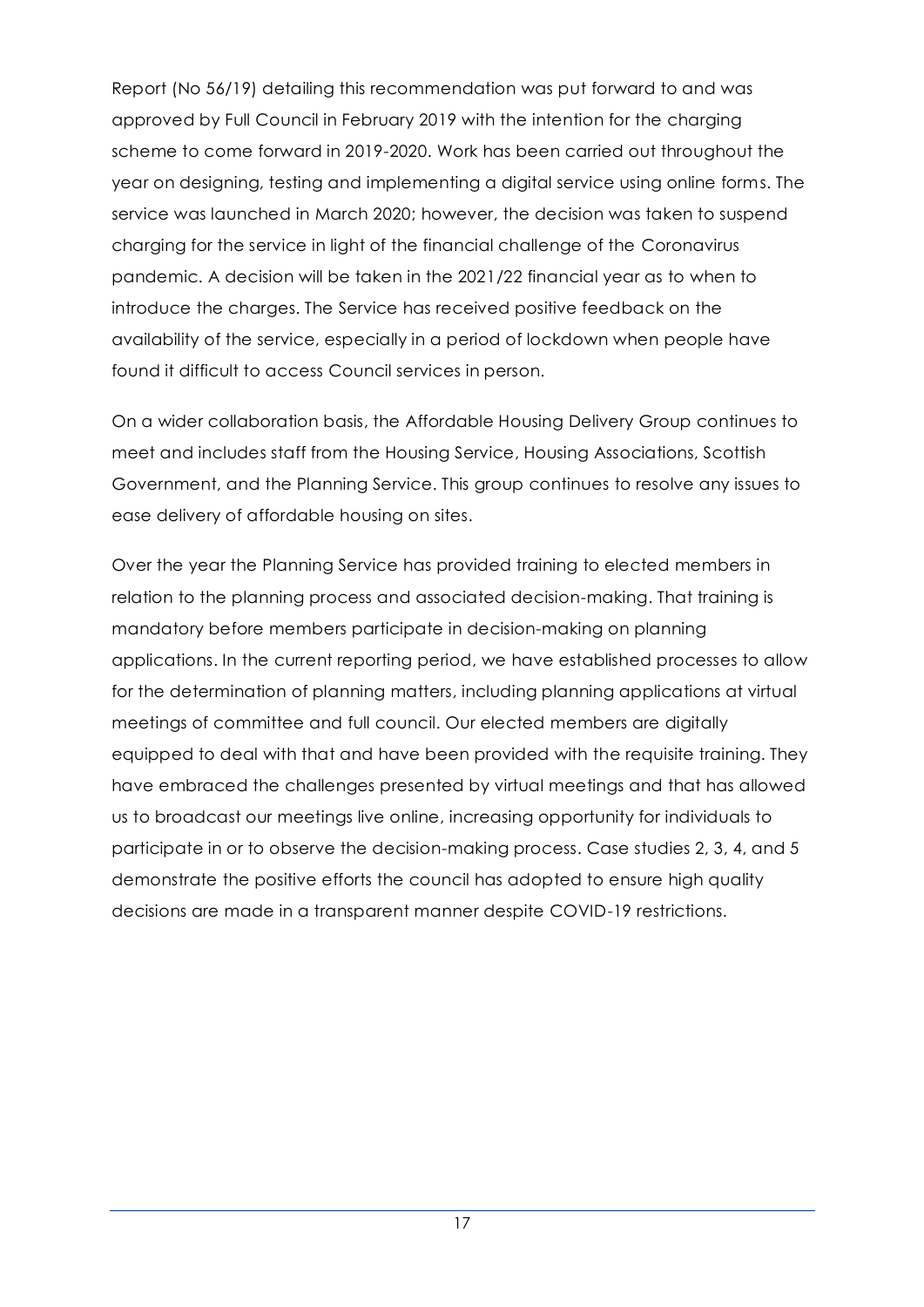## <span id="page-19-0"></span>CULTURE OF CONTINUOUS IMPROVEMENT

The council's performance statistics demonstrate continuous improvement and it is notable that the average timescale for dealing with local applications has reduced over the reporting period despite the difficulties associated with COVID-19. Case Study 1 highlights the positive approach the council has taken to ensure that performance levels were not only maintained but improved.

To support this renewed emphasis, aligning with the corporate investment in a Big Data Strategy project, and to ensure a robust data driven baseline for the evidence report, a Spatial Data for Place Coordination Working Group has been established. It is intended to support the placemaking and spatial service delivery role of the Council in meeting statutory obligations around land use planning, environmental protection and climate change mitigation.

The group will identify the ways in which technical / data requirements and solutions can be designed and resourced, specifically through collaboration between built environment professionals and specialist data and GIS colleagues. Innovative approaches to progress in this area will be encouraged. It will involve clear and detailed oversight of the interrelationship of data and GIS, giving a clear direction on timing of delivery of workstreams and resourcing requirements, allowing prioritisation and resource/specialist skills deployment as well as helping to identify the need for additional training or specialist external input in advance. It is being piloted by the development planning and environment teams in the planning service with the intention to incorporate all spatially based workstreams across the Council over time.

Senior officers within Angus Council have continued to have an active role within Heads of Planning Scotland (HOPS) regularly attending and contributing to the work and discussions as part of the Executive, Development Management, and Development Planning sub-committees.

Officers within Angus Council have also been active through other planning forums, including membership and contributions to the work of the RTPI East of Scotland Chapter and through volunteering with Planning Aid for Scotland.

Angus Council has continued its joint working with Perth and Kinross Council through the Tayside Biodiversity Partnership, and the procurement of the Archaeological Service from Aberdeenshire.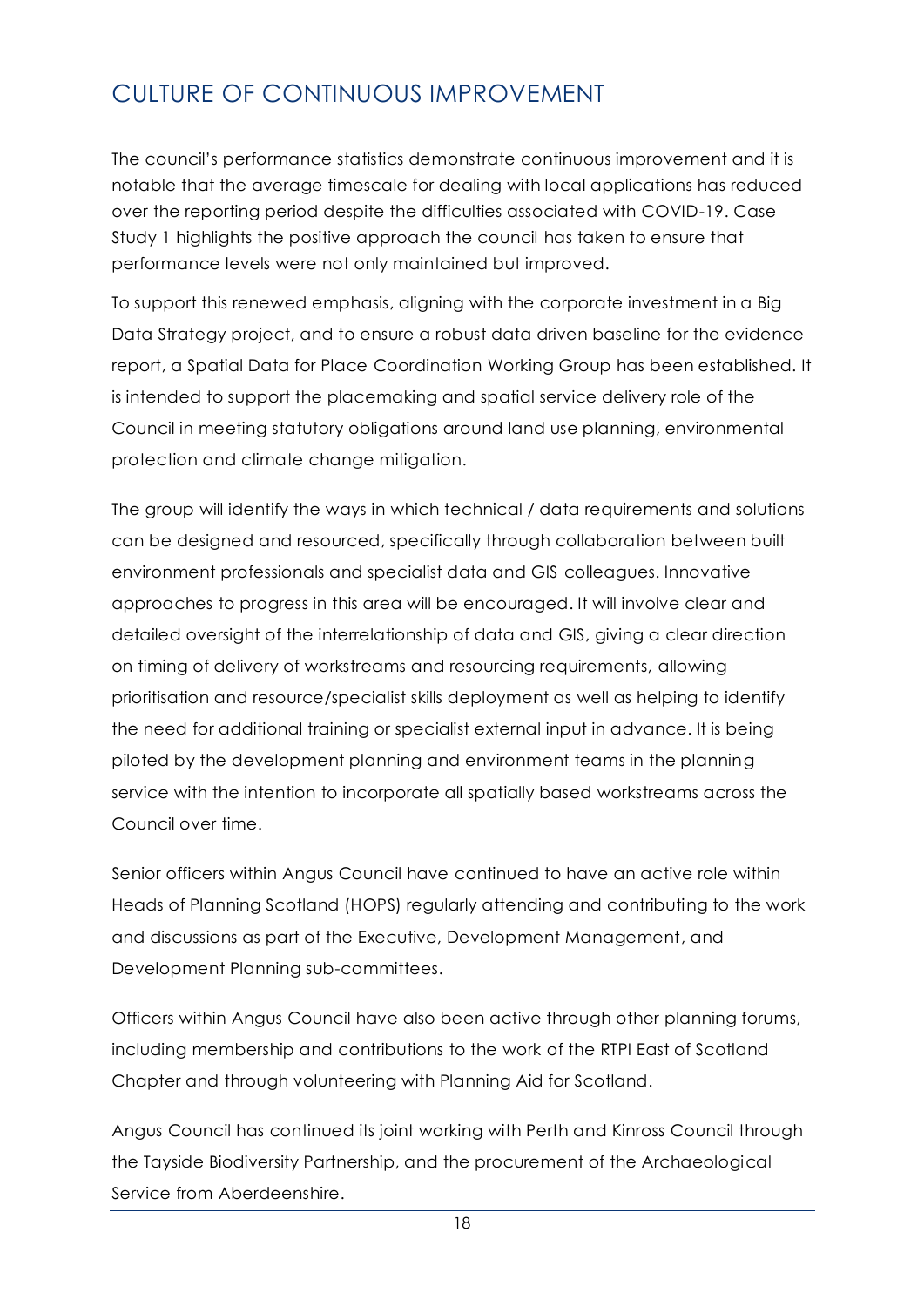The Service Lead has continued the role of Acting Strategic Development Plan Manager for TAYplan, and representatives from the four Tayside authorities formed a working group to discuss cross boundary issues and share experiences and good practice. During the reporting period this focussed around the preparation of a Tayside indicative Regional Spatial Strategy for submission to Scottish Government. As a result of the changes to development planning arising from the 2019 Act, as the removal of the strategic development plan, new governance arrangements to support continued close working between the authorities. This means spatial planning matters of regional interest will now fall within the remit of the Tay Cities Region Joint Committee under a Spatial Planning and Sustainability Board.

The Tay Cities Deal (TCD) was signed in December 2020 to ratify the implementation and financial arrangements for £700 million investment in the region. The Angus Fund outline business case was approved by the TCD joint committee in Feb 2021. The Chief Planning Officer and planning officers continue to support the Joint Committee and Boards now overseeing the detailed projects and delivery of the ambitious programme across the area, including The Mercury Programme. This is Angus Council's visionary £1bn partnership between government, public, private and community sectors which seeks to deliver clean, green growth and is the overarching ambition that drives the projects that will be stimulated by the Angus Fund.

The culture of continuous improvement also relates to the people within the Planning Service. The Council operates a Performance Appraisal and Development Scheme, which aims to ensure that each officer has an agreed Action Programme and Personal Development Plan. Members of the Royal Town Planning Institute are supported to produce Personal Development Plans (PDP) and to undertake Continuous Professional Development (CPD). Our CPD includes review and discussion of planning related case work within a team setting to share knowledge and experience, and access to a programme of professional competency training available by digital delivery through the Council.

Our journey for continuous improvement involves learning from experience and seeking to improve. In Case Study 5 we look at an application for an extension to Pitairlie Quarry at Monikie. That was an application for extension of an existing stone quarry close to a village and a regionally important country park. Previous development proposals associated with the operation had generated significant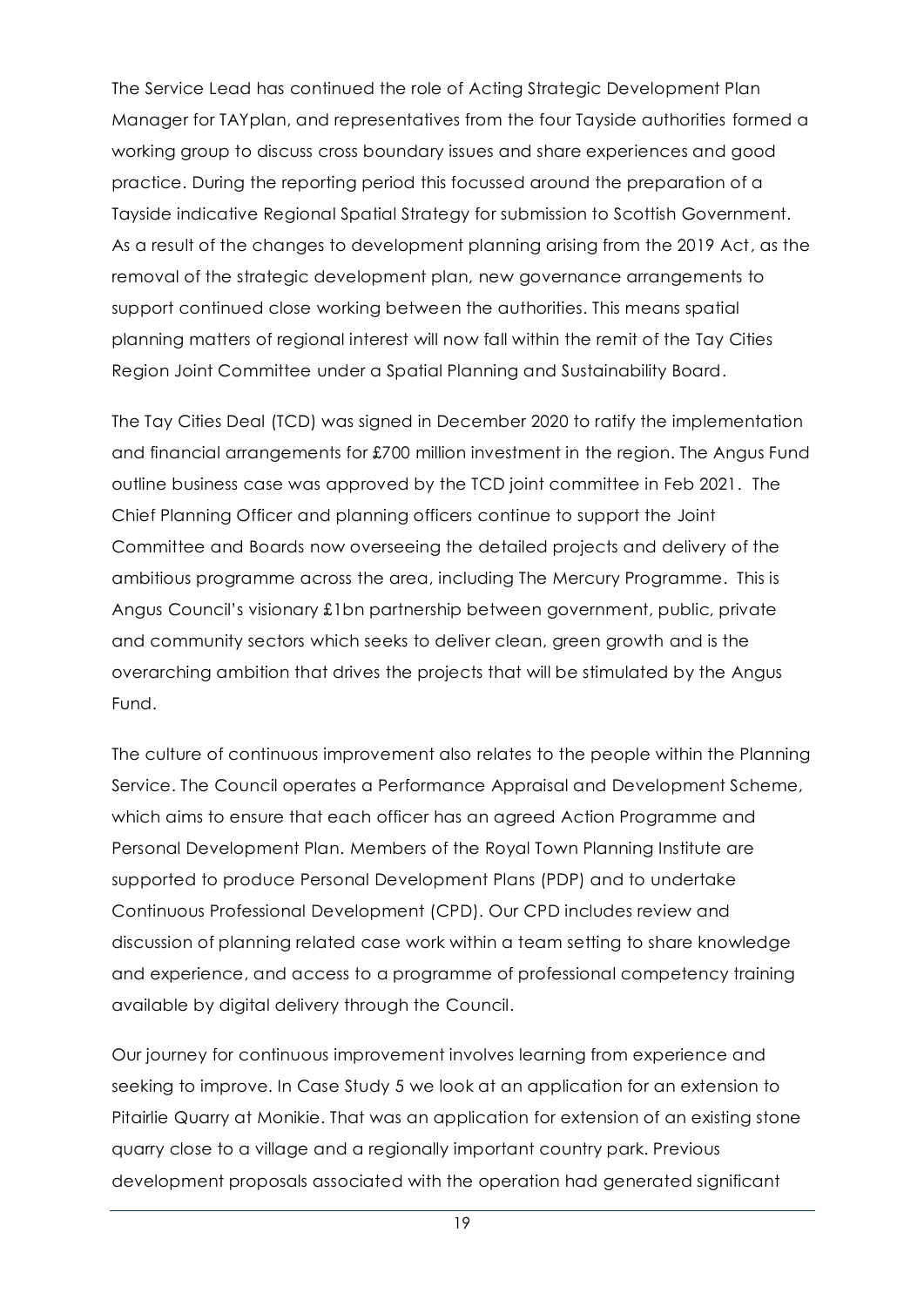concern amongst some local residents, and the associated applications took a considerable time to determine given repeated requests for additional information. Council officers engaged in a positive manner with the prospective applicants as soon as it was known that an application was to be submitted. While no commitment was given to the eventual decision on the application, officers worked with the applicants and their agents, and brought together relevant consultation bodies to identify information requirements before the application was submitted. The subsequent application for major development comprising extension of a hard rock quarry was dealt with in a period of little more than 3-months despite COVID-19 restrictions.

Progress on implementing our programmed service improvements has been affected by COVID-19 restrictions. Our focus has been directed towards implementing procedural adjustments to allow us to continue delivering a highquality service despite limitations and restrictions associated with the pandemic. However, where possible we have progressed improvements to a point where they can be taken forward as restrictions are relaxed. We have included unfulfilled improvements from 2019/20 in our programme for 2020/21 and have identified further improvements for the coming year that will aid service delivery and effectiveness, particularly in relation to climate change and economic development.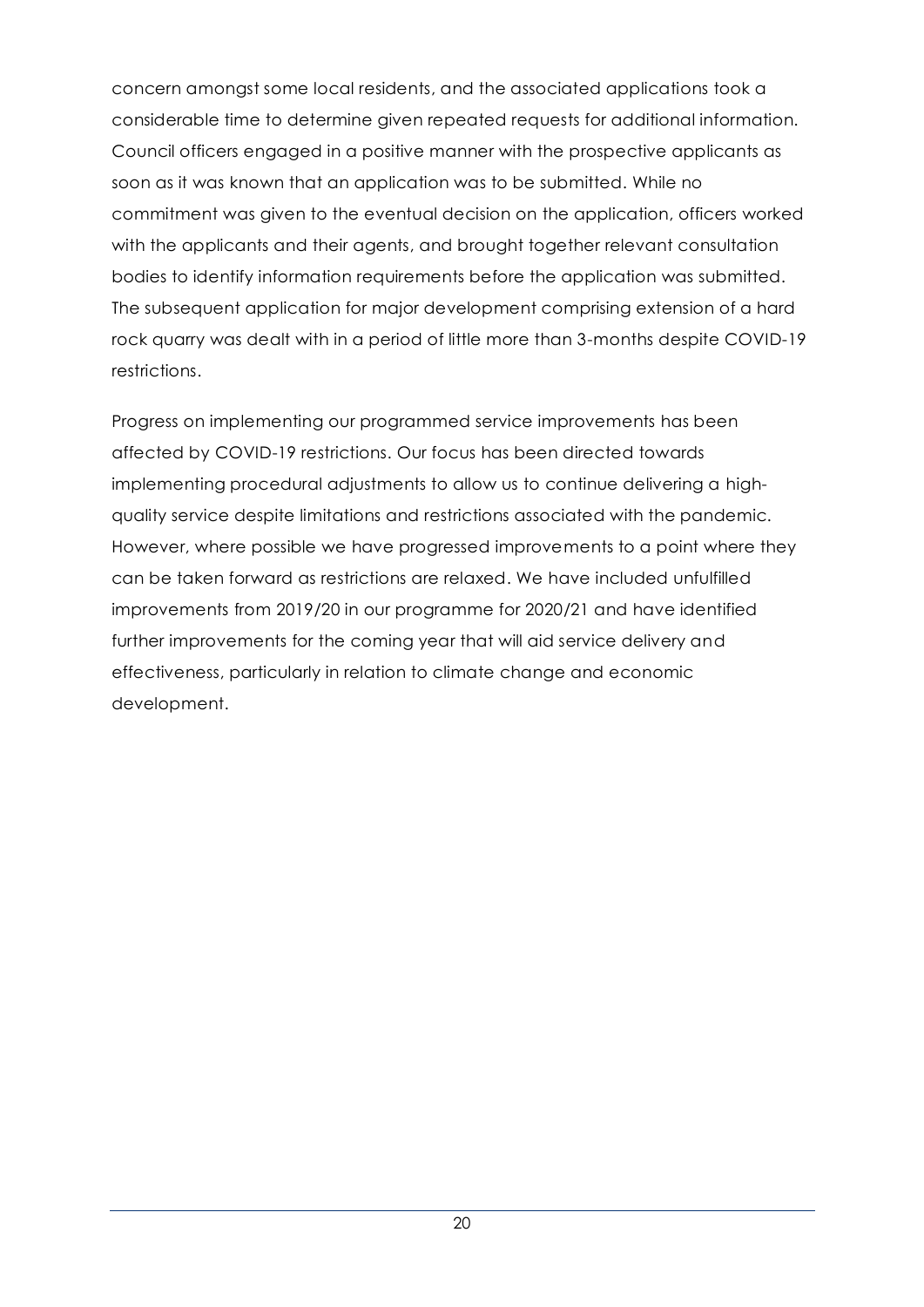### <span id="page-22-0"></span>CASE STUDY 1: COVID-19 response – it's business as usual

| <b>Location and Dates:</b>                                                                           |                                                 |  |
|------------------------------------------------------------------------------------------------------|-------------------------------------------------|--|
| April 2020 - March 2021                                                                              |                                                 |  |
| Elements of a High-Quality Planning Service this study relates to (please select all<br>that apply): |                                                 |  |
| Quality of outcomes<br>$\bullet$<br>Quality of service and engagement<br>Governance                  |                                                 |  |
| Key Markers (please select all that apply):                                                          |                                                 |  |
| 1, 2, 6, and 12                                                                                      |                                                 |  |
| Key Areas of Work (please select the main area of work covered - 1 to 2 options<br>maximum):         |                                                 |  |
| Development Management<br>$\bullet$<br>Processes<br>Service delivery                                 | Supporting economic<br>$\bullet$<br>development |  |
| Stakeholders Involved (please select the main stakeholders - 1 to 2 options                          |                                                 |  |
| maximum):                                                                                            |                                                 |  |
| Authority planning staff<br>$\bullet$<br>Authority other staff                                       | Planning committee<br>٠                         |  |
| <b>Overview:</b>                                                                                     |                                                 |  |
|                                                                                                      |                                                 |  |

The COVID-19 pandemic resulted in the closure of council offices in mid-March 2020 and the subsequent introduction of travel restrictions.

The council has been developing agile and home working arrangements in recent years and staff had access to equipment and online services that allowed them to continue working from home at very short notice.

Notwithstanding that, restrictions associated with COVID-19 presented particular challenges to a planning system, particularly the development management process, heavily based on a statutory requirements and short determination timescales. That process requires significant community consultation; it relies upon the ability of planning officers to engage effectively with a wide range of parties; it requires information to be publicly accessible; and it requires officers to understand the physical attributes of a development site and its environs. These are all significant challenges when working from home with travel restrictions in place.

The team responded quickly and effectively, identifying procedural issues and adopting a pragmatic approach to overcome them. This was often in advance of any government guidance, and in advance of any action by other councils. It moved seamlessly to digital service delivery ensuring that statutory requirements were met, including opportunity for citizens to contribute to the application process.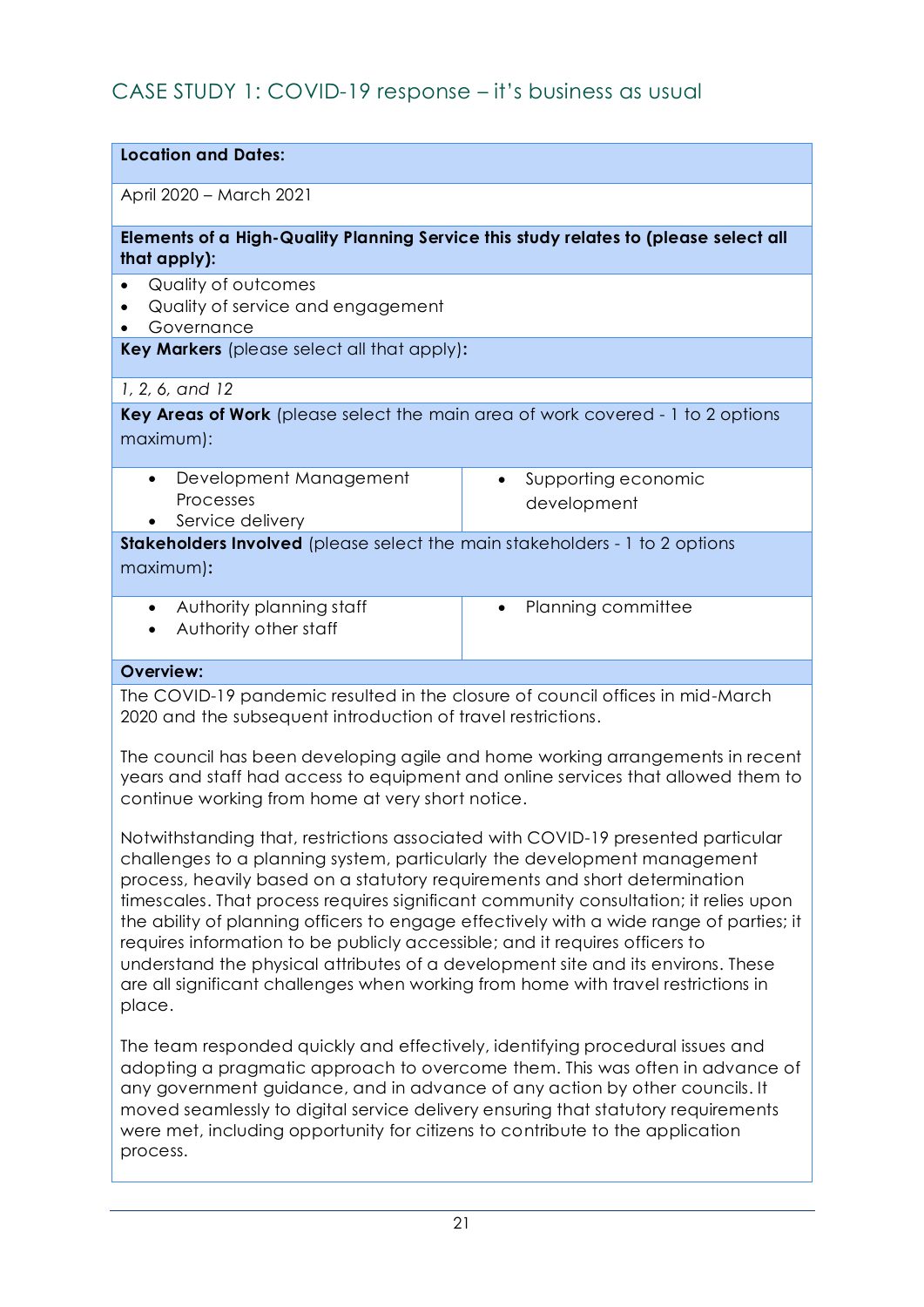Measures were put in place to allow officers working from home to undertake the validation process and to communicate with council support staff in our digital reprographics unit who continued to work from the office. That allowed neighbour notification processes to continue. While the council sought to direct correspondence and enquiries through its established digital channels, it also made arrangements to ensure the scanning and electronic distribution of all incoming paper format mail to ensure multiple channels of communication remained available for customers.

The council's response built upon positive working relationships it has developed with local agents and the development industry and sought support from them to undertake certain functions such as the posting of site notices and the provision of site photographs in order to deal with difficulties associated with travel restrictions.

Officers and elected members were required to embrace new methods of working in short order to ensure continued service delivery. Officers revised procedures and committed significant time to allow preparation and delivery of detailed visual presentations on complex development proposals to virtual meetings of committee. The work involved in those presentations is significant and has been appreciated by elected members and applicants.

The planning process is required to meet the needs of a wide range of customers from applicants to objectors, from other council services to government bodies. The opinions of all those participating in the process must be considered in a transparent manner. The focus of the team has been to ensure that all customers continue to receive a high standard of service. During this difficult period the team has continued to determine applications under delegated powers and has assessed applications and presented detailed reports to committee on complex, multi-million-pound developments allowing robust decisions to be made.

The Planning Service also took the decision to delay the introduction of pre application charging – a small but helpful step to facilitate engagement between developers and the Planning Service to assist in economic recovery.

#### **Goals:**

The council plan identifies four key themes related to economy, people, place, and our council. Those are identified as: -

- We want Angus to be a 'go-to' area for businesses
- We want to maximise inclusion and reduce inequalities
- We want our communities to be strong, resilient and led by citizens
- We want Angus Council to be efficient and effective

The council's goal was to maintain a fully functioning planning system that could continue to make decisions in a timely manner thus supporting economic activity, while ensuring interested parties had opportunity to participate in decision-making processes, and making good, accountable decisions in a transparent, effective and efficient manner.

#### **Outcomes:**

Our officers have worked from home throughout the pandemic without service interruption.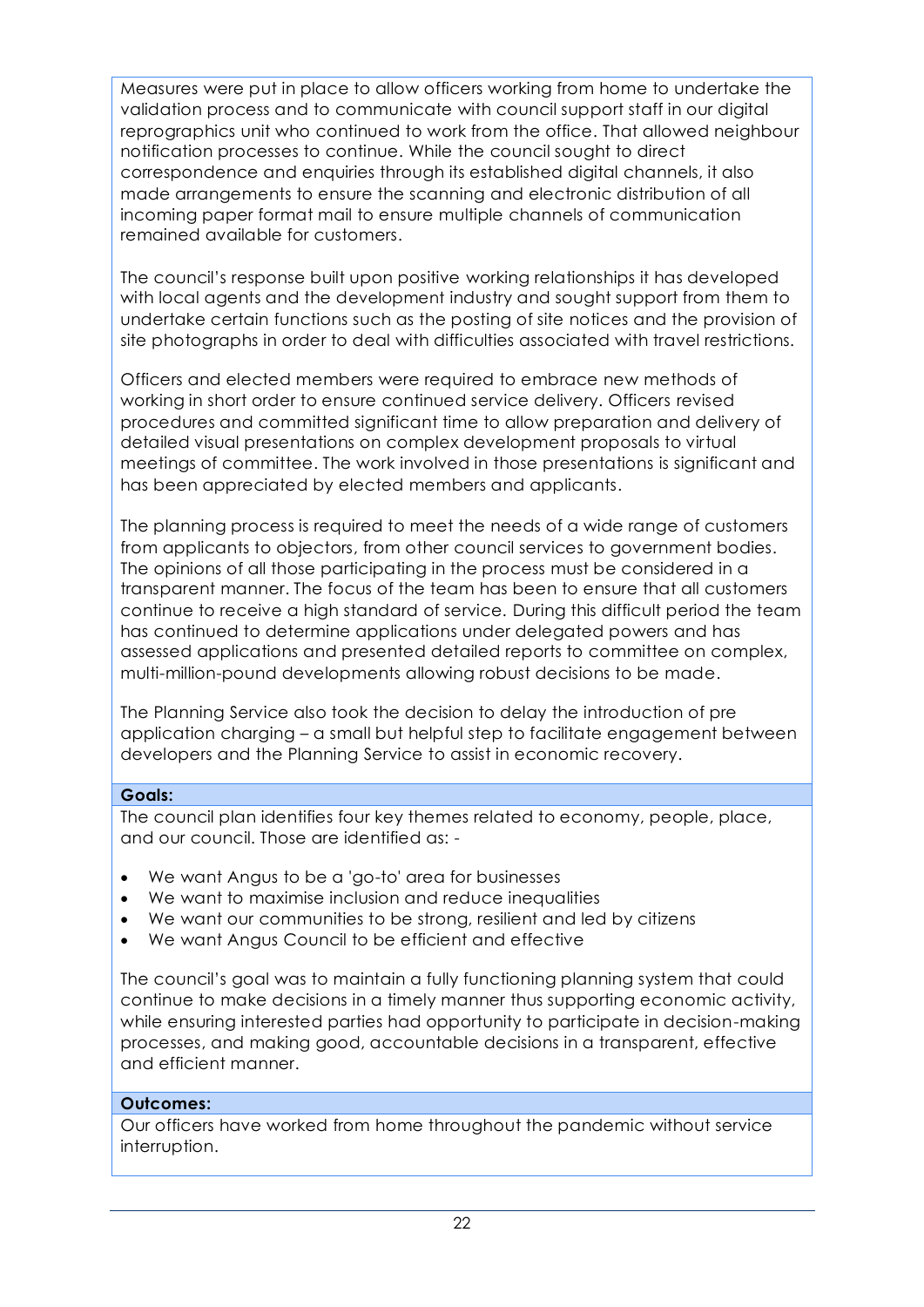We have stablished procedures to allow public engagement with development proposals and opportunity to participate in a virtual decision-making process.

Our elected members have been equipped to and have embraced decisionmaking in a virtual environment.

Our response to COVID has allowed good decisions to be made in an open, transparent and timely manner.

Our national headline indicators and key outcomes demonstrate that we have been successful in mitigating the impact of COVID restrictions on our performance.

The team's performance dealing with applications during that period has improved despite the hugely challenging circumstances. That performance and the quality of service provided has been recognised and appreciated by customers and has helped sustain local businesses and support vital economic development activity.

#### **Name of key officer**

*Alan Hunter – Manager, Development Standards*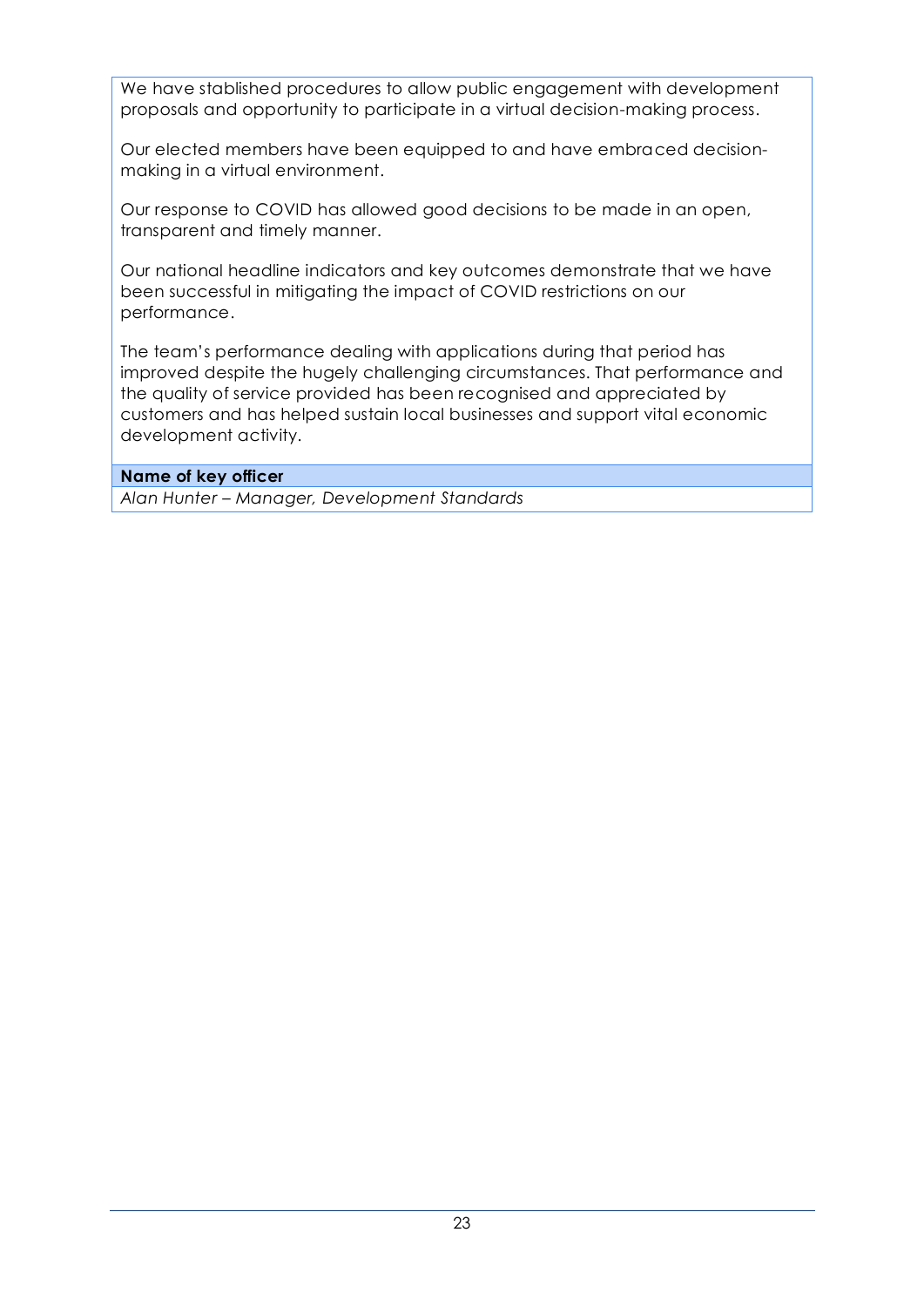### <span id="page-25-0"></span>CASE STUDY 2: Seagreen grid connection – making a difference

| <b>Location and Dates:</b>                                                                                                                                                                                                                                                                                                      |                                                                            |  |
|---------------------------------------------------------------------------------------------------------------------------------------------------------------------------------------------------------------------------------------------------------------------------------------------------------------------------------|----------------------------------------------------------------------------|--|
| Virtual – March – June 2021                                                                                                                                                                                                                                                                                                     |                                                                            |  |
| Elements of a High-Quality Planning Service this study relates to (please select all<br>that apply):                                                                                                                                                                                                                            |                                                                            |  |
| Quality of outcomes<br>Quality of service and engagement<br>Governance                                                                                                                                                                                                                                                          |                                                                            |  |
| Key Markers (please select all that apply):                                                                                                                                                                                                                                                                                     |                                                                            |  |
| 2, 3, and 12                                                                                                                                                                                                                                                                                                                    |                                                                            |  |
| Key Areas of Work (please select the main area of work covered - 1 to 2 options<br>maximum):                                                                                                                                                                                                                                    |                                                                            |  |
| Development management<br>$\bullet$<br>process                                                                                                                                                                                                                                                                                  | Planning applications<br>$\bullet$                                         |  |
| Stakeholders Involved (please select the main stakeholders - 1 to 2 options<br>maximum):                                                                                                                                                                                                                                        |                                                                            |  |
| Authority planning staff<br>$\bullet$<br>Authority other staff                                                                                                                                                                                                                                                                  | Planning committee<br>$\bullet$<br>Applicant                               |  |
| <b>Overview:</b>                                                                                                                                                                                                                                                                                                                |                                                                            |  |
| This was a proposal for a high voltage electricity connection to serve the<br>Seagreen offshore windfarm. It involved a number of applications to provide a<br>cable route over 19km between Carnoustie and Tealing, as well as the<br>construction of a sizeable extension to the existing electricity sub-station at Tealing. | A provisue application was withdrawn prior to determination given amergina |  |

A previous application was withdrawn prior to determination given emerging issues regarding the requirement for submission of additional environmental information.

The service facilitated discussion with the applicant to scope the nature and extent of additional information required to support further applications. That discussion was informed through engagement with relevant council service departments to reduce the potential requirement for submission of additional information during the application process.

The submitted applications required consideration of a wide range of issues related to amenity and environmental impacts, including issues in relation to potential impact on internationally significant conservation interests at Barry Links; impacts on the Carnoustie golf courses; and impacts associated with electromagnetic fields. They required liaison with a range of bodies to consider the significance of those impacts and the potential to secure mitigation. However, the pre-application engagement, and procedures put in place with internal consultees in particular, assisted greatly in allowing consultees to provide detailed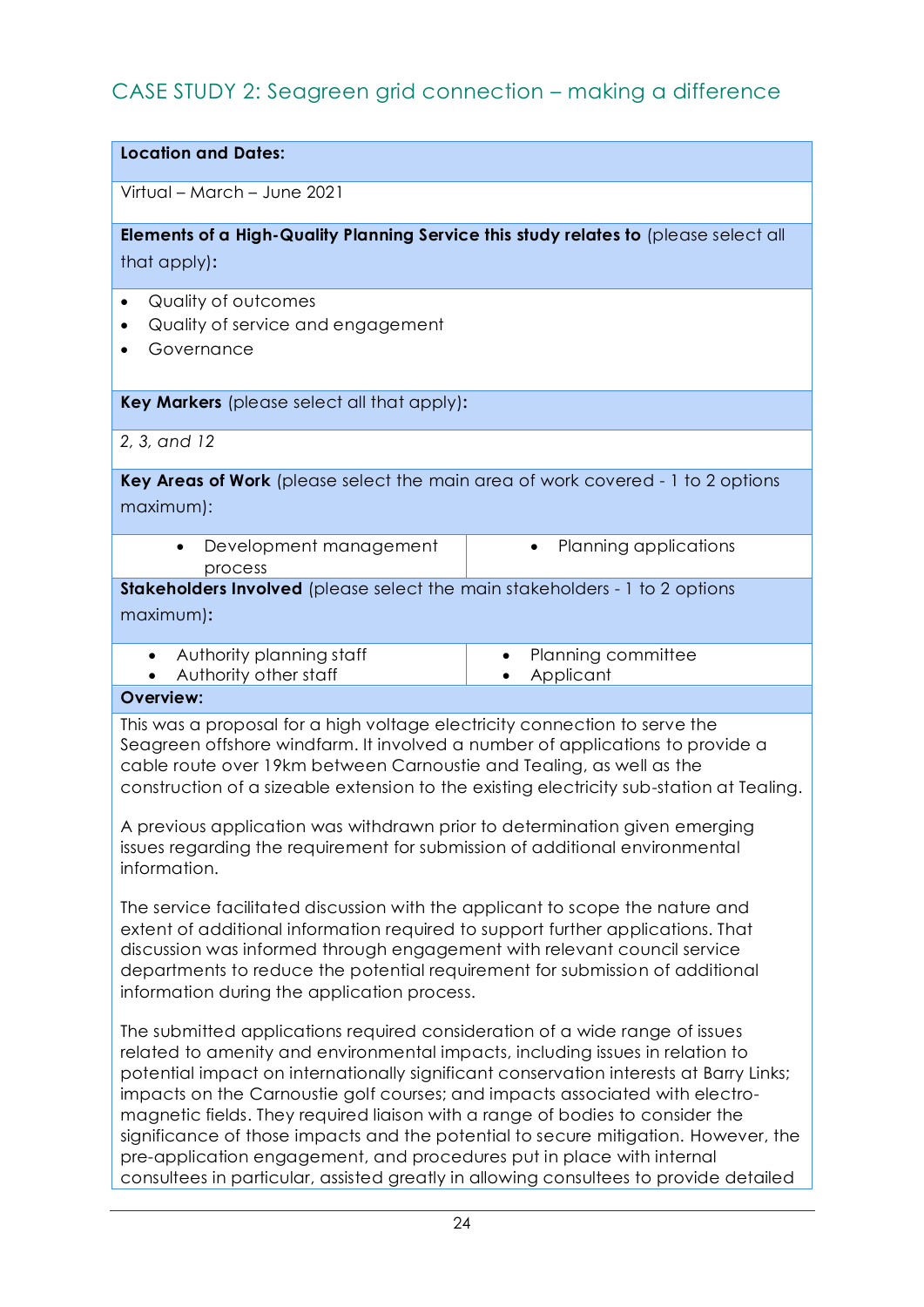responses in a relatively short period of time having regard to COVID restrictions.

The applications were subsequently reported to committee in a manner that allowed our elected members to understand the impacts associated with a nationally significant development proposal and to make a positive decision in a transparent manner.



#### **Goals:**

The principle goals were: -

- to provide constructive pre-application engagement to minimise delay in the associated application process
- to facilitate early discussion with consultees to minimise delay in the application determination process
- to provide an effective and efficient decision-making process for a nationally significant development during pandemic restrictions

#### **Outcomes:**

The applications were accompanied by the information necessary to enable consultees to provide relatively prompt responses having regard to COVID restrictions.

Council officers worked with the applicant to ensure provision of information that would assist in reporting complex development proposals to the council's development standards committee in a manner that would assist elected members to understand likely impacts and associated mitigation measures.

The applications were subsequently reported to committee within a timescale of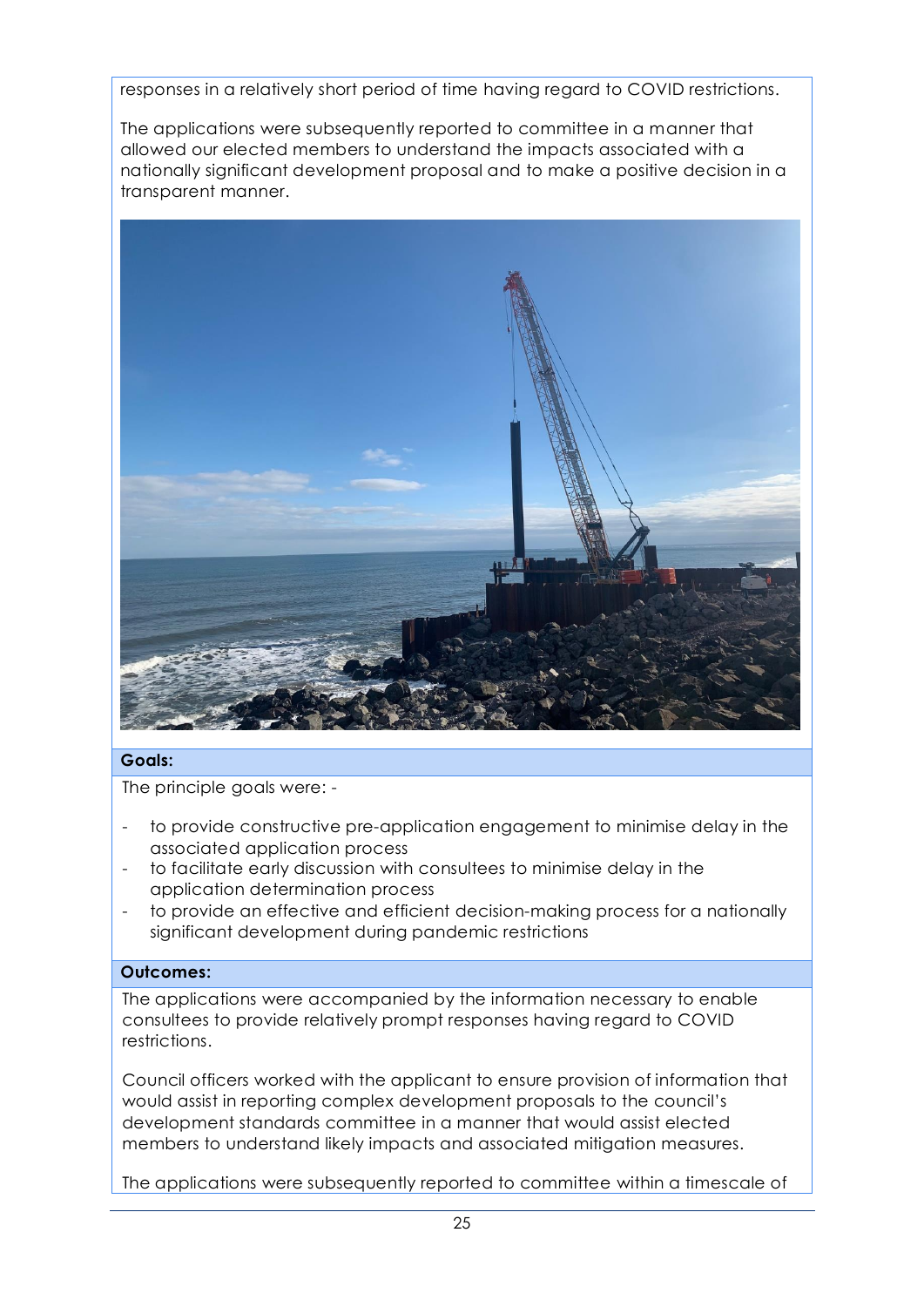little more than 3-months that was agreed with the applicant. The applications were approved by the development standards committee in accordance with officers' recommendations.

The approved development forms an integral part of a £3bn development that is Scotland's largest infrastructure project. It will generate power for over 1 million homes, create in the region of 400 jobs, and is estimated to bring £1bn+ economic benefit to the country.

<https://www.youtube.com/watch?v=5mjGip3WzzY>

**Seagreen** *- We appreciate that Covid-19 and the health emergency is the priority for councillors and planning meetings have had to be moved online. We would like to put on record our thanks for the smooth running of the Committee as a virtual meeting. We note the professional manner of the handling of the applications by your officers throughout the planning process and at the Development Standards Committee.*

#### **Name of key officer**

*Alan Hunter – Manager, Development Standards*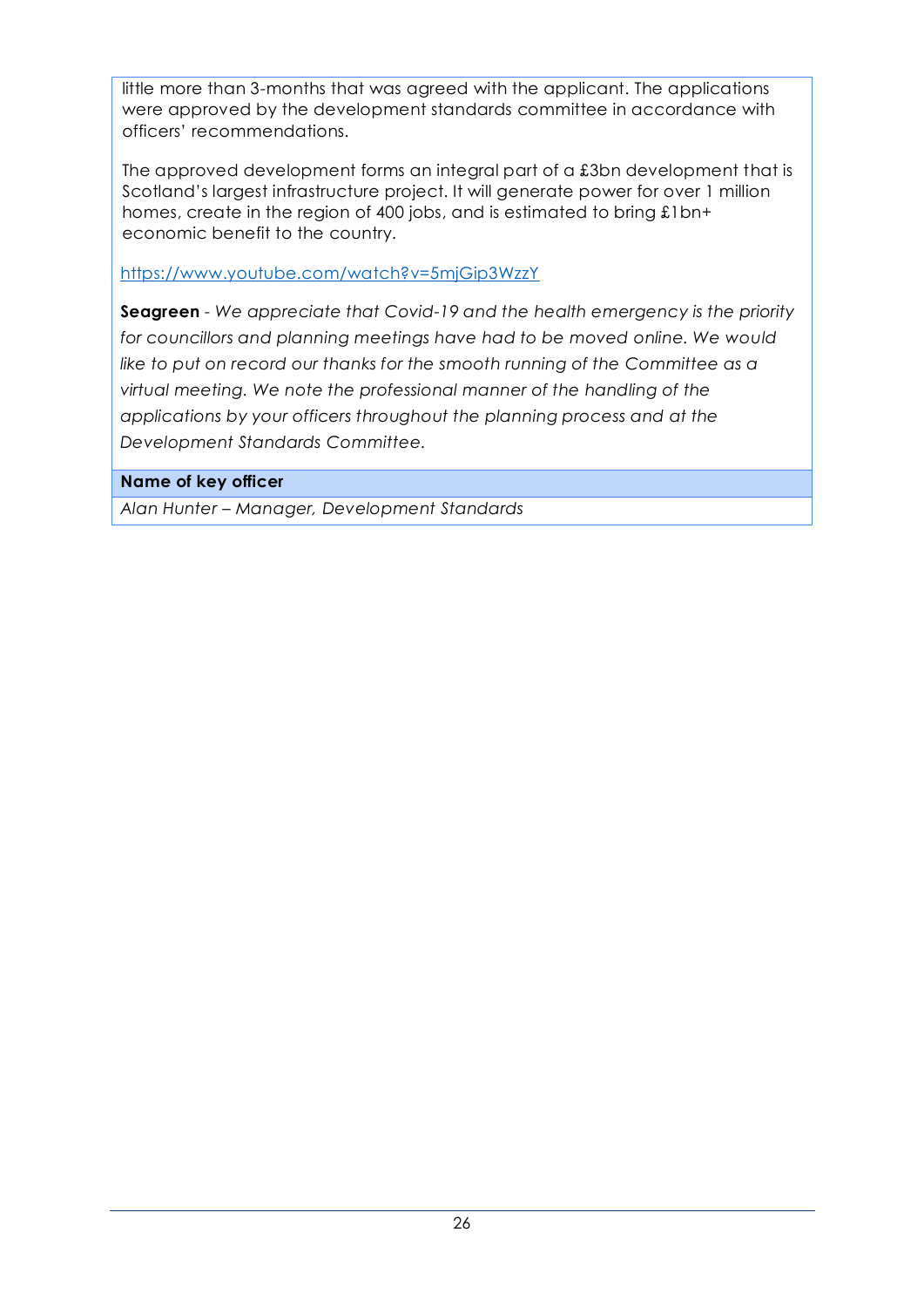### <span id="page-28-0"></span>CASE STUDY 3: Duriehill, Edzell – making good places

| <b>Location and Dates:</b>                                                                  |                       |  |
|---------------------------------------------------------------------------------------------|-----------------------|--|
| Various locations, including virtual                                                        |                       |  |
| Initial developer contact/follow up guidance - January 2017 - February 2017                 |                       |  |
| Pre-application discussions – 2020 and planning permission – 2021                           |                       |  |
| <b>Elements of a High-Quality Planning Service this study relates to</b> (please select all |                       |  |
| that apply):                                                                                |                       |  |
| Quality of outcomes                                                                         |                       |  |
| Quality of service and engagement                                                           |                       |  |
| Governance                                                                                  |                       |  |
| Culture of continuous improvement                                                           |                       |  |
|                                                                                             |                       |  |
| Key Markers (please select all that apply):                                                 |                       |  |
| 1, 3, 6, 11, 12, and 15                                                                     |                       |  |
| Key Areas of Work (please select the main area of work covered):                            |                       |  |
| Design & Placemaking                                                                        |                       |  |
| Process improvement<br>$\bullet$                                                            |                       |  |
| Interdisciplinary working                                                                   |                       |  |
| <b>Stakeholders Involved</b> (please select the main stakeholders):                         |                       |  |
| Developer<br>$\bullet$                                                                      | Authority Other Staff |  |
| Authority Planning Staff<br>$\bullet$<br>$\bullet$                                          | Key Agencies          |  |
| <b>Overview:</b>                                                                            |                       |  |

High quality development on the ground is a key aspiration of both national and local planning policies. The council continues to see improvement in outcomes being delivered with closer working between council services and developers at the site delivery stage being a key aspect of this. The preparation of development briefs, Supplementary Guidance and pre-application discussions are tools which the council use to raise the standards of design.

The Angus Local Development Plan (2016) identifies land for 50 housing units in Edzell and sets out the council's intention to prepare a development brief for the site. The council's procedure for development briefs required significant staff input in preparing the brief and presenting a draft and a finalised version to a council committee. This procedure impacted on staff resources and overall timescale involved in publishing a finalised brief.

Early developer interest in the Edzell site led to an initial meeting between the developer and council planning officers to discuss LDP policy requirements and sitespecific issues. This identified the need for more pragmatic approach to the lengthy development brief process to provide the developer with clarity on site specific policy requirements to enable these to be factored into site acquisition and development costs. It was recognised that matters normally set out in a development brief could be established through discussions with relevant council services and that providing this level of detail had become a common aspect of pre-application discussions. It was agreed that development guidance could be prepared setting out detailed development requirements including site specific design principles and developer contributions to provide clarity for the developer on what was expected.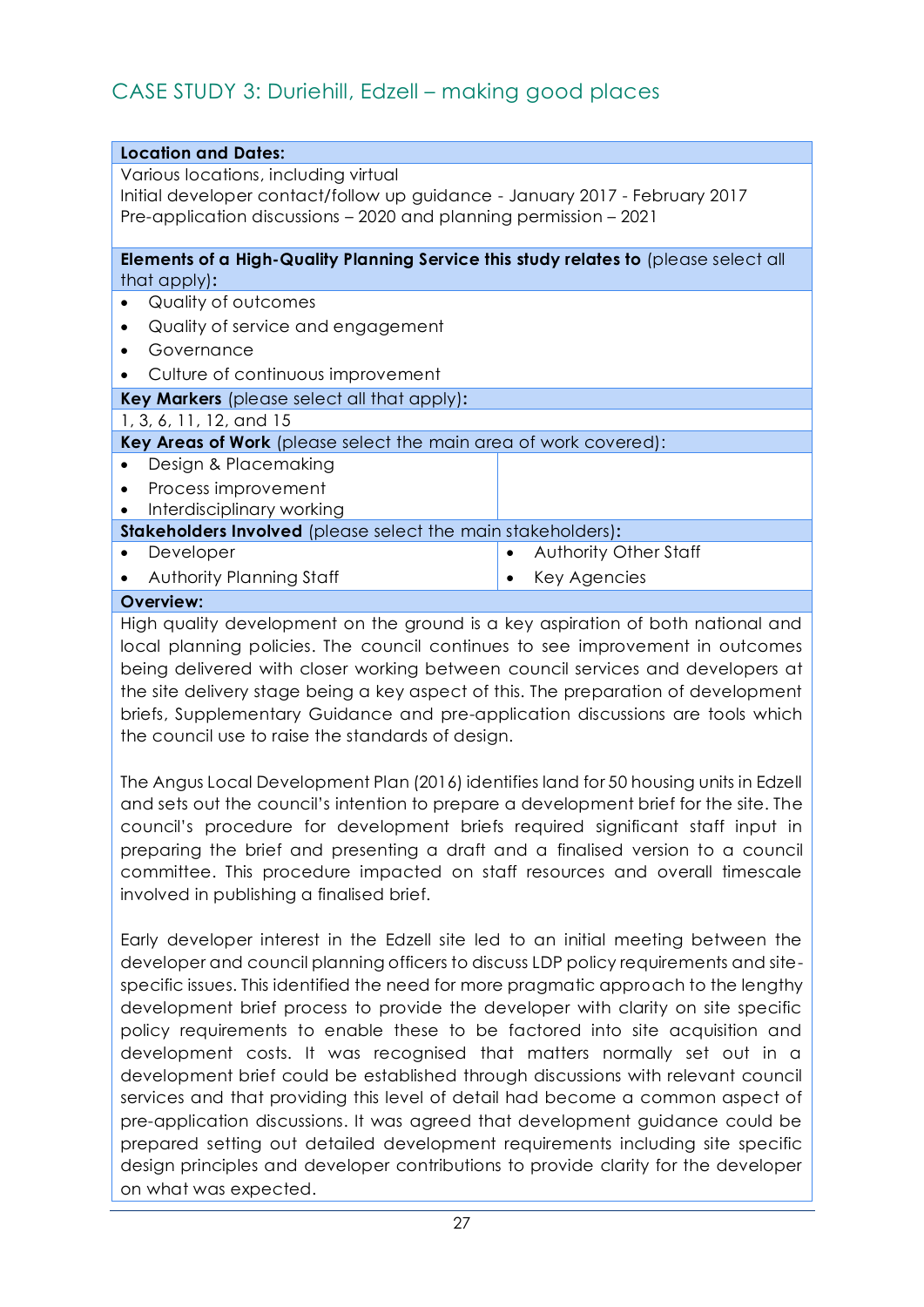The guidance was subsequently prepared and issued to the developer within 2 weeks of the initial contact. The document included an analysis of the site and the surrounding development pattern and townscape and was prepared by the area planning officer in consultation with other council services and Scottish Water. Input from other services including Parks and Landscape, Housing, Roads (transport and flooding teams) and Environmental Health ensured a joined - up approach to tackling issues and allowed successful solutions to be identified. This included addressing the proximity of a wastewater treatment facility and green network opportunities.

Amongst other things, the guidance identified an opportunity to co-locate structural landscaping, open space, and SUDs to provide multifunctional open space and for these to be linked to existing paths and natural features to create a green network. The space could provide for a range of recreational activities and create wildlife benefits whilst providing an effective buffer to the wastewater treatment facility. This outcome enabled policy requirements relating to green infrastructure, odour mitigation and residential amenity to be satisfied whilst making efficient use of undevelopable land within the site. This created greater flexibility elsewhere in the site helping support development viability. Furthermore, the guidance identified opportunity to provide new open space adjacent to an existing small play area located on the site boundary to improve its functionality and enhance place quality.

Additionally, the guidance sought to assist the developer with early design concepts, help inform community engagement undertaken by the developer as part of the pre-application consultation process and help shape the design and layout of a future planning application.

The planning application subsequently submitted for residential development was reported to and approved by the councils Development Standards Committee. The development proposed satisfied the key requirements set out in the guidance and required only minor amendment, enabling it to be considered relatively quickly despite the impact of Covid on the councils committee meetings and consultation responses. The guidance document played a key role in shaping the proposed development and securing a design which complements the character and townscape of the village and successfully integrates green infrastructure to create green network opportunities with community and wildlife benefits.

#### **Goals:**

Active interest in developing a site allocated in LDP required a pragmatic approach to development brief process to facilitate development delivery. This approach sought to:

- Streamline the development brief process and timescales to support development delivery.
- Timeously prepare site specific development guidance to assist the developer identify site development costs and constraints.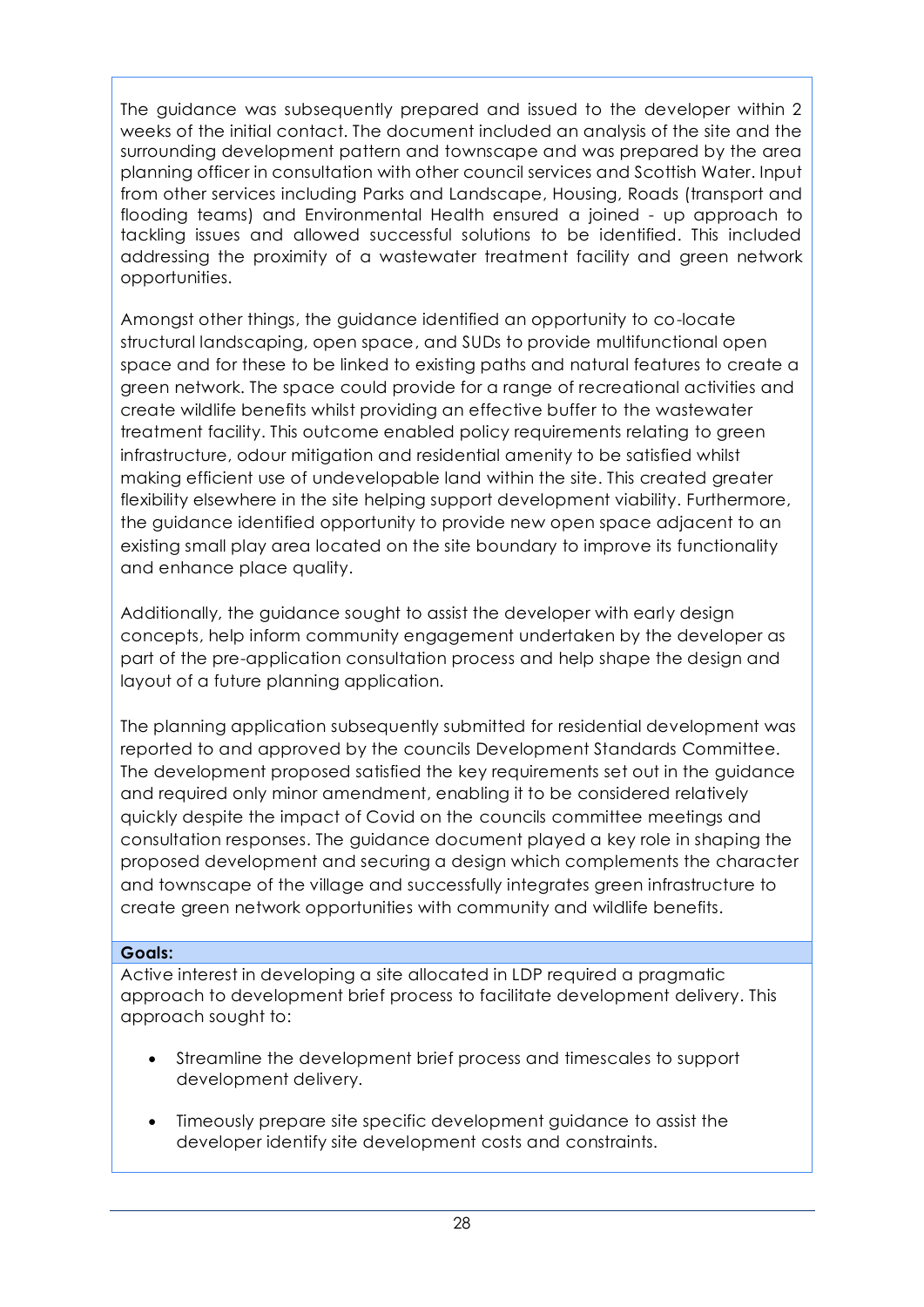- Expand upon the LDP policy through consultation with relevant council services and stakeholders to provide clarity on site specific development requirements and minimise timescale for planning application.
- Provide certainty and a positive customer experience through effective communication of specific development and design principles and supporting information requirements
- Help shape the design process and ensure provision of a high-quality development consistent with the council's policies and objectives for good place-making
- Ensure all council services were working together to deliver good placemaking and positive outcomes.

#### **Outcomes:**

We provided integrated guidance, policy requirements and likely requirements identified by consultation bodies at short notice which:

- offered a degree of certainty, enabling the developer to make informed decisions about site acquisition and development proposals to be formulated.
- informed the submission of a planning application requiring only minor amendment enabling quick decision making.

We have helped shape detailed development proposals and creation of a place which:

- respects the village grid iron street pattern and provides a perimeter block style layout with good connections to the surrounding area,
- provides a range of house types and sizes of a design and appearance appropriate for a village setting and includes affordable housing
- provides a layout that provides substantial multi purpose open space and ensures natural surveillance of public areas and routes
- integrates and enhances green infrastructure to create a connected multifunctional green network with recreational, place quality and wildlife benefits.

We worked across council services to ensure matters were considered in a holistic manner and delivered successful outcomes which:

- addressed site constraints in a manner that supported development viability
- integrated site infrastructure, landscaping and open space to enhance green network opportunities and place quality for future residents and the wider community.

This pragmatic approach has demonstrated the council's commitment to improving processes to support development delivery and reducing timescales, delivering high quality outcomes, and to quality of service and engagement.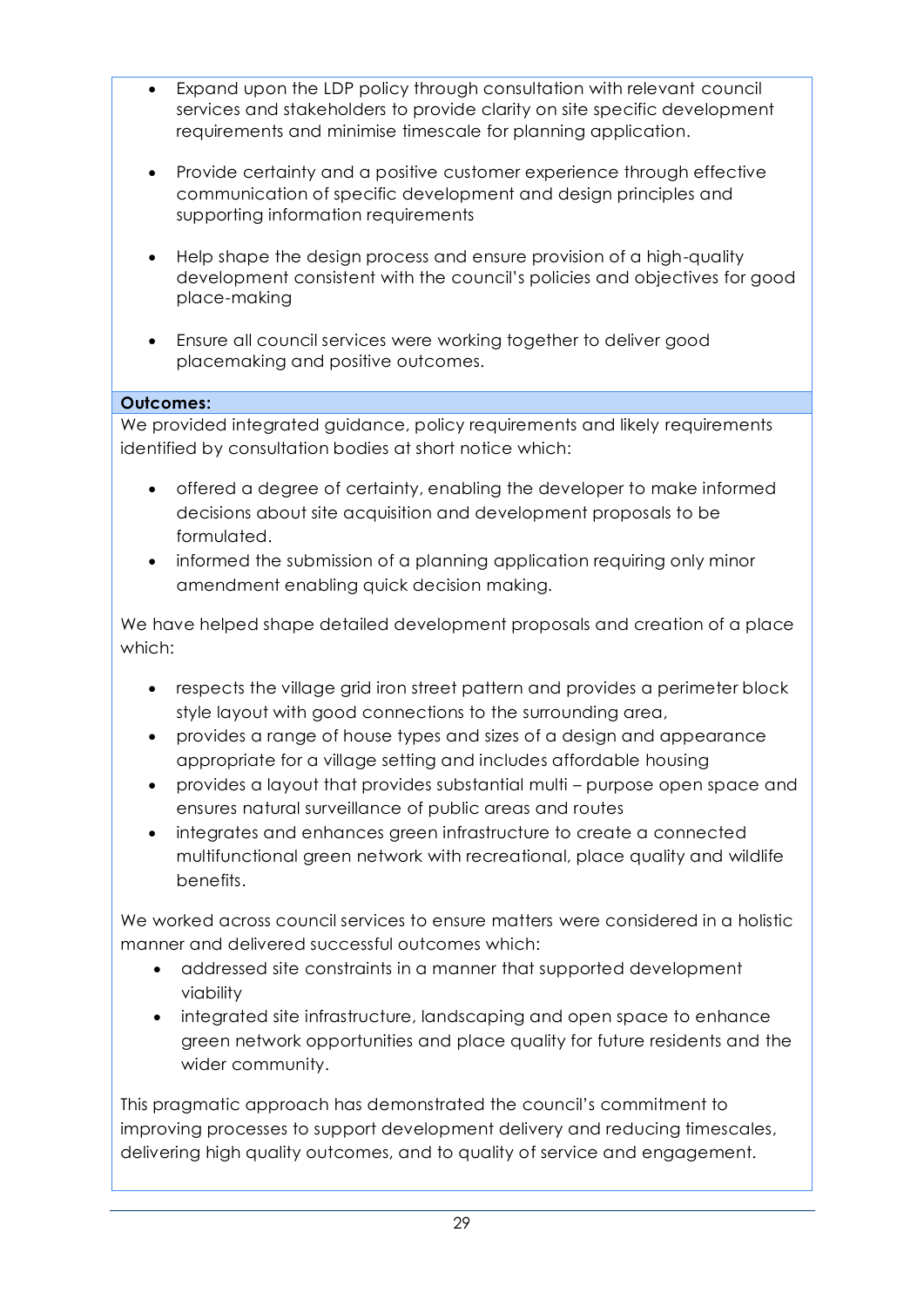The value of the collaborative and interdisciplinary approach is something that the council is working to develop and embed within its pre-application advice service for major development proposals.

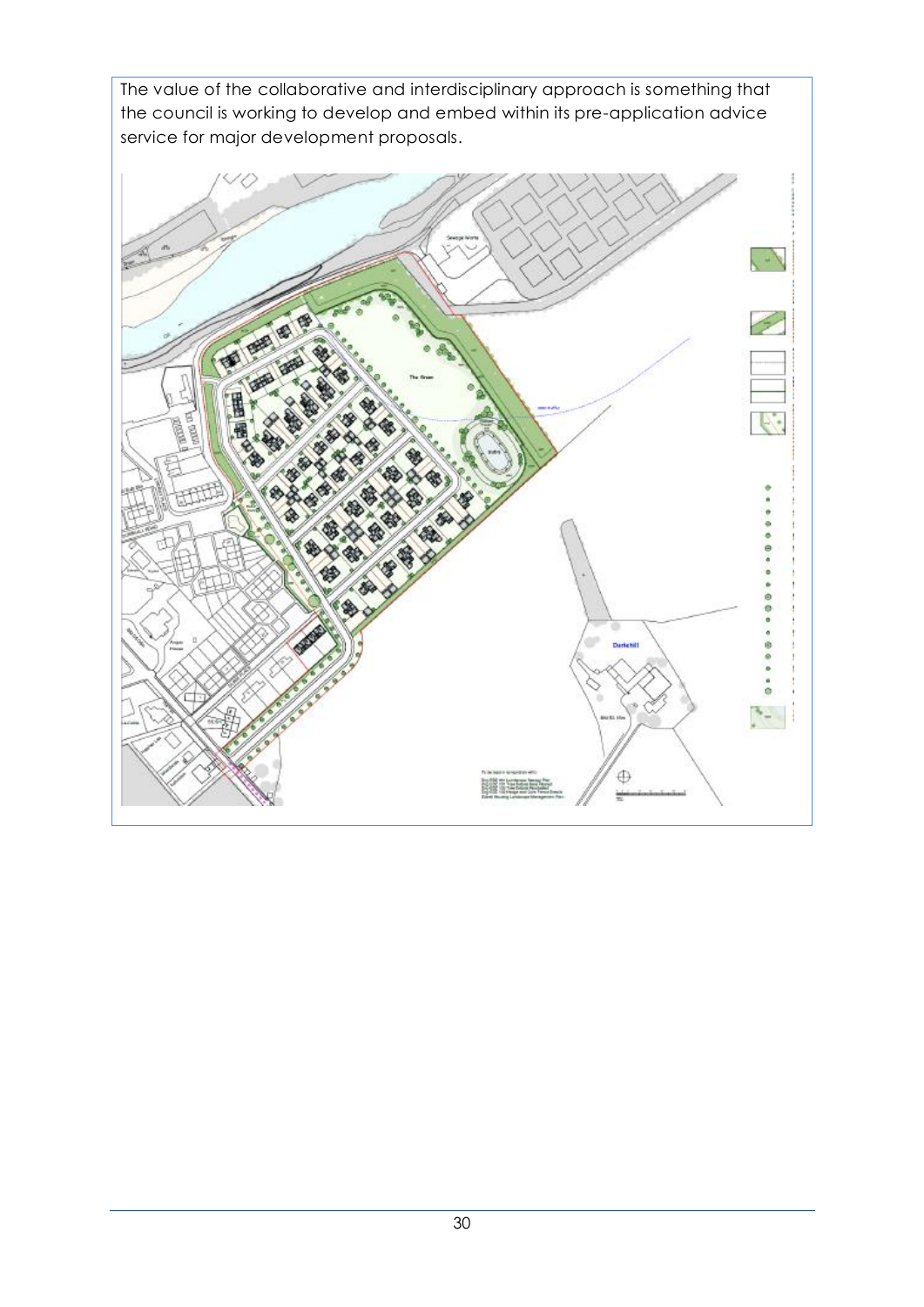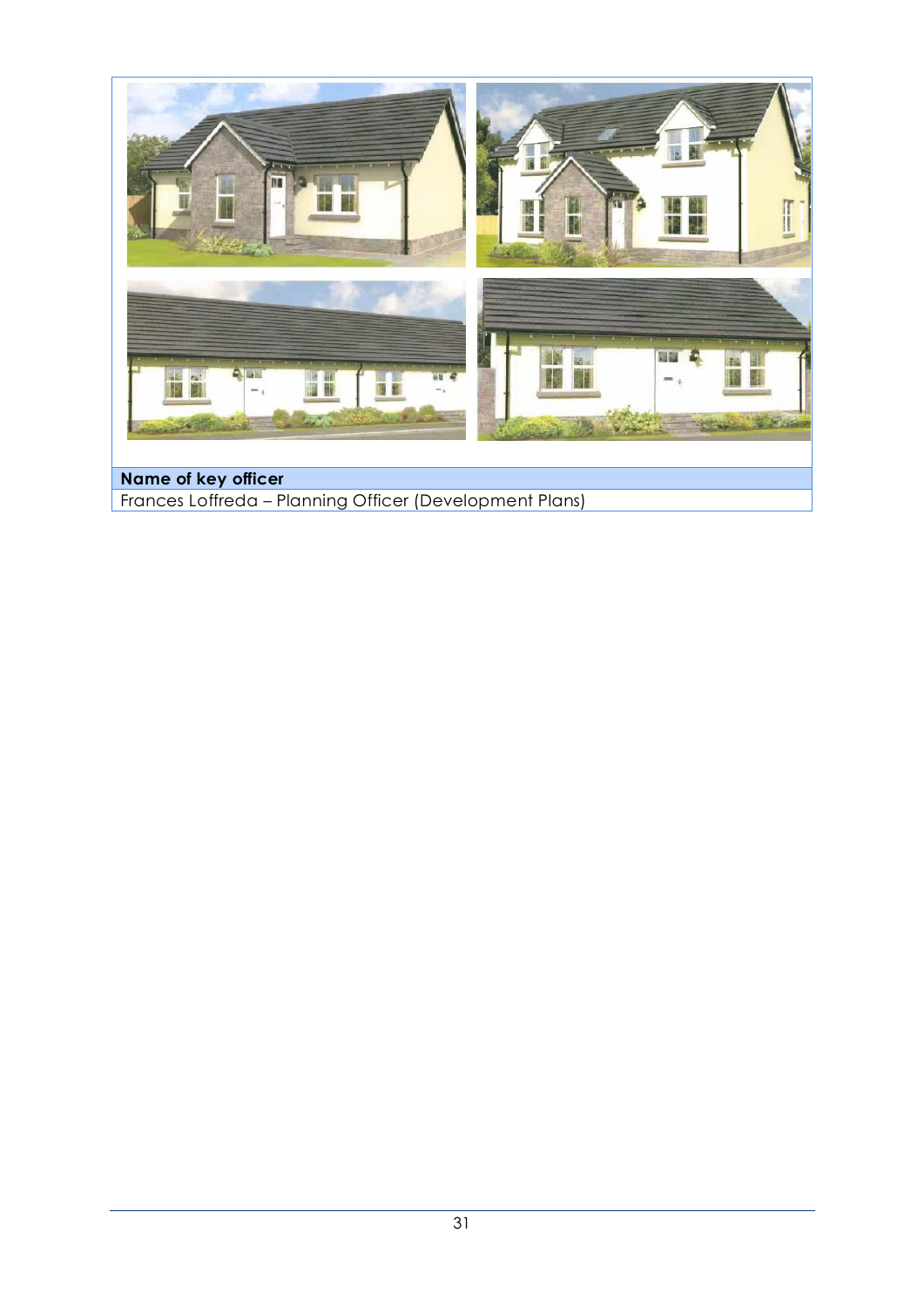### <span id="page-33-0"></span>CASE STUDY 4: Former Strathmartine Hospital – making things happen

| <b>Location and Dates:</b>                                                                          |                                                                                      |  |  |
|-----------------------------------------------------------------------------------------------------|--------------------------------------------------------------------------------------|--|--|
| Council offices, Strathmartine hospital, and virtual – various 2019 and 2020                        |                                                                                      |  |  |
|                                                                                                     | Elements of a High Quality Planning Service this study relates to (please select all |  |  |
| that apply):                                                                                        |                                                                                      |  |  |
| Quality of outcomes                                                                                 |                                                                                      |  |  |
| Quality of service and engagement                                                                   |                                                                                      |  |  |
| Governance                                                                                          |                                                                                      |  |  |
| Key Markers (please select all that apply):                                                         |                                                                                      |  |  |
| 2, 3, 12, and 14                                                                                    |                                                                                      |  |  |
| <b>Key Areas of Work</b> (please select the main area of work covered - 1 to 2 options<br>maximum): |                                                                                      |  |  |
| Interdisciplinary Working<br>$\bullet$                                                              | <b>Collaborative Working</b><br>$\bullet$                                            |  |  |
| <b>Stakeholders Involved</b> (please select the main stakeholders - 1 to 2 options                  |                                                                                      |  |  |
| maximum):                                                                                           |                                                                                      |  |  |
| Authority planning staff                                                                            | Landowner/ developer<br>$\bullet$                                                    |  |  |
| Authority other staff                                                                               |                                                                                      |  |  |
| <b>Overview:</b>                                                                                    |                                                                                      |  |  |
| This was a proposal for 224 dwellings on the site of the former Strathmartine                       |                                                                                      |  |  |
| Herpital, The site contains important listed buildings but has lain vacant for soveral              |                                                                                      |  |  |

Hospital. The site contains important listed buildings but has lain vacant for several years, blighting the local environment, and has been a target for vandalism and arson at significant cost to the public purse. The principle of redeveloping the site for housing has previously been established, but there has been limited interest in taking it forward for development.

The planning service facilitated meetings with a wide range of stakeholders including the prospective landowner, council service departments, and external bodies with a direct interest in the site, including Police Scotland and the Scottish Fire and Rescue Service. Those meetings allowed free and frank discussion regarding barriers to development and allowed parties to agree a shared vision for delivery of the site and to identify key outcomes that were necessary for all parties to see a successful development. Agreement on those matters ensured subsequent discussion was focused on resolving the issues of greatest importance.

In particular, the planning service led discussion between relevant parties on matters related to potential impact on education infrastructure; means for delivery of affordable housing; and detail of road/pedestrian network connections between the site and the surrounding area. This included review of housing numbers having regard to the school estate, reviewing optimal affordable housing delivery models given the location and characteristics of the site; and leading discussion with roads and transport colleagues regarding necessary pedestrian and public transport improvements. The initial stakeholder meeting ensured all parties were working towards the common goal of removing barriers to development, providing developer certainty, and delivering a highquality development.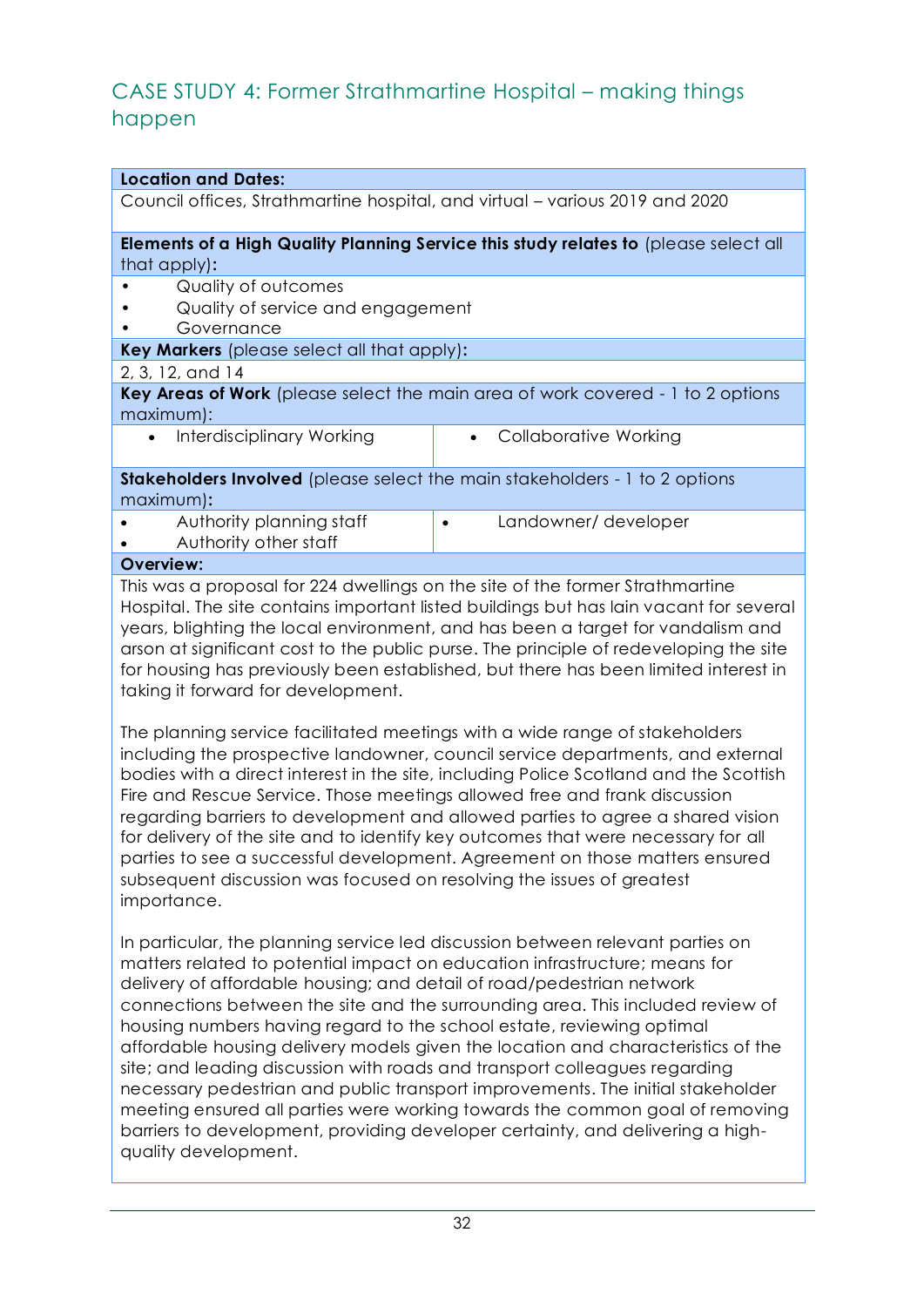The discussion allowed the prospective landowner to have greater certainty regarding developer contributions and enabling works that would be required to facilitate redevelopment of the site.

This resulted in submission of an application to modify the terms of the existing permission.

#### **Goals:**

The collaborative and interdisciplinary working model sought to: -

- address barriers to the regeneration and redevelopment of the site;
- secure the retention and enhancement of important built and natural heritage interests, including significant listed buildings on the buildings at risk register;
- ensure all council services are working together with a common goal and understanding of desired outcomes;
- provide certainty and a positive customer experience through effective communication of advice, information requirements and timescales, and one-stop meetings with relevant council officers;
- ensure provision of a financially viable development with a realistic prospect of delivery.

#### **Outcomes:**

A further application for planning permission in principle was subsequently submitted accompanied by relevant supporting information regarding development viability and specific details of certain matters that were previously addressed by planning conditions. The revised application provided a development proposal that the prospective landowner is confident could be financed and delivered.

The revised proposal is compatible with requirements identified by the council and relevant consultation bodies. It makes provision for retention of an important listed building; it will deliver 28 affordable housing units on site along with additional financial contribution of £784k towards affordable housing provision in the area; it will deliver improvements to footways in the wider area; and it will provide a contribution of over £1m towards improvement of education infrastructure.

The application was reported to and approved by council in accordance with officer recommendation.

<https://www.youtube.com/watch?v=fkKwxOwSwQE>

Positive discussion is ongoing with prospective developers regarding development of the site.

**Ryden Planning -** *Very many thanks for your efforts and the presentation this morning - I know how much work goes into these applications and it is appreciated.*

#### **Name of key officer**

Alan Hunter – Manager, Development Standards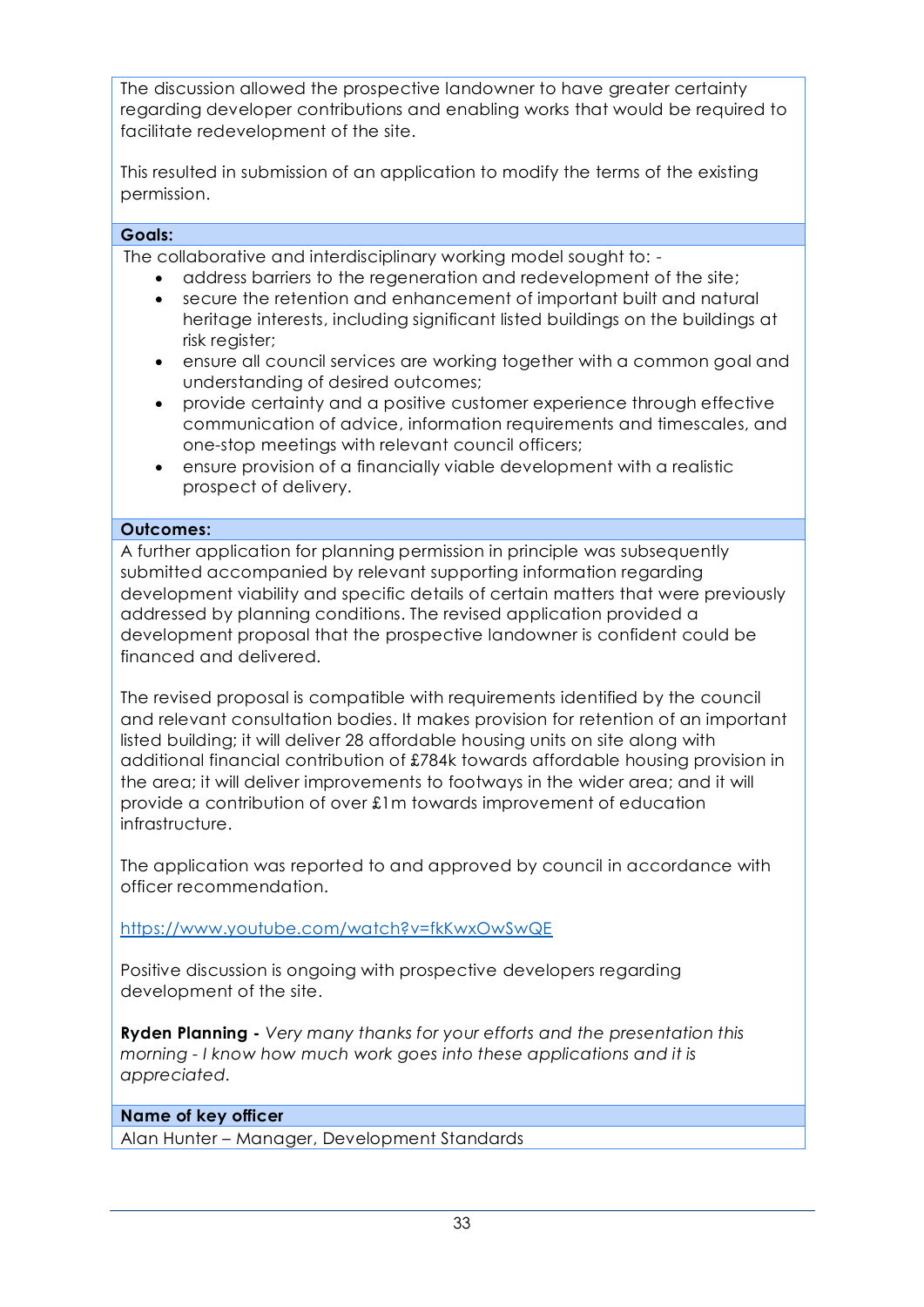### <span id="page-35-0"></span>CASE STUDY 5: Pitairlie Quarry Monikie – making things better

| <b>Location and Dates:</b>                                                         |                                                                                      |  |
|------------------------------------------------------------------------------------|--------------------------------------------------------------------------------------|--|
| Virtual and Pitairlie Quarry Monikie - various 2020                                |                                                                                      |  |
|                                                                                    |                                                                                      |  |
|                                                                                    | Elements of a High Quality Planning Service this study relates to (please select all |  |
| that apply):                                                                       |                                                                                      |  |
| Quality of outcomes                                                                |                                                                                      |  |
| Quality of service and engagement                                                  |                                                                                      |  |
| Governance                                                                         |                                                                                      |  |
| Continuous improvement                                                             |                                                                                      |  |
| Key Markers (please select all that apply):                                        |                                                                                      |  |
| 1, 3, 4, 6, and 12                                                                 |                                                                                      |  |
|                                                                                    |                                                                                      |  |
| maximum):                                                                          | Key Areas of Work (please select the main area of work covered - 1 to 2 options      |  |
| Development Management                                                             | Process Improvement<br>$\bullet$                                                     |  |
| Processes                                                                          |                                                                                      |  |
| <b>Stakeholders Involved</b> (please select the main stakeholders - 1 to 2 options |                                                                                      |  |
| maximum):                                                                          |                                                                                      |  |
| Authority Planning Staff<br>$\bullet$                                              | Applicant<br>٠                                                                       |  |
| Authority Other Staff                                                              |                                                                                      |  |
| <b>Overview:</b>                                                                   |                                                                                      |  |
| This was a proposal for extension to an existing sandstone quarry to allow         |                                                                                      |  |

This was a proposal for extension to an existing sandstone quarry to allow extraction over a 50-year period. The business is one of few in Scotland producing sandstone product suitable for use in building construction.

Previous proposals relating to the site had attracted significant levels of public interest and concern. Dealing with those matters involved regular and repeated request for the applicant to provide information to address issues that were raised through the application process. This was inefficient for all parties involved with frequent need to review additional information that was submitted both by the applicant and by those making representations. It placed significant burden on planning staff and on other local authority staff involved in the application process. It resulted in significant delay in the determination of proposals and frustration on the part of all parties involved, in particular the applicant, those making representation, and staff consulted on the proposal.

When approached about a possible extension to the site, the planning service was keen to learn from and avoid inefficiency associated with the process surrounding previous proposals at the site. While previous processes had not been particularly efficient, they had allowed the collection of information that was useful to help inform the likely impact of the new development proposal. The service facilitated discussion between the prospective applicant and relevant consultation bodies to identify the scope and extent of information that would be required to accompany the application. and agreed timescales for its submission.

The subsequent application was accompanied by a full suite of information and required submission of very limited additional information to allow a determination to be made.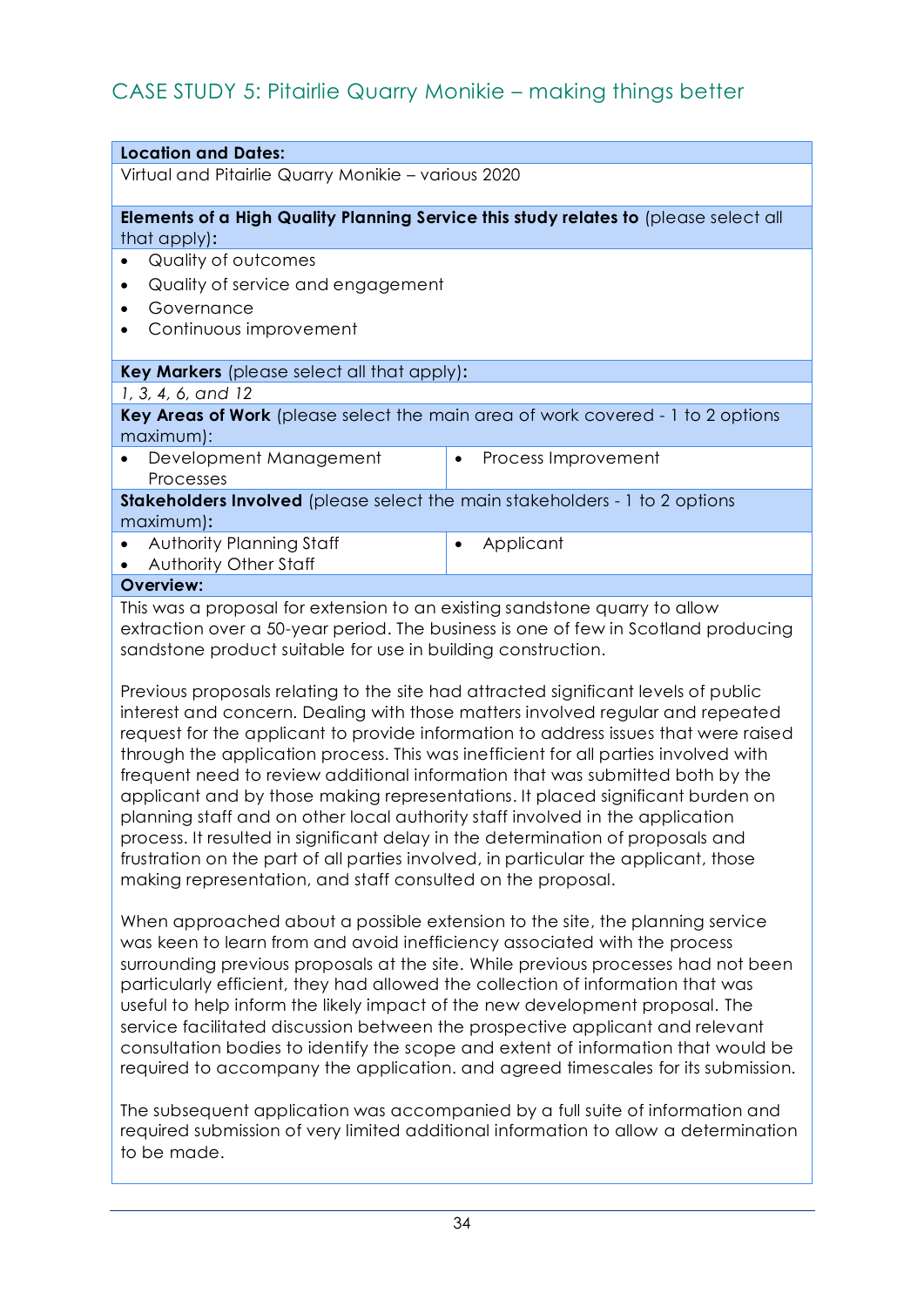

#### **Goals:**

The key goal in relation to this was to learn from previous experience and to manage the application process to deliver an effective and efficient process to the benefit of the applicant, interested parties, and relevant consultation bodies.

#### **Outcomes:**

The application was submitted and determined in a period of little more than 3 months.

The application required consideration of a wide range of issues related to amenity and environmental impacts, and liaison with a range of bodies to consider the significance of those impacts and the potential to secure mitigation. That process was undertaken in a virtual environment given the restrictions associated with COVID-19. While the proposal attracted significant public interest with members of the community expressing both support and opposition, very little additional information was required through the application process, reducing delay and inconvenience for all parties.

The proposal provides for restoration of an existing area of quarry workings and secures long-term restoration of the wider quarry area to provide habitat improvement.

The application was reported to a virtual meeting of the development standards committee within a timescale agreed with the applicant having regard to business needs. A complex development proposal was presented to elected members in a manner that allowed them to make an informed decision. The application was approved in accordance with officer's recommendation.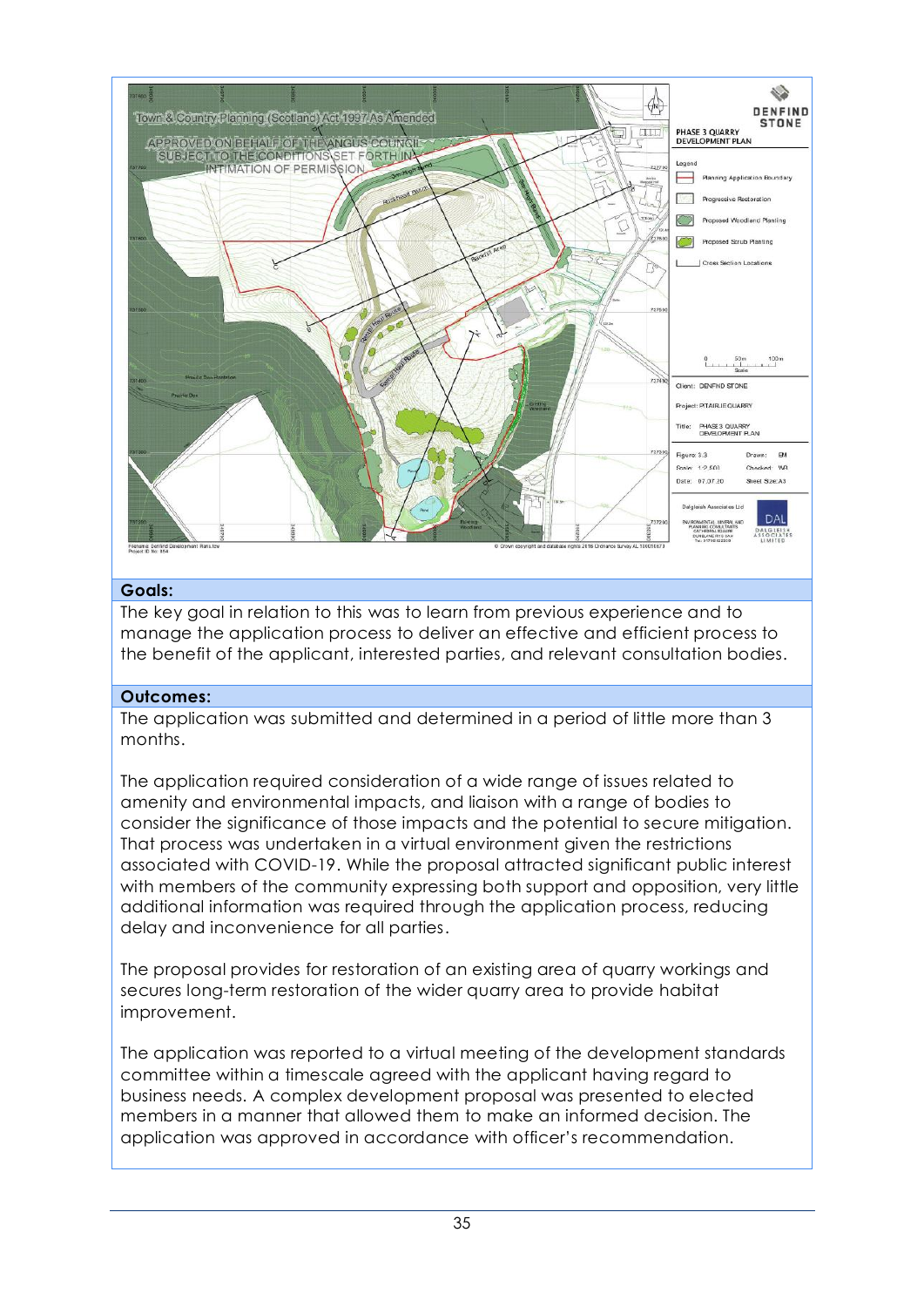The approved quarry extension provides potential for extraction of stone with a value in the region of £100m; it helps secure the future of the business and associated employment; it provides a source of local stone for the building industry; and it provides economic benefit to the wider Angus area.

<https://www.youtube.com/watch?v=9-F3Qn8rAJs>

**Denfind Stone -** *We were extremely impressed with the responsiveness and willingness that was shown dealing with such a major development proposal, particularly whilst we were all having to try and deal with the challenges a global pandemic presented. In short, we cannot fault the Planning Service, the application was dealt with efficiently, effectively and within the timeframes set out.*

#### **Name of key officer**

*Alan Hunter – Manager, Development Standards*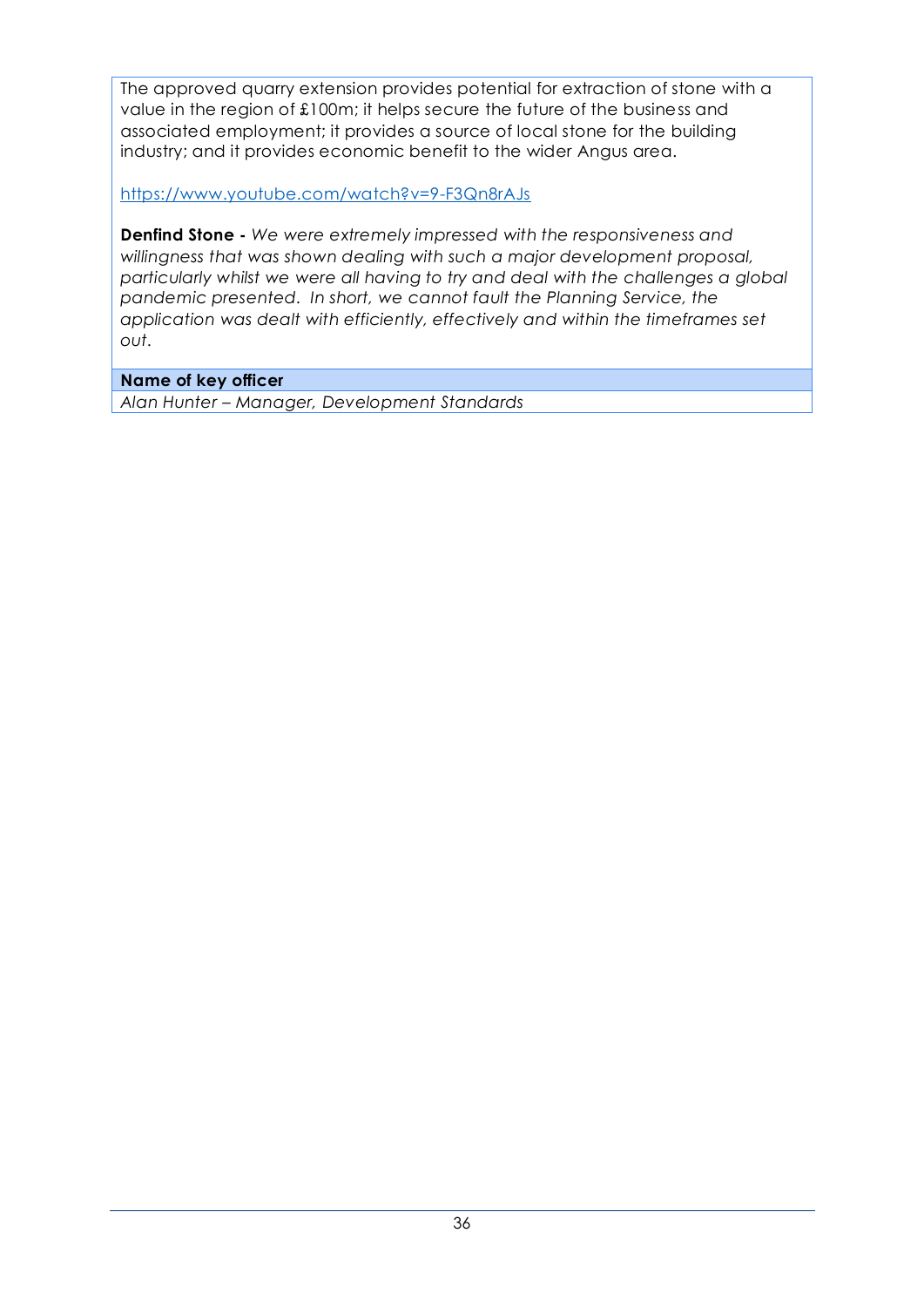# <span id="page-38-0"></span>**Part 2: Supporting Evidence**

Part 1 of this report was compiled, drawing on evidence from the following sources:

- TAYplan Strategic [Development](https://www.tayplan-sdpa.gov.uk/strategic_development_plan) Plan publications
- Angus Community Planning Partnership Local [OutcomesImprovement](https://www.angus.gov.uk/community_empowerment/planning_for_the_future/planning_for_the_future_of_angus/community_plan_2017) [Plan](https://www.angus.gov.uk/community_empowerment/planning_for_the_future/planning_for_the_future_of_angus/community_plan_2017)
- Angus [Community](https://www.angus.gov.uk/community_empowerment/planning_for_the_future/planning_for_the_future_of_angus/locality_plans) Planning Partnership Locality Plans
- Angus [Development](https://www.angus.gov.uk/media/development_plan_scheme_and_participation_statement_september_2020_pdf) Plan Scheme 2020
- Angus Local [Development](https://www.angus.gov.uk/media/angus_local_development_plan_adopted_september_2016) Plan 2016
- Angus Local [Development](https://www.angus.gov.uk/media/agenda_item_no_13_report_no_33220_angus_local_development_plan_action_programme_2020_update_appendix) Plan Action Programme (2020 update)
- [Development](https://angus.locationcentre.co.uk/internet/internet.aspx?articleid=uvI8jTl4Vkw%7E&preview=true) Delivery Database
- Angus Developer Contributions and Affordable Housing supplementary [Guidance](https://www.angus.gov.uk/media/developer_contributions_and_affordable_housing_supplementary_guidance) 2018
- Angus Design Qualityand [PlacemakingSupplementary](https://www.angus.gov.uk/media/design_quality_and_placemaking_supplementary_guidance) Guidance 2018
- Planning Advice Notes
- [AngusHousingLandAudit2020](https://www.angus.gov.uk/media/angus_housing_land_audit_2020_pdf)
- [Angus Employment Land Audit 2020](https://www.angus.gov.uk/sites/default/files/2020-10/Angus%20Housing%20Land%20Audit%202020.pdf)
- Development [Management](https://www.angus.gov.uk/planning_and_building/planning_permission_and_applications) Online Information
- Angus Council Climate Change [Information](https://www.angus.gov.uk/the_environment/sustainable_angus/climate_change)
- Scottish Government Planning Authority [Performance](http://www.gov.scot/Topics/Statistics/Browse/Planning) Statistics
- TayCities Deal [Information](https://www.taycities.co.uk/)
- Angus Council Local Housing [Strategy](https://www.angus.gov.uk/media/local_housing_strategy_2017_22)
- Angus Planning [Enforcement](https://www.angus.gov.uk/sites/default/files/2021-04/Enforcement%20Charter%202021.pdf) Charter 2021
- Angus [Employment](https://www.angus.gov.uk/sites/default/files/2020-12/Angus%20Employment%20Land%20Audit%202020.pdf) Land Audit 2020
- Angus Biodiversity [Information](https://www.angus.gov.uk/the_environment/sustainable_angus/biodiversity)
- Angus Council [Engagement](https://shapingangus.co.uk/) Hub
- Schedule of Council Meetings
- Report on Local [Development](https://www.angus.gov.uk/sites/default/files/2020-12/332.pdf) Plan Action Programme Update
- Report on Angus [Development](https://www.angus.gov.uk/sites/default/files/2020-09/221.pdf) Plan Scheme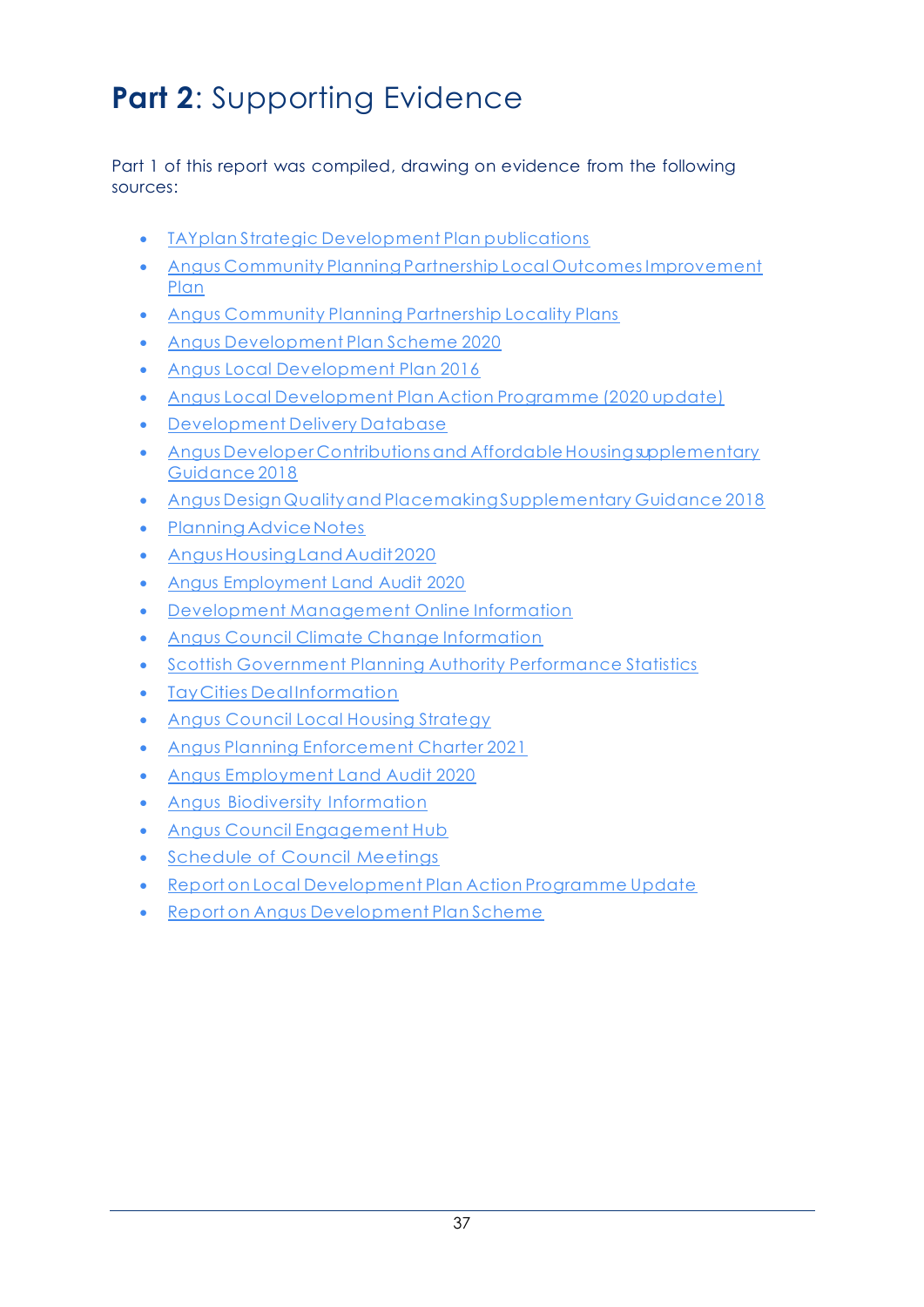| <b>Elements of a High Quality Planning Service</b> | <b>Case Study</b> |
|----------------------------------------------------|-------------------|
|                                                    |                   |
| Quality of outcomes                                | 1, 2, and 3       |
| <b>Quality of service and engagement</b>           | 1, 2, and 3       |
| □ Governance                                       | 1, 2 and 3        |
| □ Culture of Continuous Improvement                | $1$ and $4$       |
| <b>Key Area of Work</b>                            | <b>Case Study</b> |
| □ Design                                           | 3                 |
| □ Conservation                                     | 4                 |
| □ Regeneration                                     | $\overline{4}$    |
| □ Environment                                      | 2, 4              |
| □ Greenspace                                       |                   |
| □ Town Centres                                     |                   |
| □ Masterplanning                                   |                   |
| □ Local Development Plan & SG                      | $3$ and $4$       |
| □ Housing Supply                                   | $3$ and $4$       |
| □ Affordable Housing                               | $3$ and $4$       |
| □ Economic Development                             | $2$ and $5$       |
| □ Enforcement                                      |                   |
| Development Management Processes                   | 1, 2, 3, 4, 5     |
| <b>D</b> Planning Applications                     | 1, 2, 3, 4, 5     |
| □ Interdisciplinary Working                        | 1, 2, 3, 4, 5     |
| □ Collaborative Working                            | 1, 2, 3, 4, 5     |
| □ Community Engagement                             | 1, 2, 3, 4, 5     |
| □ Placemaking                                      | $3$ and $4$       |
| □ Charrettes                                       |                   |
| □ Place Standard                                   |                   |
| □ Performance Monitoring                           |                   |
| <b>D</b> Process Improvement                       | $1$ and $5$       |
| □ Project Management                               | 2, 3, 4, 5        |
| □ Skills Sharing                                   |                   |
| □ Staff Training                                   |                   |
| Online Systems                                     | 1, 2, 3, 4, 5     |
| □ Transport                                        |                   |
| □ Active Travel                                    |                   |

#### Checklist for Part 2: Qualitative Narrative and Case Studies

|                                             | Page |
|---------------------------------------------|------|
| Case Study 1: Covid-19 responses            | 22   |
| Case Study 2: Seagreen grid connection      | 24   |
| Case Study 3: Duriehill Road, Edzell        | 27   |
| Case Study 4: Former Strathmartine Hospital | 32   |
| Case Study 5: Pitairlie Quarry Monikie      | 34   |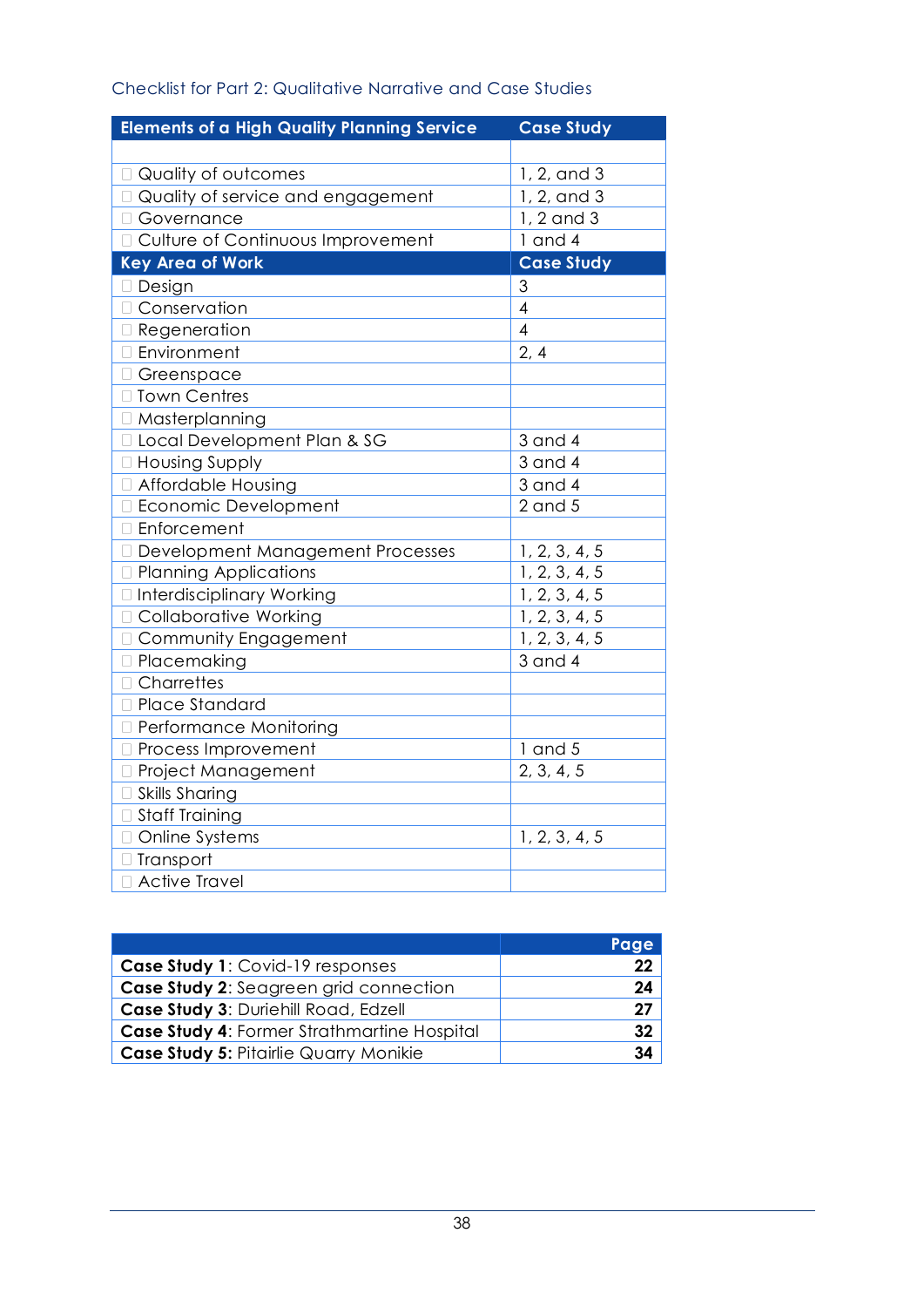# <span id="page-40-0"></span>**Part 3**: Service Improvements

| Service improvement<br>2020/2021                                                                                                                                                    | Progress and evidence                                                                                                                                                                                                                                                                                                                                                                    |  |
|-------------------------------------------------------------------------------------------------------------------------------------------------------------------------------------|------------------------------------------------------------------------------------------------------------------------------------------------------------------------------------------------------------------------------------------------------------------------------------------------------------------------------------------------------------------------------------------|--|
|                                                                                                                                                                                     |                                                                                                                                                                                                                                                                                                                                                                                          |  |
| Undertake a review of<br>the Planning and<br>Communities service in<br>line with the OD/ZBB<br>budgeting principles<br>and to support more<br>effective integration<br>across teams | The full service review was not progressed as a<br>council wide Directorate review was undertaken.<br>This has now resulted in a change in structures<br>which will bring Planning and Economic<br>Development together in a new service, with the<br>Communities teams moving to a new service. The<br>review of the service will therefore not now take<br>place at this current time. |  |
| Ensure maximum<br>coverage of<br>Development Plan and<br>Placemaking<br>engagement activity as<br>part of the Plan<br>preparation.                                                  | Partially complete – revision of programme for<br>progression of next plan means this improvement<br>will continue into the next reporting period.                                                                                                                                                                                                                                       |  |
| Up-skilling our planning<br>support staff to<br>undertake a greater role<br>in validation of<br>applications                                                                        | Planning support staff are now responsible for<br>validation of all householder applications. We will<br>continue to investigate opportunities for them to<br>undertake additional tasks in the validation<br>process.                                                                                                                                                                   |  |
| Implementation of<br>Enterprise module in<br>Uniform system to<br>improve efficiency of<br>processing planning<br>applications                                                      | Delayed due to COVID response. Carry forward<br>when circumstances allow.                                                                                                                                                                                                                                                                                                                |  |
| Introduce Design Review<br>Panel as part of<br>implementation of<br>Design and<br>Placemaking<br>Supplementary<br>Guidance,<br>Mainstreaming<br>Placemaking                         | Initial work piloted in relation to major<br>development proposals, but implementation<br>delayed due to COVID response. Carry forward<br>when circumstances allow.                                                                                                                                                                                                                      |  |
| Review and digitise<br>customer satisfaction<br>approach associated<br>with development<br>management                                                                               | Delayed due to COVID response. Carry forward<br>when circumstances allow.                                                                                                                                                                                                                                                                                                                |  |
| Developing the use of<br>digital and virtual<br>technology for planning<br>application site visits                                                                                  | Completed. Majority of site visits now undertaken<br>using publicly accessible data sources and<br>augmented by digital imagery provided by<br>applicants where appropriate.                                                                                                                                                                                                             |  |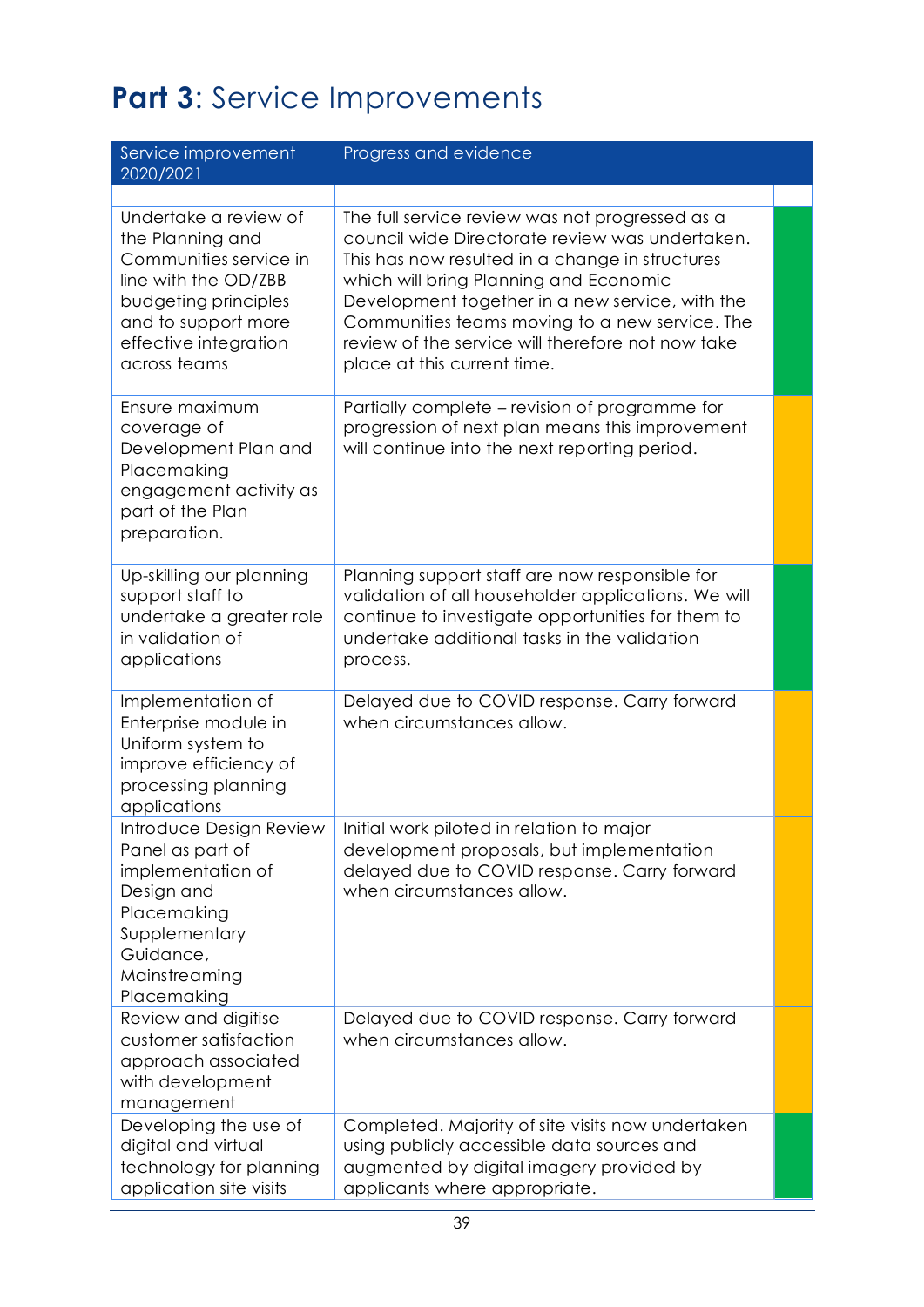| Move presentation of<br>land audits/floorspace<br>surveys onto digital GIS<br>platform                                      | Delayed due to Covid 19.<br>Spatial Data for Place Coordination working group<br>setup to provide a framework for coordination of<br>the spatial data requirements of place related<br>functions/activities across the Council, focussing<br>on the design and resourcing of technical and<br>data requirements and solutions. |  |
|-----------------------------------------------------------------------------------------------------------------------------|--------------------------------------------------------------------------------------------------------------------------------------------------------------------------------------------------------------------------------------------------------------------------------------------------------------------------------|--|
| Investigate potential for<br>model for cocreation of<br>digital programme for<br>LDP engagement with<br>pupils/young people | Delayed due to Covid as presented challenges in<br>bringing young people together against other<br>priorities. Focus group already scheduled for<br>forthcoming year.                                                                                                                                                          |  |

| Service improvement for<br>2021/2022                                                                                               | <b>Why?</b>                                                                                                                                                                                                                                                                                               |
|------------------------------------------------------------------------------------------------------------------------------------|-----------------------------------------------------------------------------------------------------------------------------------------------------------------------------------------------------------------------------------------------------------------------------------------------------------|
|                                                                                                                                    |                                                                                                                                                                                                                                                                                                           |
| Review and implement a<br>revised team structure<br>within the planning<br>service                                                 | To provide increased focus on delivery of the local<br>development plan with potential to provide expert<br>input from dedicated environmental and climate<br>change specialists, and to examine scope to<br>integrate economic development activity within the<br>planning process                       |
| Review staff<br>complement/remit and<br>consider potential for<br>climate change<br>specialists                                    | To allow the planning service to coordinate climate<br>change response                                                                                                                                                                                                                                    |
| Make enforcement case<br>information available<br>online                                                                           | Improve public access to information                                                                                                                                                                                                                                                                      |
| Ensure maximum<br>coverage of<br>Development Plan and<br>Placemaking<br>engagement activity as<br>part of the Plan<br>preparation. | Partially complete - revision of programme for<br>progression of next plan means this improvement has<br>continued from the previous reporting period.<br>Creation of a programme of participation to support<br>the preparation of the evidence report and<br>embedding a place coordination approach to |
| Up-skilling planning<br>support staff to<br>undertake a greater role<br>in validation of<br>applications                           | planning and delivery of spatial projects.<br>To reduce officer involvement in the validation<br>process and make the validation process quicker and<br>more efficient - progress made in 2019/20 but carried<br>forward                                                                                  |
| Implementation of<br>Enterprise module in<br>Uniform system to<br>improve efficiency of<br>processing planning<br>applications     | To reduce the requirement for manual intervention in<br>the different stages in the processing of an application<br>- carried forward from 2019/20                                                                                                                                                        |
| Introduce Design Review<br>Panel as part of<br>implementation of Design                                                            | To provider quicker, more holistic, and more effective<br>comment on proposals at an early stage, along with<br>suggestions for design improvements with the overall                                                                                                                                      |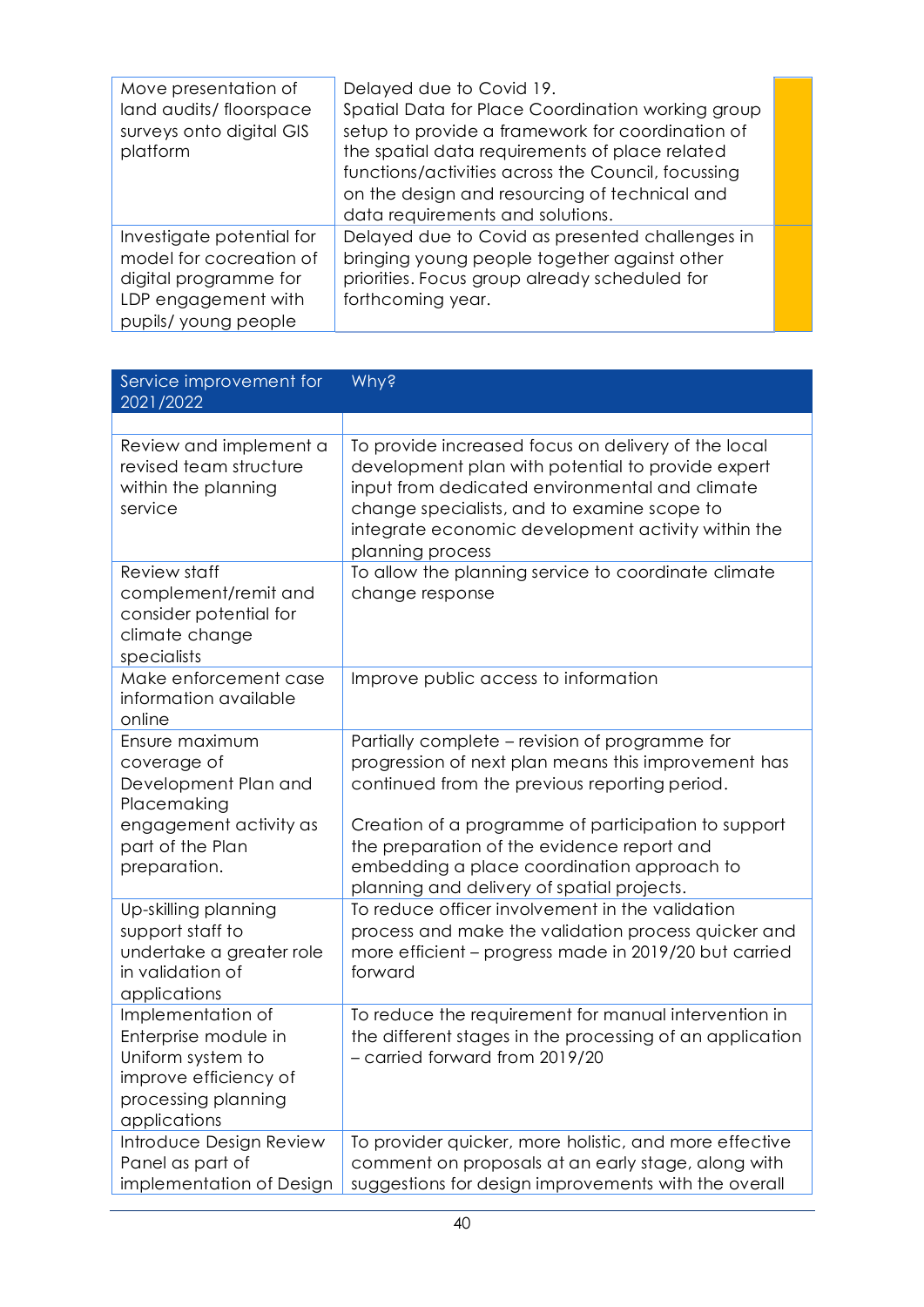| and Placemaking<br>Supplementary<br>Guidance,<br>Mainstreaming<br>Placemaking                                               | aim of improving the quality of development on the<br>ground. Carried forward from 2019/20 - pilot work<br>undertaken but implementation affected by COVID<br>19 response.                                                                                                                                                                                                                                                                                                                                      |
|-----------------------------------------------------------------------------------------------------------------------------|-----------------------------------------------------------------------------------------------------------------------------------------------------------------------------------------------------------------------------------------------------------------------------------------------------------------------------------------------------------------------------------------------------------------------------------------------------------------------------------------------------------------|
| Review and digitise<br>customer satisfaction<br>approach associated<br>with development<br>management                       | To encourage increased response to our survey in<br>order that we better understand customer<br>experience/perception of our service                                                                                                                                                                                                                                                                                                                                                                            |
| Move preparation and<br>presentation of land<br>audits/floorspace surveys<br>onto spatial/digital<br>platforms              | Delayed due to Covid 19. Relates to progress with<br>creation of Spatial Data for Place Coordination<br>working group to provide a framework for<br>coordination of the spatial data requirements of place<br>related functions/activities across the Council,<br>focussing on the design and resourcing of technical<br>and data requirements and solutions. Changes to<br>data collection processes will assist with building<br>business resilience for the future and release staff time<br>for other work. |
| Investigate potential for<br>model for cocreation of<br>digital programme for<br>LDP engagement with<br>pupils/young people | Continued from last year. Work with communities<br>team to embed awareness of involvement in local<br>democracy into youth programmes utilising the<br>opportunities presented by participation in LDP<br>preparation and other spatial projects.                                                                                                                                                                                                                                                               |
| Redesign development<br>planning webpages and<br>work with colleagues to<br>investigation<br>engagement hub                 | To provide clarity for businesses and residents,<br>supporting more collaboration and input on plan<br>making and implementation.                                                                                                                                                                                                                                                                                                                                                                               |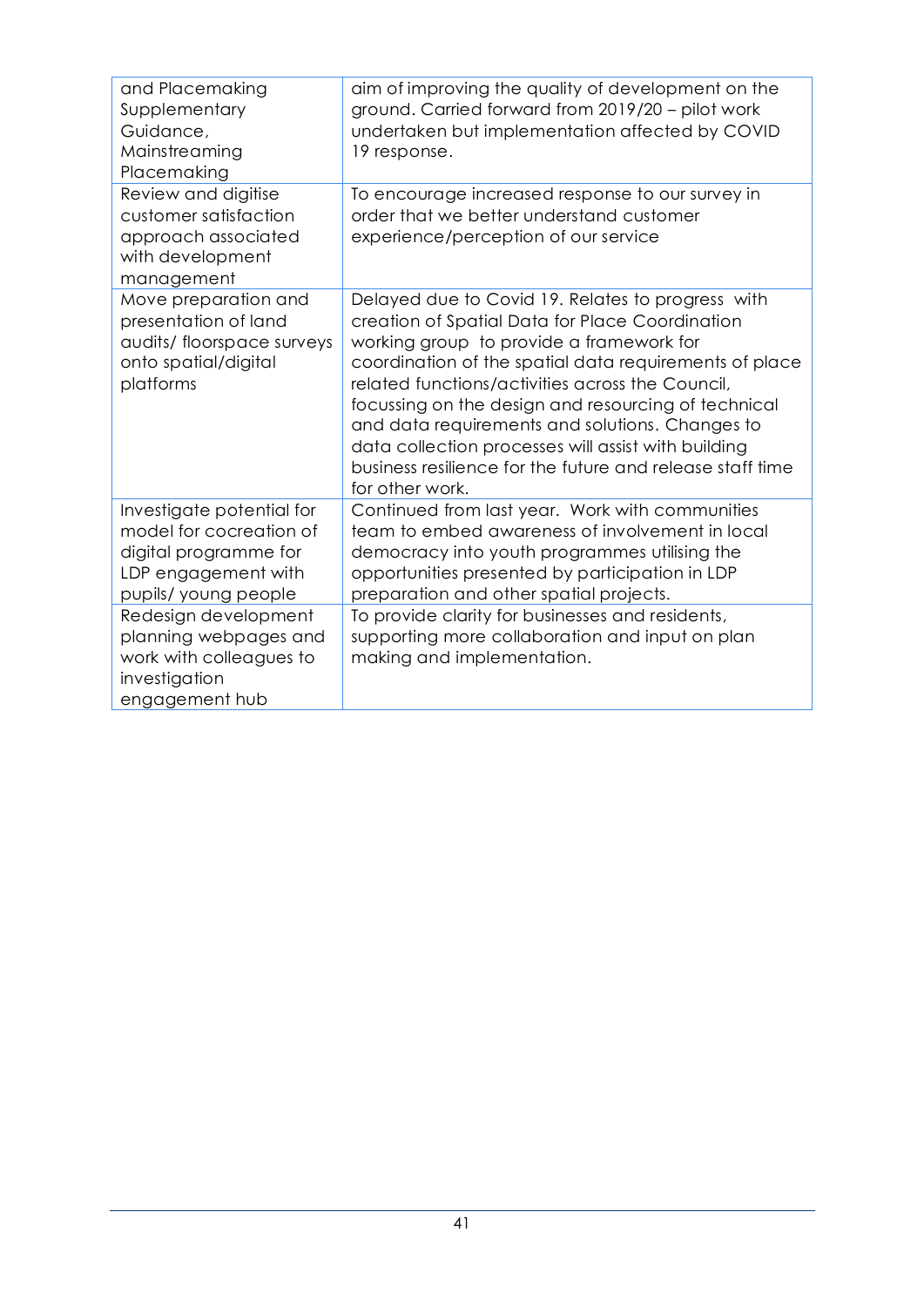# <span id="page-43-0"></span>**Part 4**: National Headline Indicators (NHI)

#### **A: NHI Key outcomes - Development Planning:**

| <b>Development Planning</b>                                                                                                                           | 2020-21           | 2019-20        |  |
|-------------------------------------------------------------------------------------------------------------------------------------------------------|-------------------|----------------|--|
| <b>Local and Strategic Development Planning:</b>                                                                                                      |                   |                |  |
| Age of strategic development plan(s) at end of<br>reporting period                                                                                    | 3 years           | 2 years        |  |
|                                                                                                                                                       | 6 months          | 6 months       |  |
| Age of local development plan(s) at end of<br>reporting period                                                                                        | 4 years           | 3 years        |  |
|                                                                                                                                                       | 6 months          | 6 months       |  |
| Will the local/strategic development plan(s) be<br>replaced by their 5 <sup>th</sup> anniversary according to<br>the current development plan scheme? | $\mathsf{N}$      | $\mathsf{N}$   |  |
| Has the expected date of submission of the plan<br>to Scottish Ministers in the development plan<br>scheme changed over the past year?                | Υ                 | Y              |  |
| Were development plan scheme<br>engagement/consultation commitments met<br>$\overline{N}$<br>during the year?                                         |                   | Y              |  |
| Effective Land Supply and Delivery of Outputs1                                                                                                        |                   |                |  |
| Established housing land supply                                                                                                                       | 3462 units        | 3469 units     |  |
| 5-year effective housing land supply<br>programming                                                                                                   | 2061 units        | 1939 units     |  |
| 5-year effective land supply total capacity                                                                                                           | 2788 units        | 2991 units     |  |
| 5-year housing supply target                                                                                                                          | 1550 units        | 1550 units     |  |
| 5-year effective housing land supply (to one<br>decimal place)                                                                                        | 6.6 years         | 6.3 years      |  |
| Housing approvals                                                                                                                                     | 604 units         | 601 units      |  |
| Housing completions over the last 5 years                                                                                                             | 1449 units        | 1366 units     |  |
| Marketable employment land supply                                                                                                                     | 125.78 ha         | 167.14 ha      |  |
| Employment land take-up during reporting year                                                                                                         | 2.2 <sub>ha</sub> | 0 <sub>h</sub> |  |

<sup>1</sup> *Based on Draft 2021 Housing Land Audit & 2020 Employment Land Audit*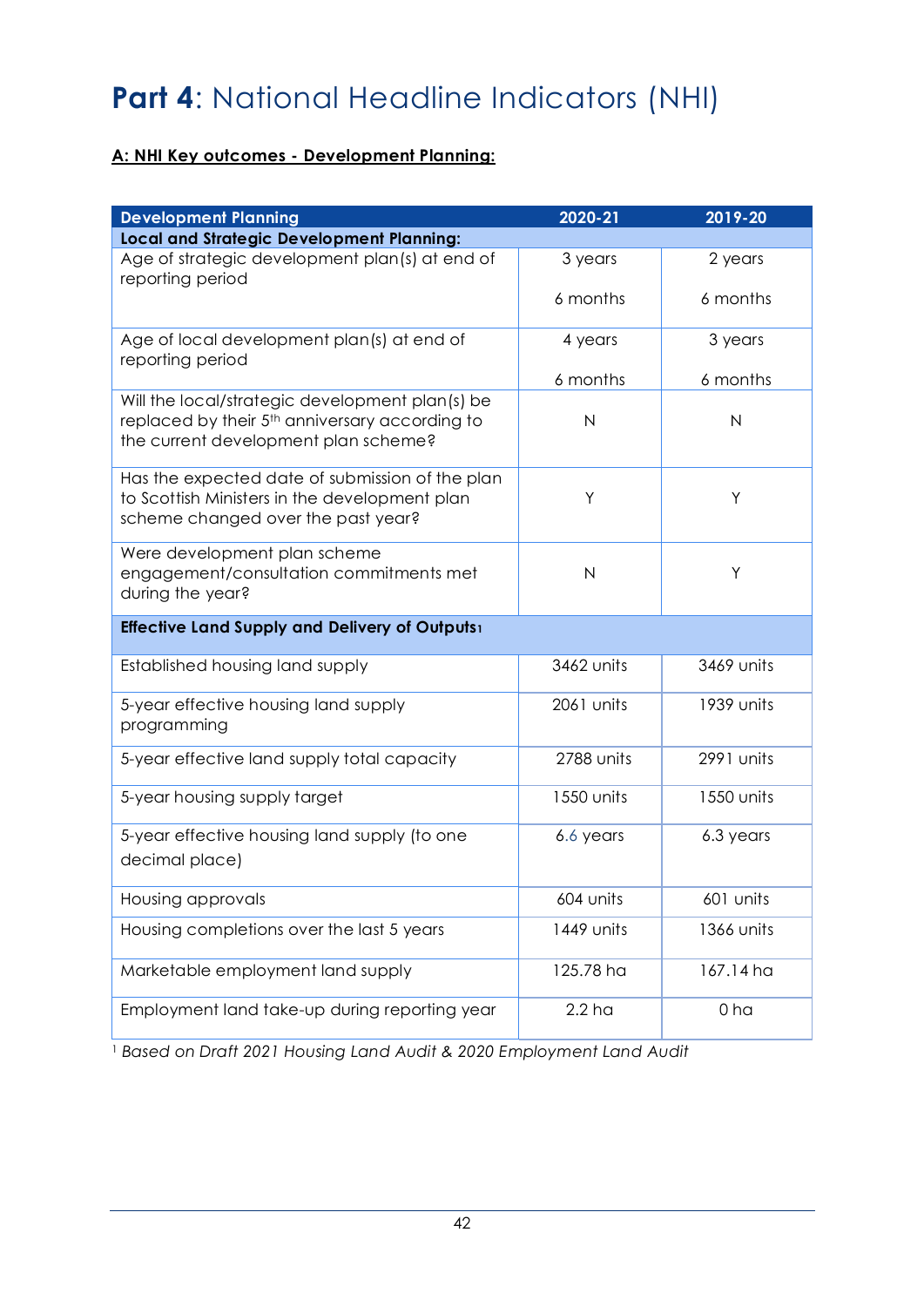#### **B: NHI Key outcomes – Development Management:**

| <b>Development Management:</b>              | 2020-21    | 2019-20    |
|---------------------------------------------|------------|------------|
| <b>Project Planning</b>                     |            |            |
| Percentage and number of applications       | 46.8%      | 41.6%      |
| subject to pre-application advice           | 269        | 279        |
| Percentage and number of major applications | 50%        | 100%       |
| subject to processing agreement             | 2          |            |
| <b>Decision Making</b>                      |            |            |
| Application approval rate                   | 97.3%      | 98.4%      |
| Delegation rate                             | 97.0%      | 96.3%      |
| Validation                                  | n/a        | n/a        |
| <b>Decision-making Timescales</b>           |            |            |
| <b>Major Developments</b>                   | 25.6 weeks | 14.7 weeks |
| Local developments (non-householder)        | 7.2 weeks  | 7.3 weeks  |
| Householder developments                    | 5.8 weeks  | 6.1 weeks  |
| <b>Legacy Cases</b>                         |            |            |
| Number cleared during reporting period      |            | 3          |
| Number remaining                            | 5          | 5          |

#### **C: Enforcement activity**

|                                                        | 2020-21  | 2019-20   |
|--------------------------------------------------------|----------|-----------|
| Time since enforcement charter published /<br>reviewed | 0 months | 12 months |
| Complaints lodged and investigated                     | 62       | 123       |
| Breaches identified - no further action taken          | 3        | 19        |
| Cases closed                                           | 26       | 171       |
| Notices served                                         | 11       | 30        |
| Direct Action                                          |          |           |
| Reports to Procurator Fiscal                           |          |           |
| Prosecutions                                           |          |           |

#### **D: NHI Key Outcomes – Commentary**

The council's performance dealing with applications timeously remains better than the Scottish average and generally in the upper quartile for key indicators. That is despite long-term staff absence and short-term absence as part of staff redeployment associated with the council's COVID-19 response.

Average timescales for dealing with major applications has increased but remains significantly better than the Scottish average. Applications were generally determined within timescales agreed with applicants. Performance remains strong.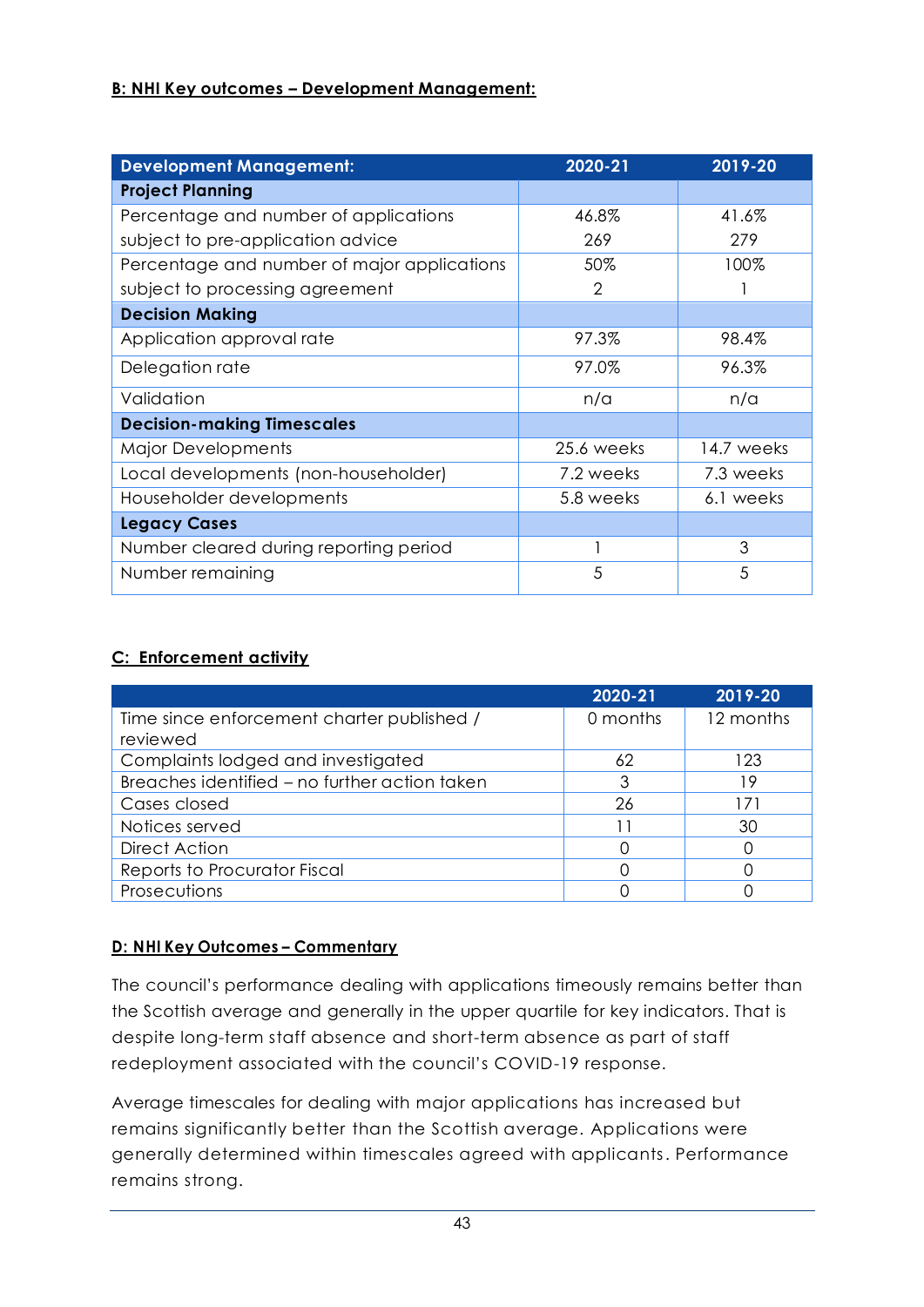Average timescales for dealing with householder applications has improved slightly during the reporting period and remains significantly better than the Scottish average and in the top quartile. This improved performance is despite long-term absence of a staff member on maternity leave. We have reconfigured officers work areas to manage workload associated with that absence. Performance remains strong.

Average timescales for dealing with local non-householder applications have reduced in comparison to the previous reporting period. Performance remains significantly better than the Scottish average and in the top quartile. This improvement is due in part to continued focus on more proportionate use of site visits and standardised or template style reports of handling.

COVID-19 restrictions have in some circumstances affected the ability of applicants to submit information in a timely manner. The council has utilised processing agreement and extension of time arrangements to manage the associated process.

Performance across all development types remains strong and compares favourably with Scottish average figures.

There is continued use of planning processing agreements to deal with additional information requirements for major and local applications. The use of processing agreements to effectively manage application timescales is promoted on our website and actively pursued by case officers where appropriate. Teamleaders within the Development Management Section undertake regular caseload reviews with officers to ensure progress of applications is positively managed. Information on timescales for determination of applications is regularly reviewed and distributed to development management officers to monitor and maintain focus on performance.

The application approval rate is in excess of 97%. This demonstrates that the council's published guidance is helpful in allowing applicants to prepare proposals that are acceptable; it demonstrates the value of our pre-application service; and demonstrates the effectiveness of officers in negotiating improvements that allow proposals to be approved. The council has an up to date S43A scheme of delegation. and 97% of applications were delegated during the reporting period demonstrating effective and proportionate decision making.

The enforcement charter was reviewed, updated and submitted to Scottish Ministers in March 2021. It is up-to-date and less than 2-years old.

The council seeksto promote electronic reporting ofsuspected breaches of planning control and has developed an online reporting tool. Fewer cases were formally recorded within the reporting period as the council adopted a proportionate approach having regard to government advice associated with COVID-19.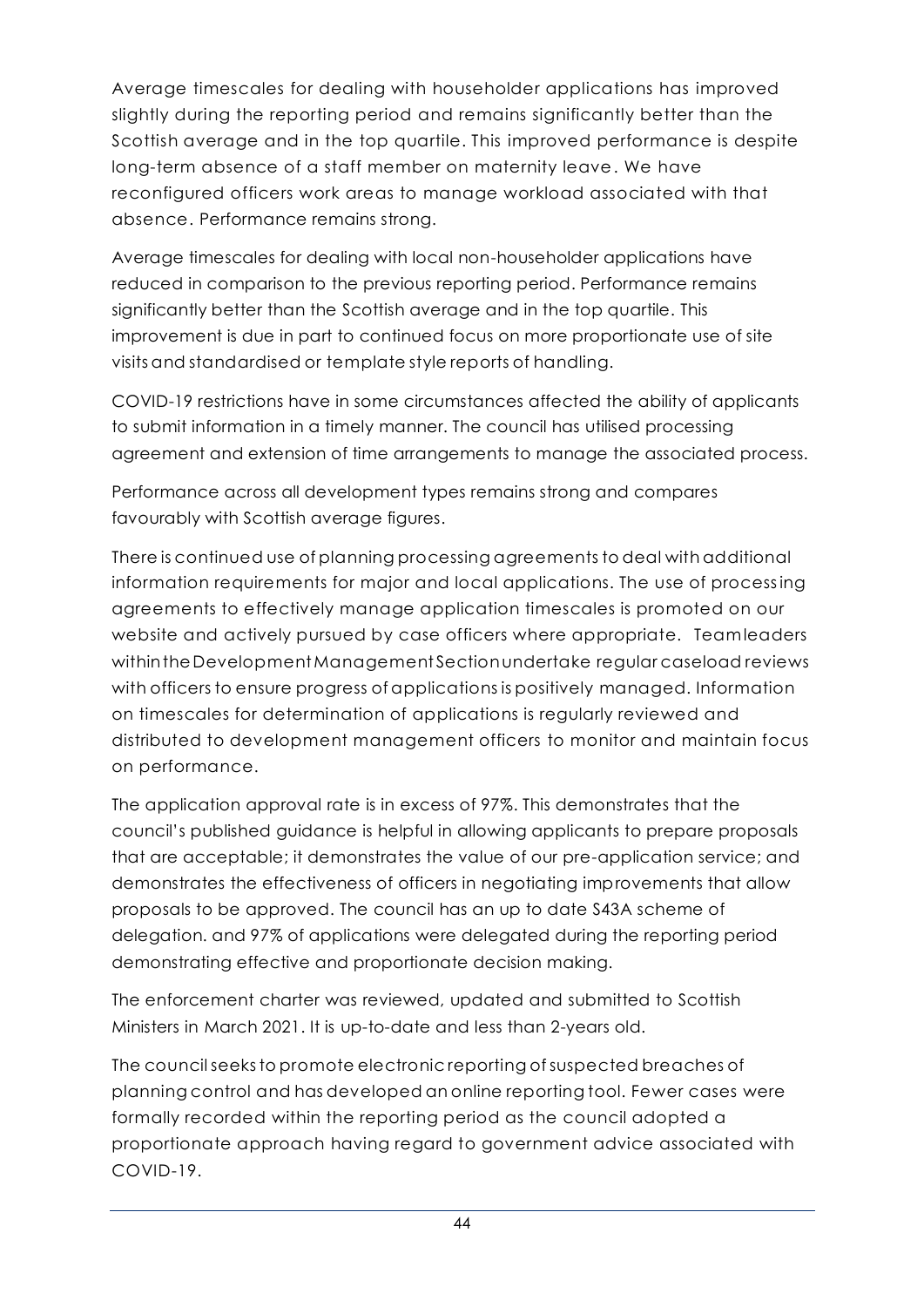Progress reviewing and closing legacy enforcement cases has been adversely impacted by staff vacancy, and COVID-19 staff redeployment and travel restrictions. However. closure of legacy cases remains a priority and should be addressed with recruitment and training of new staff.

The council continues to seek resolution of enforcement cases through negotiation but has successfully defended a number ofenforcement appeals duringthe year.

The adopted Angus Local Development Plan 2016 remains up to date and is in line with the TAYplan Strategic Development Plan (2016 – 2026). The decision to prepare a 'new style' LDP under the 2019 Act was made late in 2019 and set out in the DPS (September 2020).

As well as concerns about meeting the timescales for continuing with preparation of a replacement plan under the 1997 Act, it was recognised that emphasis of the new planning system is on placemaking and development delivery rather than constant, process-driven plan making. In these circumstances, it was determined there would be greater benefit in preparing a plan under the new legislative framework, removing the risk of having to immediately prepare a further new plan following adoption of the replacement. A new style plan will also result in closer alignment with national and strategic priorities including the NPF4 and other key local authority outputs, such as the next Angus Local Housing Strategy due to be replaced by 2022.

The Participation Statement included in the DPS would normally set out how, when and with whom engagement opportunities will be developed. Delays in the publication of secondary legislation which will guide the new planning system has hindered the ability to develop a participation statement, but we intend to work with stakeholders over the coming months to achieve this. We propose to prepare further updates of our DPS as necessary to reflect the changing situation and these will outline the provisions for engagement supporting the preparation of an Evidence Report for submission next year and a Proposed Plan thereafter.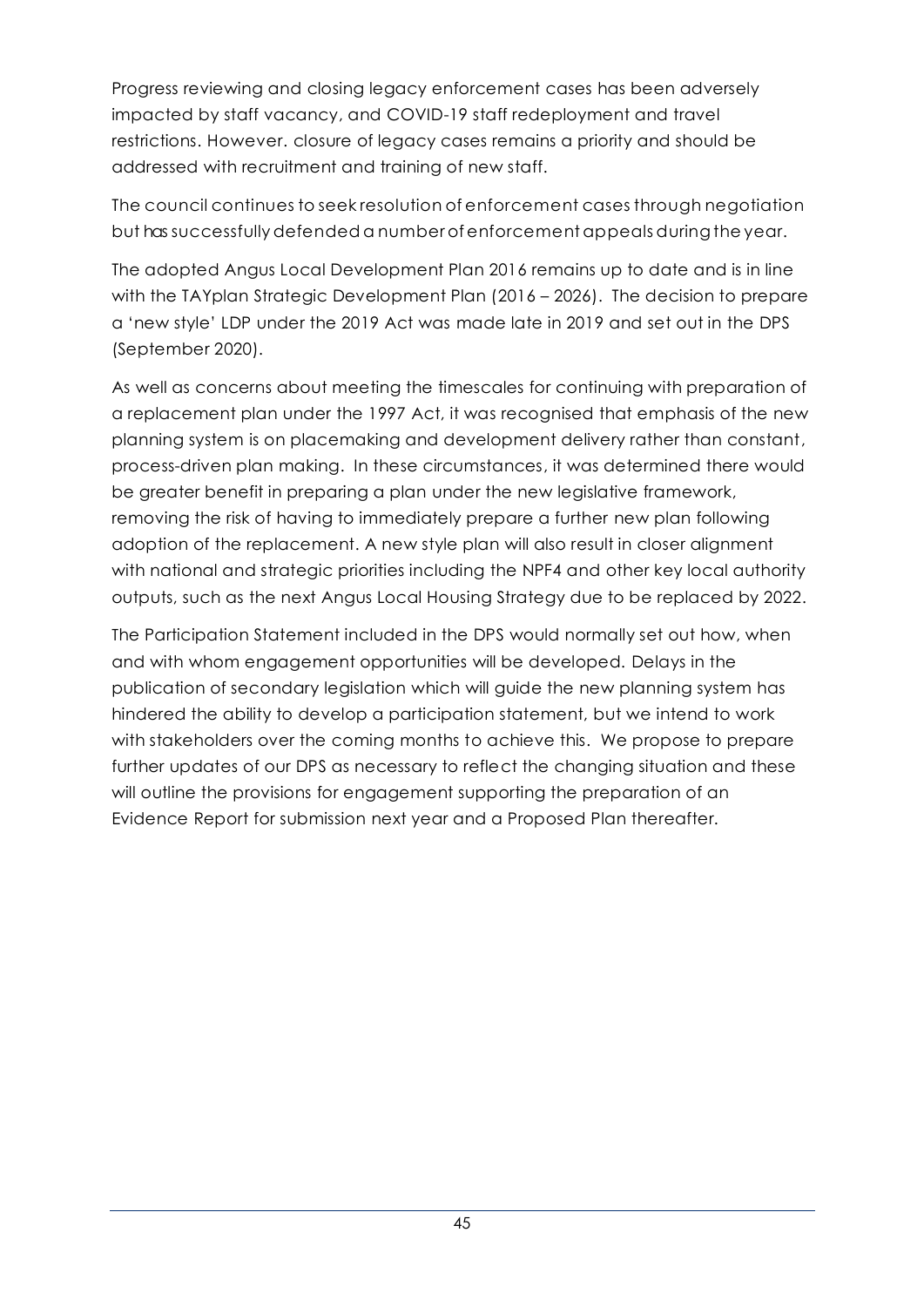# <span id="page-47-0"></span>**Part 5: Official Statistics**

#### **A: Decision-making timescales (based on 'all applications' timescales)**

| <b>Timescales</b>                        | 2020-21        | 2019-20    |            |
|------------------------------------------|----------------|------------|------------|
| <b>Overall</b>                           |                |            |            |
| Major developments                       | $\overline{4}$ | 25.6 weeks | 14.7 weeks |
| Local developments (non-householder)     | 198            | 7.2 weeks  | 7.3 weeks  |
| Local: less than 2 months                | 80.8%          | 6.3 weeks  | 6.6 weeks  |
| Local: more than 2 months                | 19.2%          | 10.7 weeks | 10.7 weeks |
| Householder developments                 | 242            | 5.8 weeks  | 6.1 weeks  |
| Local: less than 2 months                | 95.5%          | 5.6 weeks  | 5.9 weeks  |
| Local: more than 2 months                | 4.5%           | 10.7 weeks | 9.5 weeks  |
| <b>Housing Developments</b>              |                |            |            |
| Major                                    | $\overline{2}$ | 36.1 weeks | 9.7 weeks  |
| Local housing developments               | 82             | 7.4 weeks  | 6.6 weeks  |
| Local: less than 2 months                | 76.8%          | 6.4 weeks  | 6.3 weeks  |
| Local: more than 2 months                | 23.2%          | 10.5 weeks | 9.5 weeks  |
| <b>Business and Industry</b>             |                |            |            |
| Major                                    | $\overline{0}$ | 0 weeks    | 0 weeks    |
| Local business and industry developments | 62             | 6.8 weeks  | 7.4 weeks  |
| Local: less than 2 months                | 83.9%          | 6.1 weeks  | 6.7 weeks  |
| Local: more than 2 months                | 16.1%          | 10.3 weeks | 11.9 weeks |
| <b>EIA Developments</b>                  | $\mathbf 0$    | 0 weeks    | 0 weeks    |
| <b>Other Consents</b>                    | Ś              | ? weeks    | 6 weeks    |
| Planning/legal agreements                |                |            |            |
| Major: average time                      | $\overline{2}$ | 25.6 weeks | 14.7 weeks |
| Local: average time                      | 0              | 0 weeks    | 6.8 weeks  |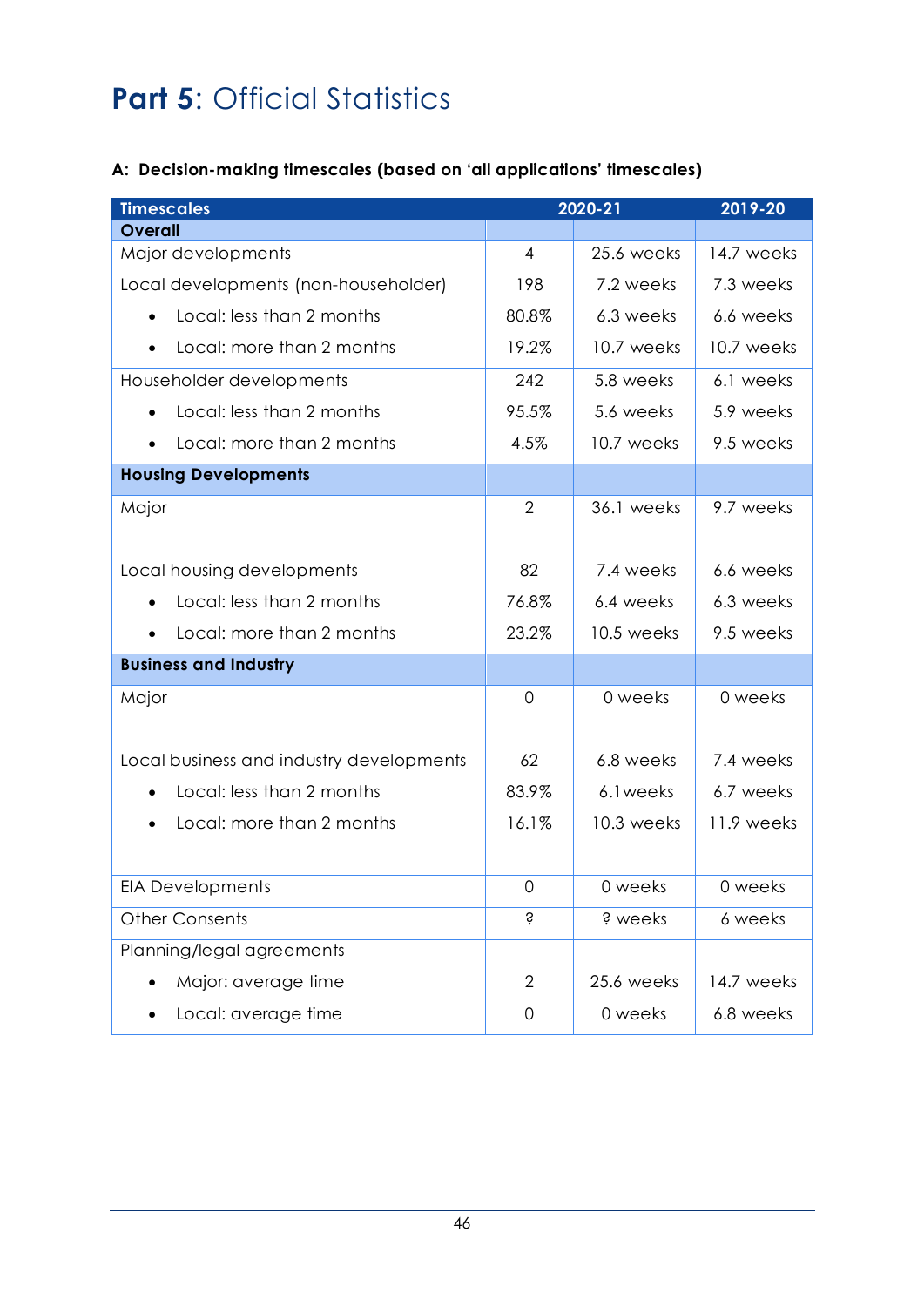### **B: Decision-making: local reviews and appeals**

| Original decision upheld      |                                        |         |      |     |         |  |
|-------------------------------|----------------------------------------|---------|------|-----|---------|--|
|                               | <b>Total</b><br>number of<br>decisions | 2020-21 |      |     | 2019-20 |  |
| <b>Type</b>                   | No.                                    | No.     | $\%$ | No. | $\%$    |  |
| Local reviews                 | 5                                      | 3       | 60   | 3   | 42.9    |  |
| Appeals to Scottish Ministers |                                        | 0       | Ω    | 2   | 66.7    |  |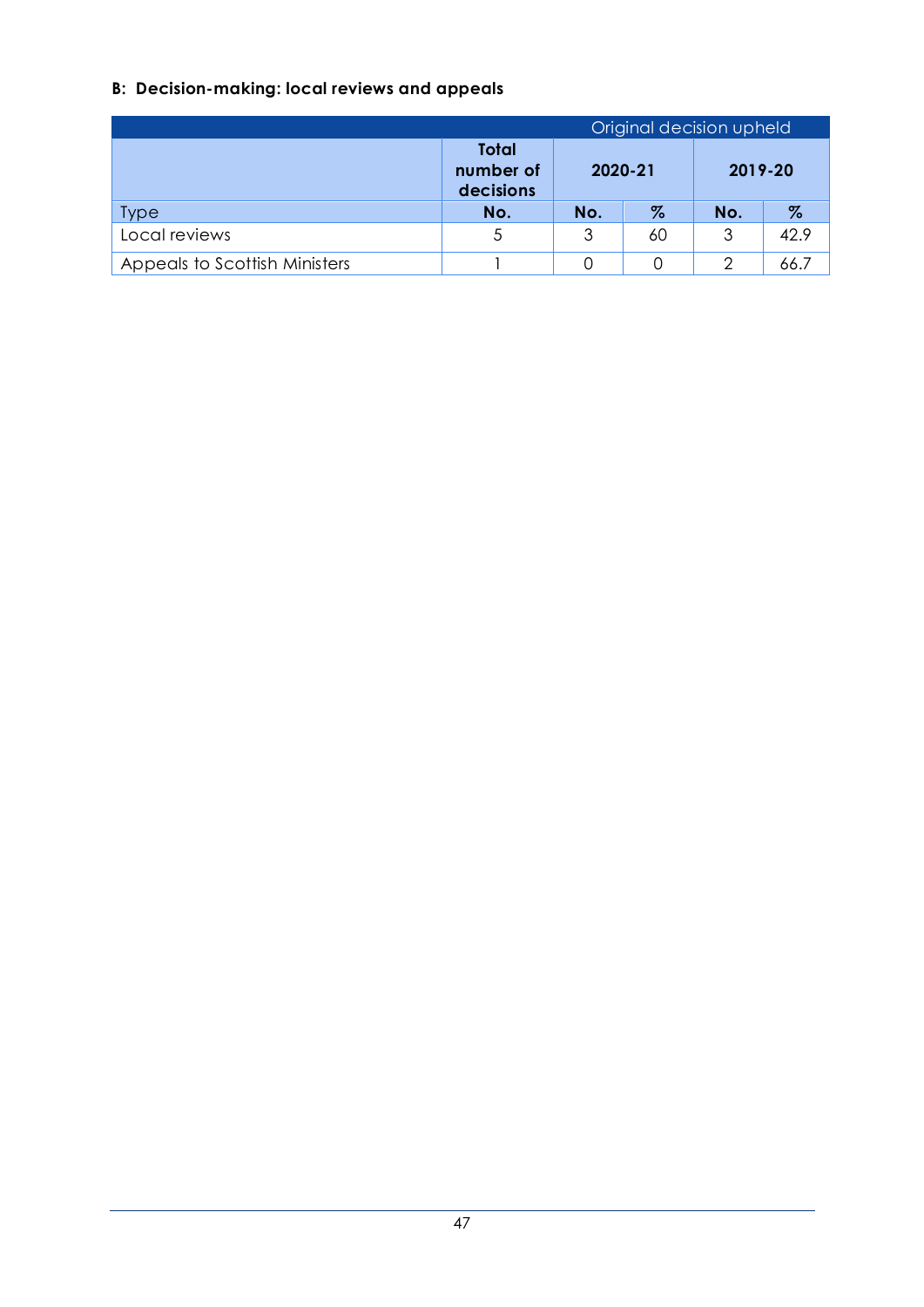## <span id="page-49-0"></span>**Part 6: Workforce Information**

|                                  | Tier 1<br><b>Chief</b><br><b>Executive</b> | Tier 2<br><b>Director</b>   | Tier 3<br><b>Head of</b><br><b>Service</b> | Tier 4<br><b>Manager</b> |
|----------------------------------|--------------------------------------------|-----------------------------|--------------------------------------------|--------------------------|
| Angus Council Equivalent<br>role | Chief<br>Executive                         | Depute<br><b>Chief Exec</b> | <b>Director</b>                            | Service<br>Leader        |
| Head of Planning Service         |                                            |                             |                                            | X                        |

| <b>Staff Age Profile</b> | 2020/21 |
|--------------------------|---------|
| Under 30                 |         |
| 30-39                    | K       |
| $40 - 49$                | 11      |
| 50 and over              |         |

| <b>RTPI Chartered Staff</b> | <b>Headcount</b> |
|-----------------------------|------------------|
| Staff with MRTPL            | $\mathbf{1}$     |
| Other RTPI affiliation      | 2 x licentiate   |

#### **Planning Service Structure:**



The Service Leader is the council's Chief Planner and has three managers covering development management and environment, building standards, and development planning and local community planning within the portfolio. During